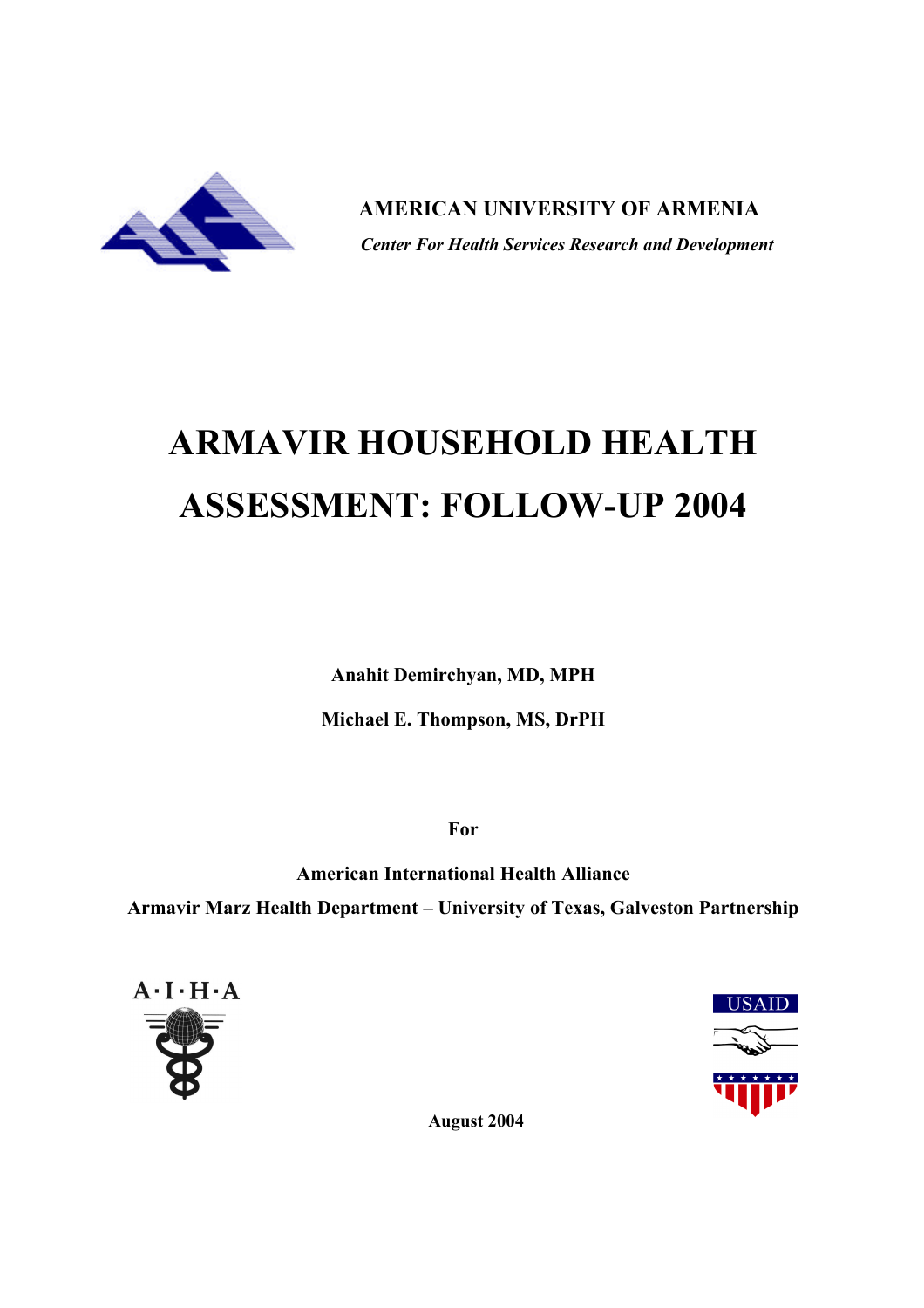# **Table of Contents**

| <b>Executive Summary</b>                                      | ii             |
|---------------------------------------------------------------|----------------|
| 1. Background Information                                     | $\mathbf{1}$   |
| 1.1 Program Rationale                                         | $\mathbf{1}$   |
| 1.2 Research Goals and Objectives                             | $\overline{c}$ |
| 2. Methods                                                    | 3              |
| 2.1 Survey Concept                                            | 3              |
| 2.2 Inclusion Criteria                                        | $\overline{4}$ |
| 2.3 Sampling Strategy                                         | 4              |
| 2.4 Survey Instrument                                         | 5              |
| 2.5 Interviewer training                                      | 5              |
| 2.6 Survey protocol                                           | 6              |
| 2.7 Languages used                                            | 6              |
| 2.8 Ethical Considerations                                    | 6              |
| 2.9 Survey administration and data entry                      | 7              |
| 3. Results                                                    | 7              |
| 3.1 Administrative Information                                | $\overline{7}$ |
| 3.2 Socio-Demographic Data                                    | 8              |
| 3.3 Quality of Life                                           | 15             |
| 3.3.1 Health Status of Household Members                      | 15             |
| 3.3.2 Satisfaction With Own Health and Life                   | 23             |
| 3.3.3 Health Behavior                                         | 25             |
| 3.3.4 Attitude Toward Nutrition                               | 28             |
| 3.3.5 Knowledge of Child-bearing and Caring of Young Children | 29             |
| 3.3.6 Respondents' Mental Health and Depression               | 33             |
| 3.4 Access to Medical Care                                    | 35             |
| 3.4.1 Personal Health Care Services                           | 35             |
| 3.4.2 Access to Health Services                               | 38             |
| 3.4.3 Attitude toward Access to Medical Care                  | 40             |
| 3.4.4 Access to Early Diagnosis and Prevention Services       | 42             |
| 3.5 Reproductive Health Knowledge and Practices               | 44             |
| 3.6 Personal safety                                           | 48             |
| 3.7 Dental Care                                               | 52             |
| 4. Main findings                                              | 53             |
| 5. Conclusions                                                | 59             |
| 6. References                                                 | 62             |
| 7. Appendices                                                 | 65             |

i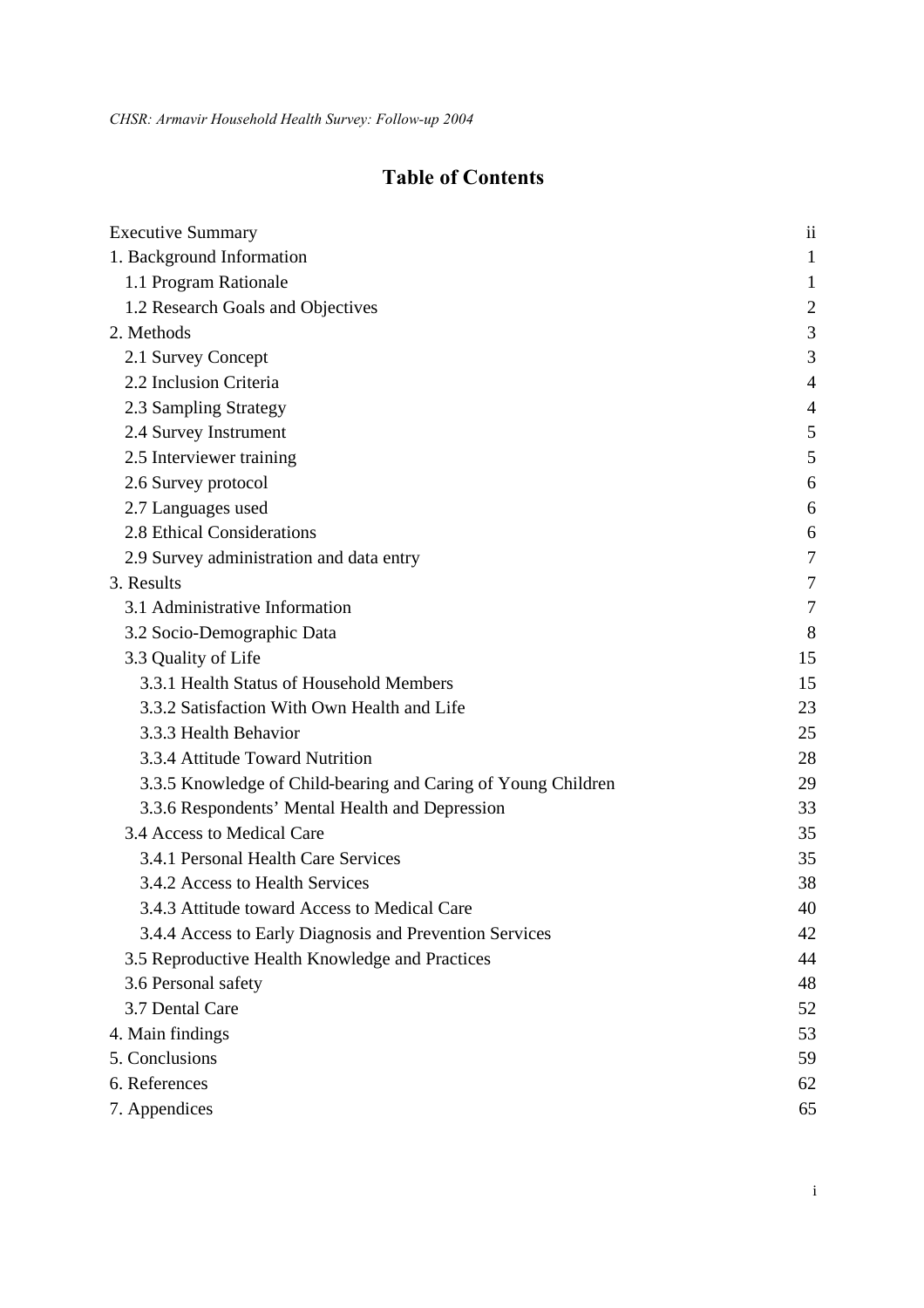# **Executive Summary**

This follow-up survey (2004) measured changes in self-reported health status, knowledge, attitudes, beliefs, and practices of the residents of Armavir marz since the initiation of the AIHA Armavir Marz Health Department - University of Texas, Galveston Community Health Partnership in 2000.

To generate comparative data with the baseline survey, the study utilized the same study design. The survey protocol was approved by the American University of Armenia Committee on Human Research. As at the baseline, trained nurses from the polyclinics of Armavir marz conducted the fieldwork. Center for Health Services Research and Development assumed responsibility for the overall management and implementation of the survey.

A total of 1019 households (the same sample size as at the baseline) from 63 populated areas (3 towns and 60 villages) throughout Armavir Marz were involved in the survey Data entry and analysis was conducted using SPSS 11.0 software. The results suggested mild, but significant improvement since the baseline survey in many areas, including perceived health status, satisfaction with own health and life, and accessibility of healthcare services. Positive changes in socio-economic conditions and the impact of partnership activities may both have played important roles in these improvements. However, no significant changes were observed in some important areas, such as the use of early diagnosis and prevention services, knowledge of childbearing and childcare, reproductive health practices, and smoking behavior, etc. Many problems remained, including low affordability of health services, poor practice and knowledge of preventive care, high prevalence of perceived poor health, and high depression rates. There is a continuing need for targeted activities addressing:

- <sup>q</sup> Educating public on prevention/early detection of diseases, reproductive health, childcare, smoking, etc.;
- $\Box$  Empowering primary health care services to provide population screening services;
- $\Box$  Introducing screening/early detection protocols in primary health services;
- $\Box$  Enhancing provision of psychological services to the population;
- Introducing mechanisms to further increase the affordability, accessibility, and utilization of health services.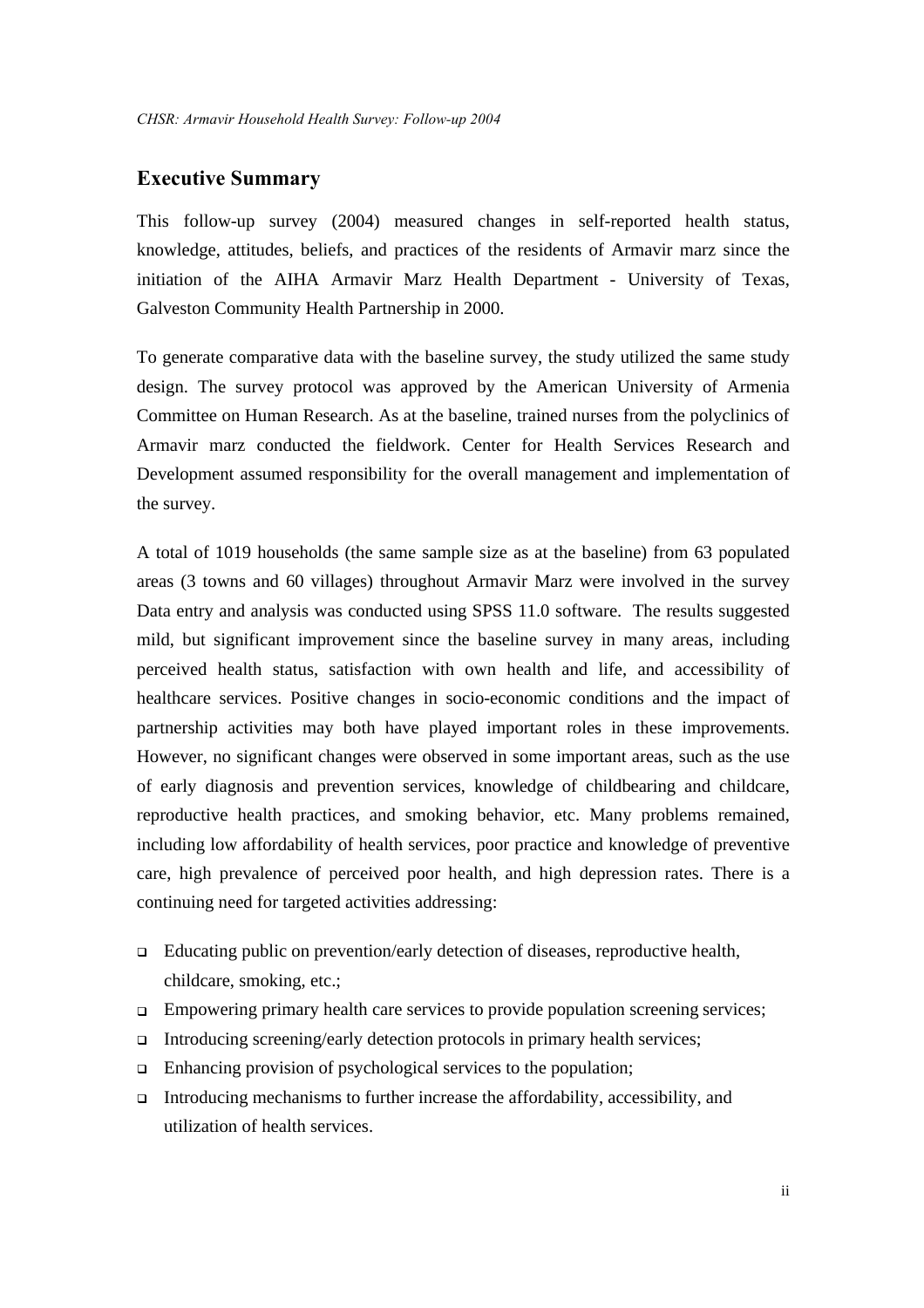# **1. Background Information**

#### **1.1 Program Rationale**

This household health survey was a follow-up of the survey conducted throughout Armavir Marz in 2001. It measured changes in perceived health status and satisfaction with health care services among the residents of Armavir Marz since the implementation of the Armavir Health Department-University of Texas, Galveston Community Health Partnership. The US Agency for International Development (USAID) funded the latter through the American International Health Alliance (AIHA). The partnership sought to improve the health of Armavir population through healthcare provider training and promotion of healthy lifestyles.

The same study design and instruments as at the baseline were used to gather data on self-reported health status, knowledge, attitudes, beliefs, and practices of the target population along with key demographic and socio-cultural information. This comparability made possible assessing the impact of the partnership project.

The partnership addressed many of those areas identified as priorities by the baseline survey in  $2001$ :<sup>1</sup>

- $\checkmark$  Established training center at the Armavir Polyclinic.
- $\checkmark$  Trained trainers at the University of Texas Medical Branch in Galveston: 11 physicians and 9 nurses between 2000-2002.
- $\checkmark$  Trained health care providers at the Armavir Polyclinic Training Center: 66 physicians, 120 nurses, and 15 teachers were trained. Training addressed reproductive health, healthy lifestyle, depression, first aid, and other issues identified at the baseline survey.
- $\checkmark$  Organized a community health fair (April 2002)
- $\checkmark$  Developed/provided community health resources on healthy lifestyle, health education activities, infectious diseases, reproductive health, and population hygiene.
- $\checkmark$  Broadcasted the health education spots.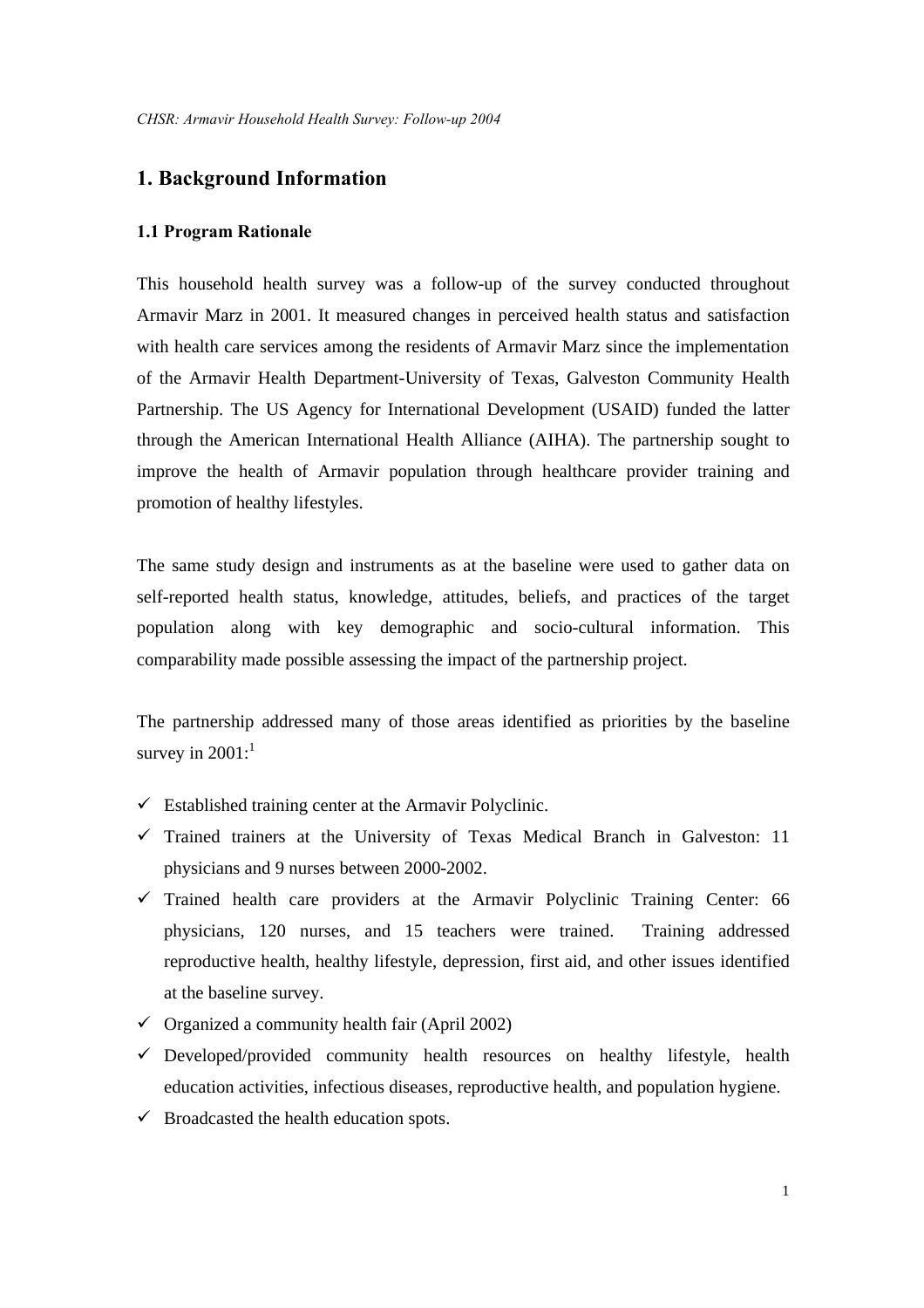- $\checkmark$  Developed and implemented a health education curriculum in schools.
- $\checkmark$  Advocated healthy lifestyle during home visits, sick and preventive visits to polyclinic, and through health education in schools. Advocacy topics included women's reproductive health (early diagnosis of breast and cervical cancer, family planning, prenatal care), violence in family, smoking, and drug and alcohol abuse.
- $\checkmark$  Increased the preparedness of population for emergencies (earthquake, fire, radiation, toxic gases) through theoretical trainings and simulated responses to emergency situations.
- $\checkmark$  Provided supplies to cope with emergencies, such as: defibrillators, radiation dosimeters, radiophones, and supplies to provide care for burns, uniforms, etc.
- $\checkmark$  Equipped Armavir Polyclinic with examination tables, sphygmomanometers, stethoscopes, microscopes, glucometers, centrifuges, scales, ophthalmoscopes, othoscopes, training materials for the Training Center (publications, videos, CDs), etc.
- $\checkmark$  Developed/implemented statistical forms to monitor cases of arterial hypertension, bronchial asthma, and diabetes.

## **1.2 Research Goals and Objectives**

The goal of the study was to assess the impact of the AIHA funded community health partnership project between Armavir Marz Health Department and University of Texas, Galveston, launched in 2000 in addressing the targeted health needs of Armavir. A secondary goal was to prioritize the current health care system needs to guide those efforts.

The scope of the data was the same as at the baseline survey:

- $\Box$  Basic demographic and socio-cultural information
- $\Box$  Information on health knowledge, attitudes, beliefs and practices
- $\Box$  Perception of the target population concerning the accessibility and availability of local health care services
- □ Data on psychological and economic well-being.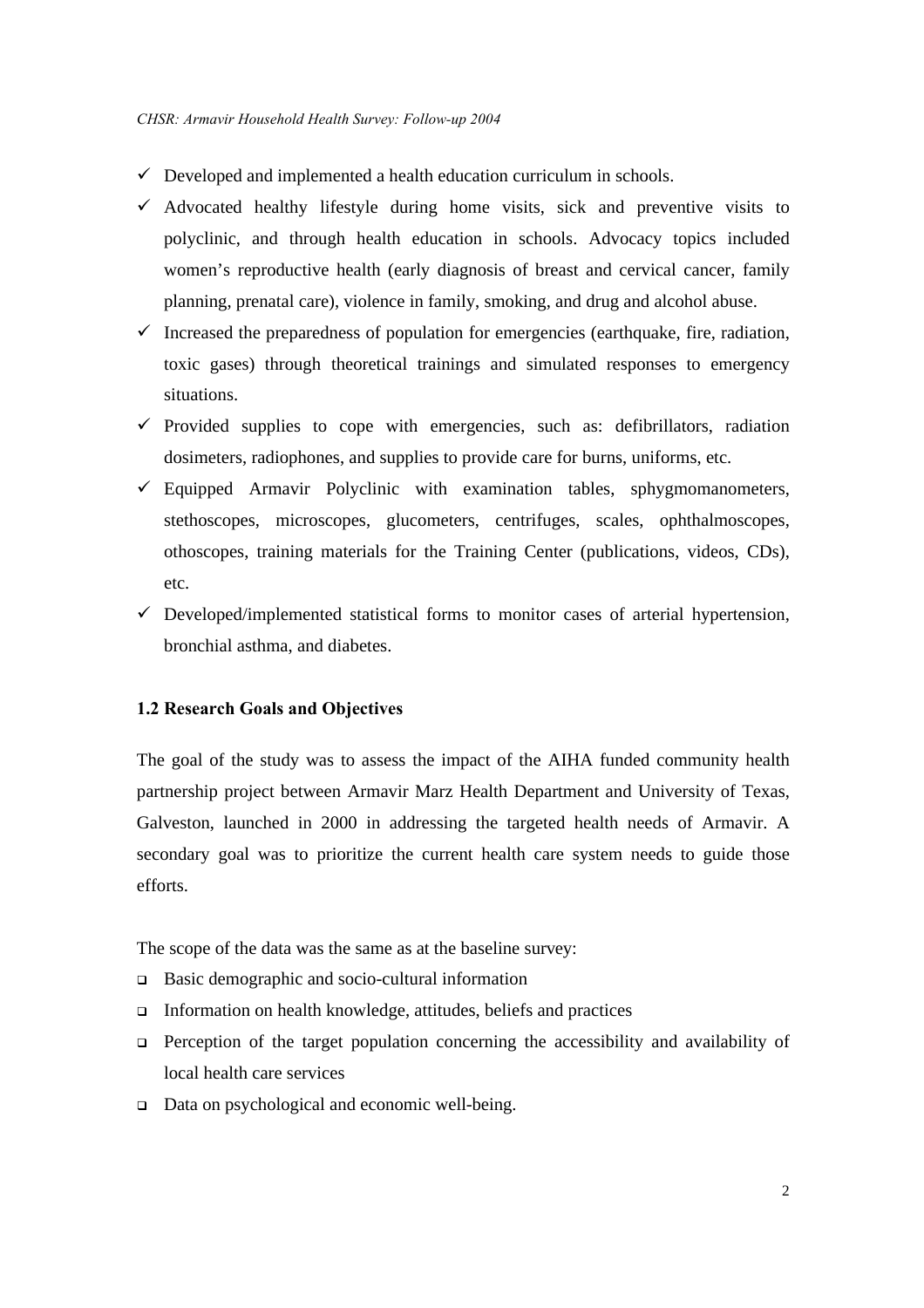# **2. Methods**

1

#### **2.1 Survey Concept**

As at the baseline, the survey utilized a multi-stage cluster sample, probability proportional to size, cross sectional, hybrid (combination of interviewee-administered and self-administered) design, which ensured:

- $\Box$  generalizability of the survey results for the Armavir population
- $\Box$  feasibility of implementing the survey within the limited human and financial resources and time-constraints
- $\Box$  consistency and quality of data for measuring the impact of on-going primary health care program in subsequent evaluations
- $\Box$  comparability of the results with those obtained from the baseline survey.

A panel design was not used to avoid time-consuming efforts to find the same respondents, to circumvent the risk of having considerable proportion of dropouts from follow-up, and to provide maximum flexibility in analyzing the data. Again, the goal was to provide the most robust dataset within the available resources.<sup> $\dot{i}$ </sup>

The sample size was the same as at the baseline survey: 1020 households from 63 populated areas of Armavir Marz (at the baseline, 59 populated areas were involved). Again, 10 households were included in each cluster as this balanced concerns of homogeneity bias with daily individual workload and other logistical concerns.

An effort was made to involve in the fieldwork the same nurses as at the baseline: eight out of twelve nurse-interviewers were the same as at the baseline survey. Overall, five nurses were involved in the interviewing process from Armavir Polyclinic, five from Vagharshapat, one from Baghramyan, and one from Metsamor. Two local coordinators (physicians) were assigned to coordinate/oversee their activities along with the staff of

<sup>&</sup>lt;sup>i</sup> The same methodology and instruments were recently used to assess the impact of another AIHA community health partnership: Sevan Polyclinic – Health Community of Providence, Rhode Island, on the health and satisfaction with health services of the Sevan population.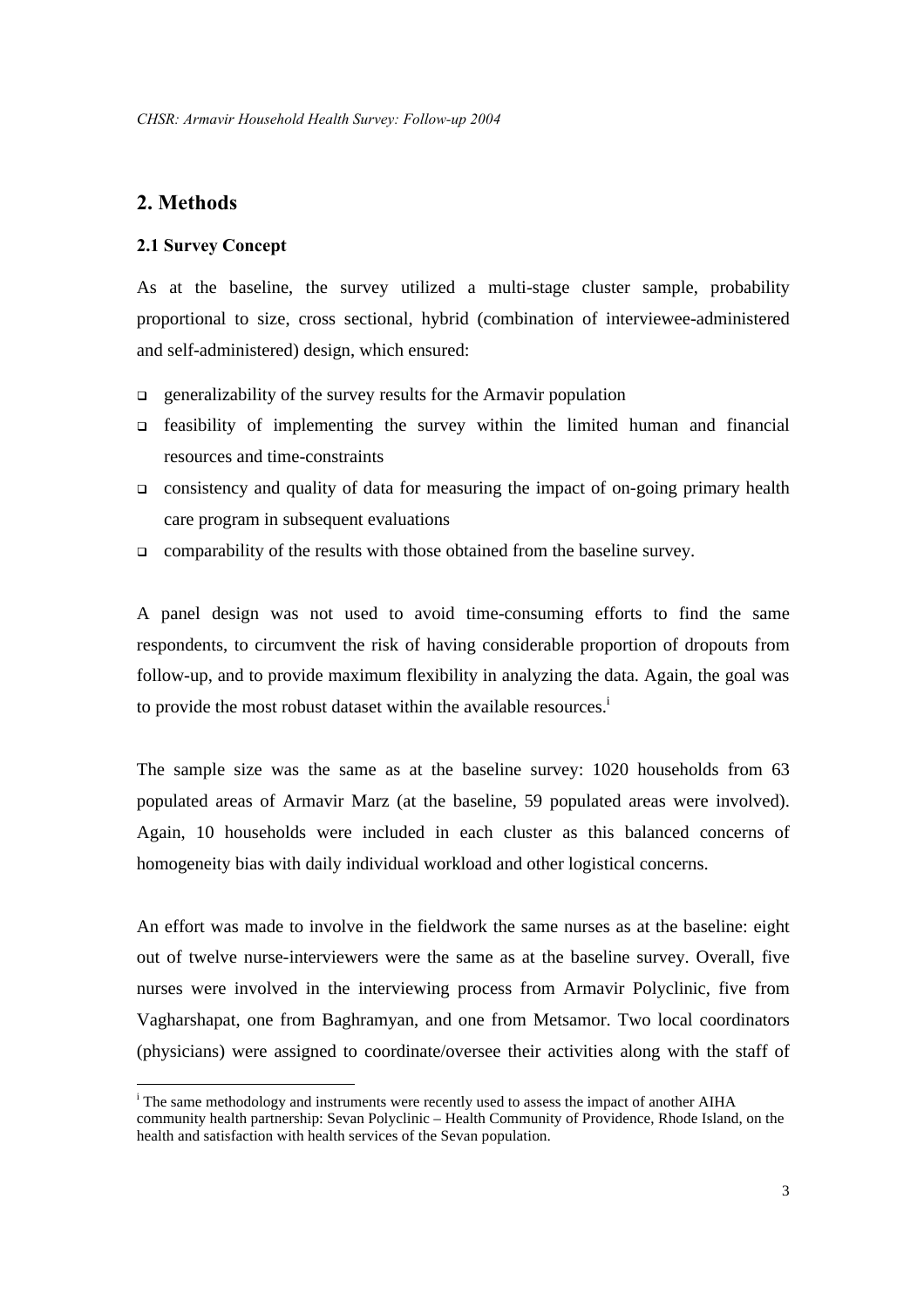the Center for Health Services Research and Development (Appendix 1). The nurseinterviewers were trained/re-trained to conduct the fieldwork.

The Center for Health Services Research and Development (CHSR) assumed responsibility for the overall management and implementation of the survey including interviewer training, instrument development and pre-testing, quality assurance, data entry, descriptive/comparative analyses, and preparing an analytic report.

#### **2.2 Inclusion Criteria**

As at the baseline survey, all women 18 years old and older living in a selected household were considered eligible for the survey. Again, women having children under 10 years of age were considered a first choice, other married women in the household were considered a second choice. Preference was given to these categories since the questionnaire contained many questions specific to younger married women.

#### **2.3 Sampling Strategy**

The sampling strategy repeated that of the baseline: a multistage cluster sampling probability proportional to size.<sup>2</sup> First, the populated areas to be involved in the survey throughout the marz and the desired number of clusters from each were identified using systematic random sampling proportionate to the population in each populated area according to the  $2001$  census data.<sup>3</sup> Second, the addresses of the starting points for each cluster were randomly selected from the list of addresses of children born between 2000- 2002 in each selected area/district (as at the baseline, the lists of children currently aged 2-4 were used to generate the starting point addresses for clusters as these lists were believed to be most complete in terms of population coverage and more accurate than other available population listings).<sup>4</sup>

From the starting address, an attempt was made to interview each adjacent address moving always to the right/up until a total of 10 surveys were completed for each cluster. This strategy gave a high probability that there would be a family with 2-5 years old child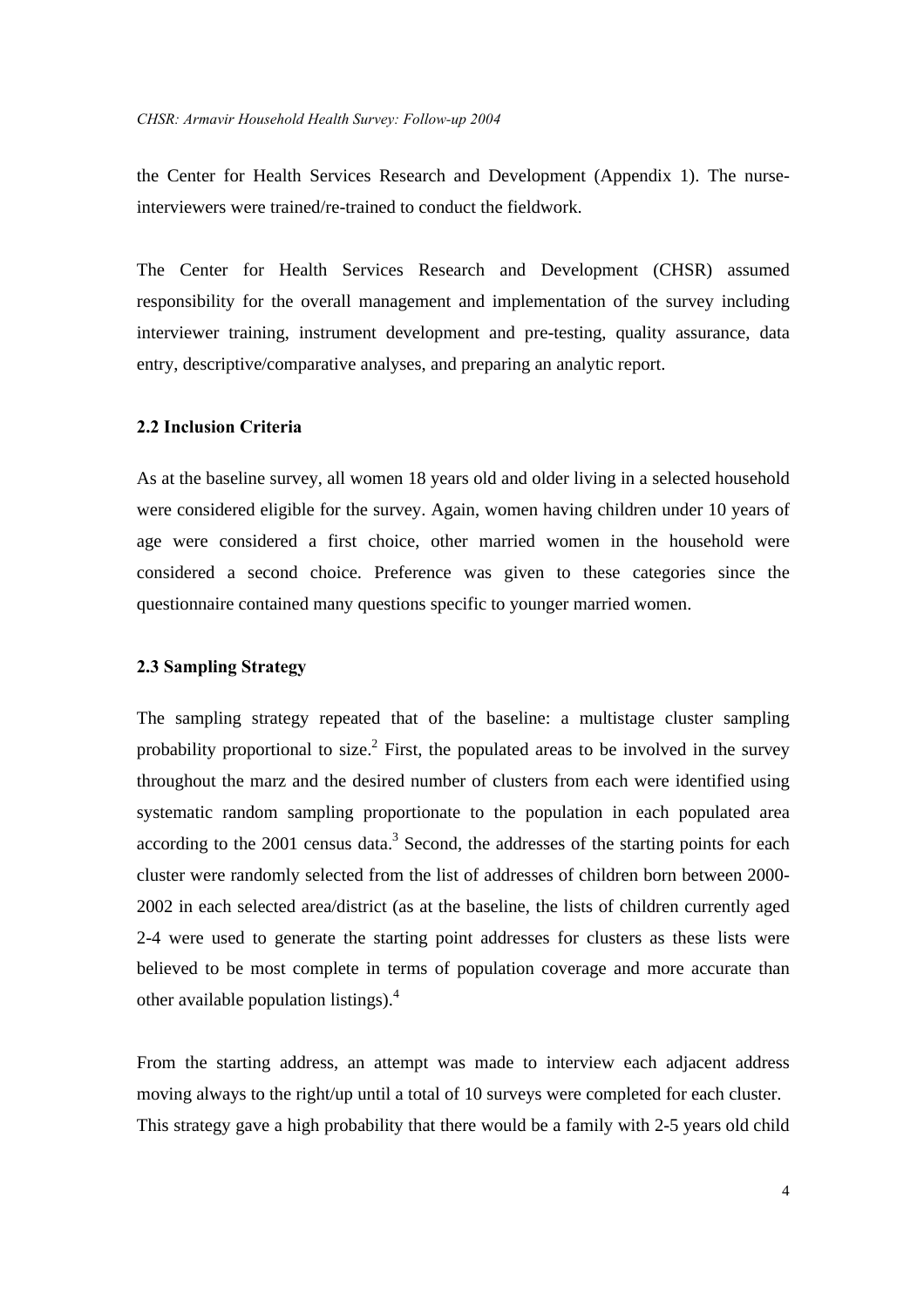in each cluster, since the first addresses were also included in the cluster. However, this was the strategy practiced during the baseline survey and repeating it was necessary to ensure comparability of data with the baseline. Also, both the large cluster size and the large sample size with wide diversity of populated areas (63) involved in the survey reduced the possibility of potential selection bias, which was further reduced by the desire to include mothers of young children in the sample.

CHSR staff conducted the sampling. The interviewers received starting point addresses and individually implemented the survey protocol to select the respondents (Appendix 2). The interviewers also completed journal forms (Appendix 3) for each cluster to facilitate assessment of compliance with protocols and to assess response and refusal rates.

#### **2.4 Survey Instrument**

Essentially the same survey instrument used for the baseline study was used during this study. The instrument covered the following topics (Appendix 4): key demographic and socio-cultural factors (family structure, living conditions, employment, income); quality of life of the family; health status of family members; health satisfaction; health behavior; nutrition (knowledge, practice); child-bearing and childcare (knowledge, practice, attitude); mental health and depression of the respondent; access to medical care and to early diagnosis and prevention services; reproductive health (knowledge, practice); safety: public, private, domestic violence (attitude, practice); and dental care (knowledge, practice).

#### **2.5 Interviewer training**

CHSR staff developed a training manual for interviewers (Appendix 5). After discussions with Armavir Health Department, for efficiency purposes, it was decided to conduct separate trainings for the selected nurses from Armavir polyclinic, Metsamor and Baghramyan, and those from Vagharshapat. The first training took place in Armavir Polyclinic Training Center on 20 May 2004 and took one full day. Out of seven nurses who participated in this training, only one (the nurse from Metsamor polyclinic) was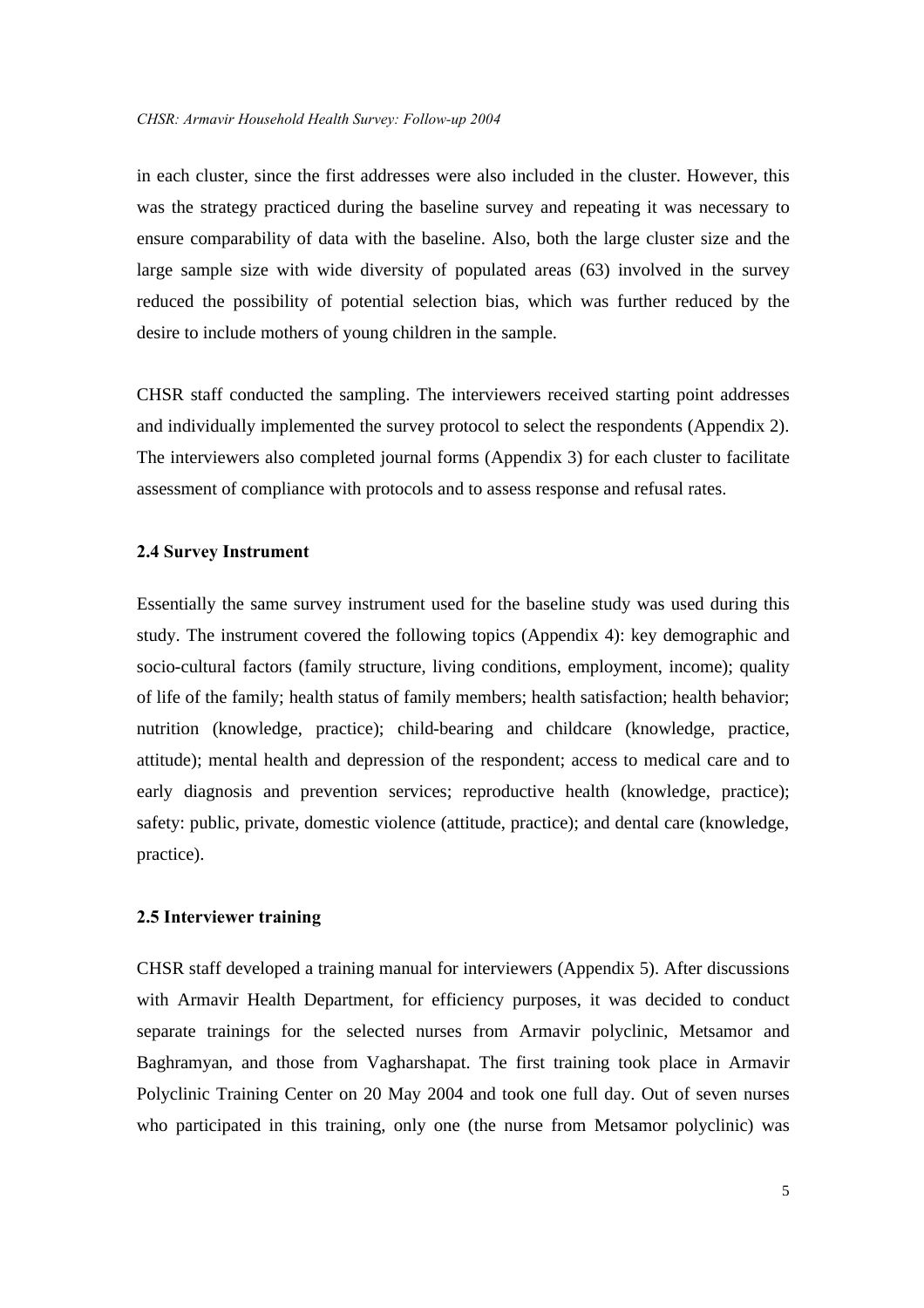newly involved and needed more help/practice to learn the subject. The second training took place on 24 May 2004 in Vagharshapat polyclinic for the five nurses involved in the survey from that facility. Of them, three were newly involved in the survey. However, due to small number of trainees, it was possible to complete the training (both didactic part and pre-testing) during one full day. Upon completion of the trainings, all 12 nurses were assessed by CHSR staff as capable of conducting the fieldwork.

#### **2.6 Survey protocol**

The same survey protocol as at the baseline was practiced, according to which nurses selected the respondent, introduced the survey and consent form, and conducted the first part of interview by guiding the respondent through non-sensitive demographic questions (Part I). They then provided the respondent with Part II of the survey to complete individually and seal in an envelope to ensure that the completed survey would only be accessible to CHSR staff. The interviewer left the respondent to finish completing the self-administered part of the questionnaire on her own and moved onto the next house after making an appointment to return in an hour or so to collect the completed survey.

#### **2.7 Languages used**

The main language of survey was Armenian. However, for cases when respondents expressed a preference for Russian, they were provided with the Russian format of the survey (or its self-administered part). Thus, Armenian, Russian, and mix (Armenian nurse-administered and Russian self-administered) surveys were generated.

#### **2.8 Ethical Considerations**

The study protocol was reviewed and approved by the Committee on Human Research of the American University of Armenia. The same measures as at the baseline were undertaken to address possible ethical concerns. Respondents were provided with an informed consent form (Appendix 6) before the start of the interview. The form included general information about logistics and goals of the survey as well as information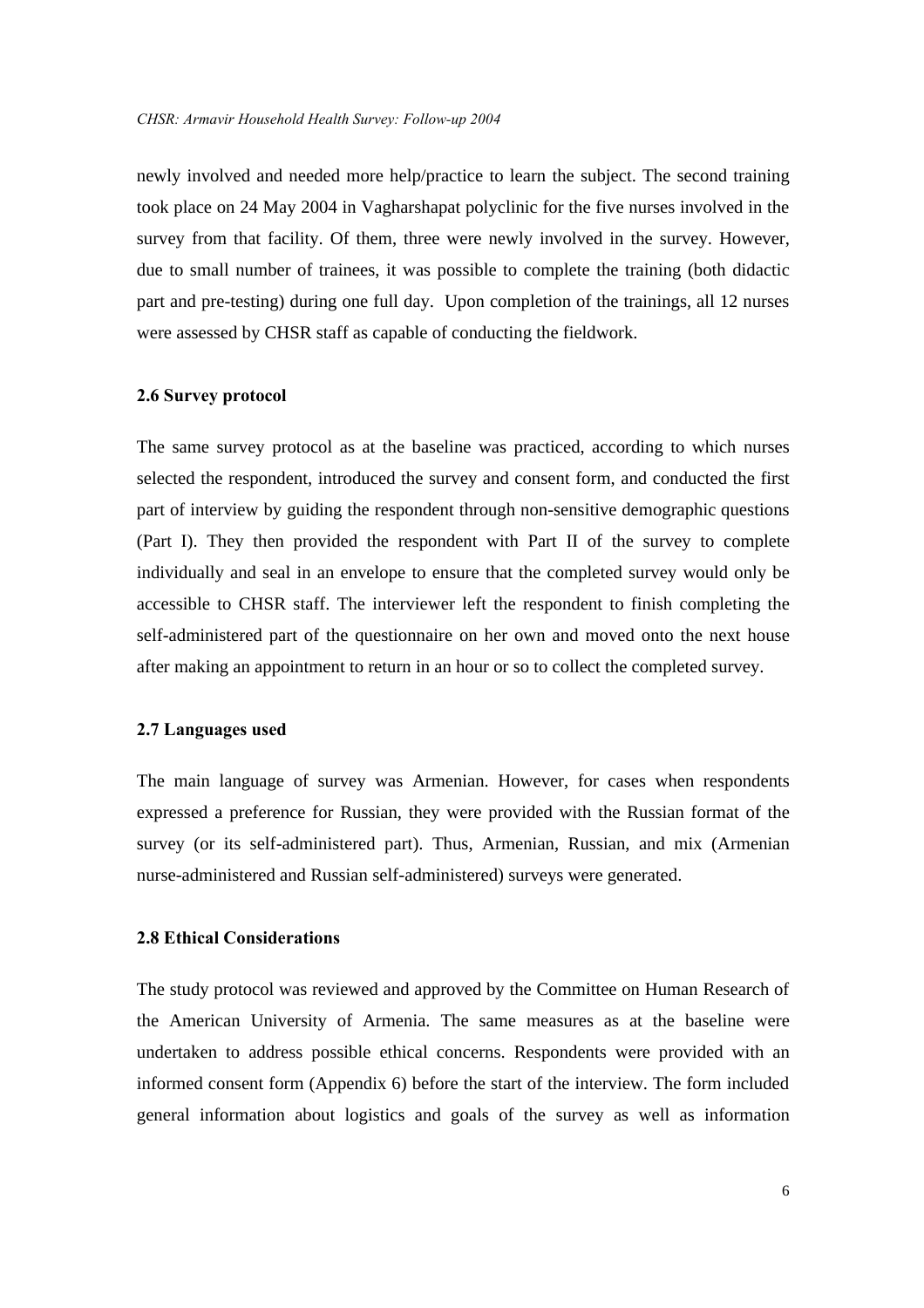concerning respondents' right to refuse and confidentiality issues. Both the selfadministered format of the main survey (containing all the sensitive items) and the instruction to seal the completed questionnaire in an envelope provided tangible evidence that the confidentiality of the survey and the right to refuse would be kept. At the end of interview, respondents were provided with contact information.

#### **2.9 Survey administration and data entry**

Data collection started on 21 May 2004. It took almost three weeks to complete the surveys throughout the marz. The completed surveys were delivered to CHSR on 11 June 2004, reviewed, and entered into an SPSS data file by CHSR staff. Upon completion of the entry, the data were cleaned and merged with the baseline dataset. The analysis was carried out using SPSS 11.0 software.

# **3. Results**

#### **3.1 Administrative Information**

A total of 1019 households from 63 populated areas (3 towns and 60 villages) throughout Armavir Marz were involved in the survey (Appendix 7). The urban/rural ratio of the sample was about 1:1.8 (360 from the cities of Armavir, Vagharshapat, and Metsamor, and 659 from villages), while at the baseline this ratio was 1:1.5 (400 from rural and 619 from urban areas) reflecting demographic changes captured by the recent census. On average, it required 1.8 visits/attempts to complete one survey or 18.0 per cluster of 10. At the baseline, this number was somewhat lower: 16.0 visits/attempts per cluster. The main reason for non-response was "no one at home" (319 out of 1832 visits/attempts or 17.4% of all visits/attempts). The second most common reason was refusal: 12.5% (7.3% total refusals and 5.2% refusals by the selected respondent). The selected respondent was not at home in 7.2% and the selected respondent was unable to participate because of health condition in 5.2% of all visits/attempts. At the baseline, somewhat different pattern was revealed. Particularly, refusals constituted lower proportion: 7.4% (Table 1).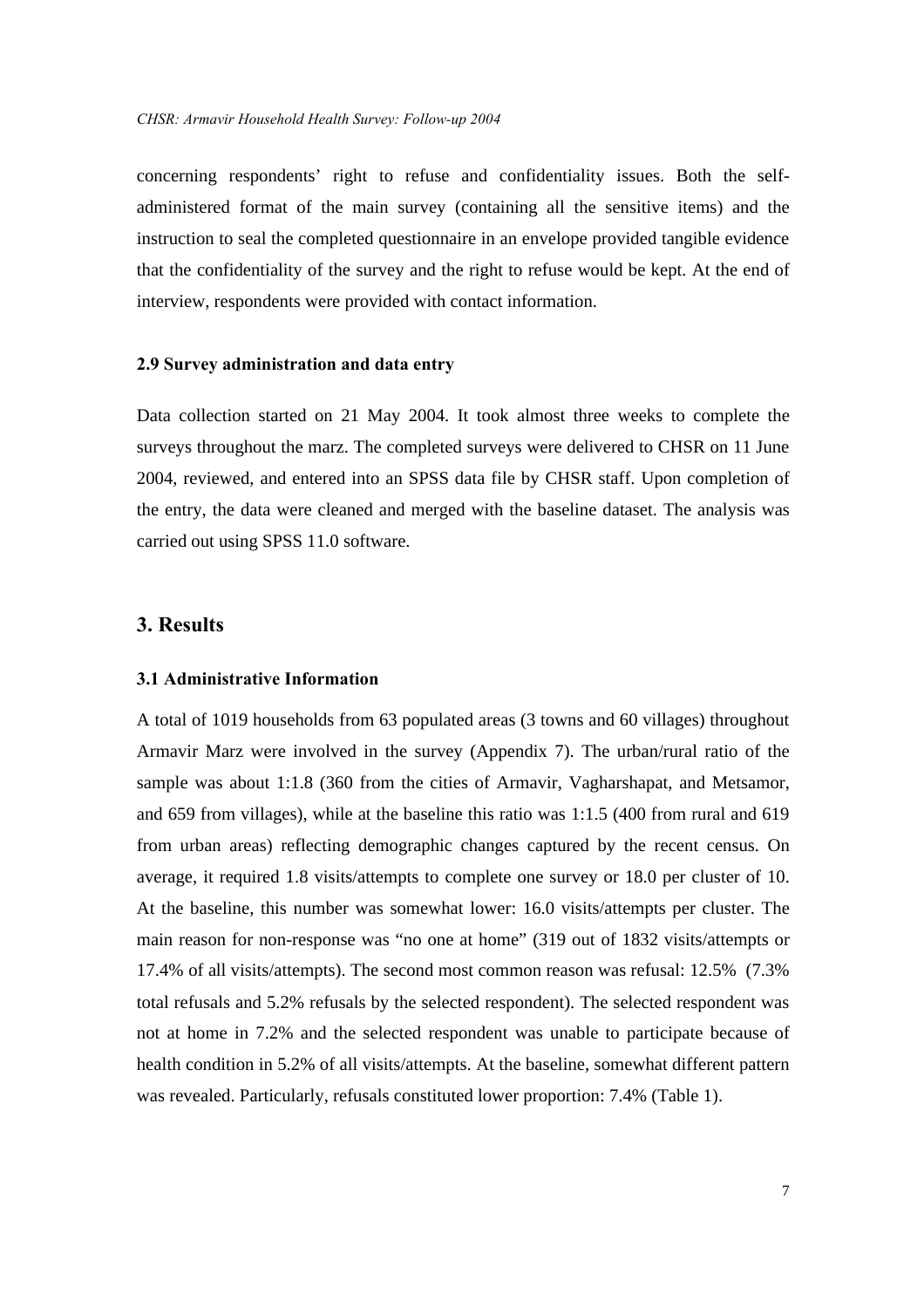|                                           | <b>Baseline</b> | <b>Follow-up</b> |
|-------------------------------------------|-----------------|------------------|
| No one at home                            | 22.7%           | 17.4%            |
| Refusal (total or by selected respondent) | 7.4%            | 12.5%            |
| Selected respondent is not at home        | 4.8%            | 7.2%             |
| Selected respondent is incompetent        | 3.3%            | 5.2%             |
| Other                                     | 0.8%            | 2.2%             |

|                      |  | Table 1. Reasons for non-response at baseline and follow-up surveys (as percent of |  |  |  |
|----------------------|--|------------------------------------------------------------------------------------|--|--|--|
| all visits/attempts) |  |                                                                                    |  |  |  |

The self-administered portion of the survey was considered incomplete if more than half of the questions were left unanswered. Incomplete surveys constituted only 0.7% of the sample (7 surveys) at the baseline and 3.2% (33 surveys) at the follow-up. The difference was significant (the p-value of Two-sided Pearson Chi-square test was 0.000).

Several reasons could be brought to explain this difference: the selected season for the fieldwork (late May-early June is a peak time for agricultural work in Armavir Marz, while early April, when the baseline survey was conducted, is a less busy time); the time of survey coincided with the introduction of social security numbers throughout the country, which frightened many people, making them reluctant to give any information to interviewers.

The main language of the survey was Armenian: 98.4% of all surveys were conducted in Armenian. Mixed-language surveys (Armenian nurse-administered and Russian selfadministered) were completed in 1.4% of cases, and Russian was used in 0.2 % of surveys. This distribution repeated that observed at the baseline (98.0% Armenian, 1.3% mixed, and 0.7% Russian).

#### **3.2 Socio-Demographic Data**

#### Age & Nationality

The mean age of respondents was 36.0 (sd 12.1 years), which is not different from the baseline data of 35.6 (sd 10.6 years). Of all respondents, 4.6% were 20 years old or younger and 4.6% 60 years old or older. This pattern was also similar with the baseline.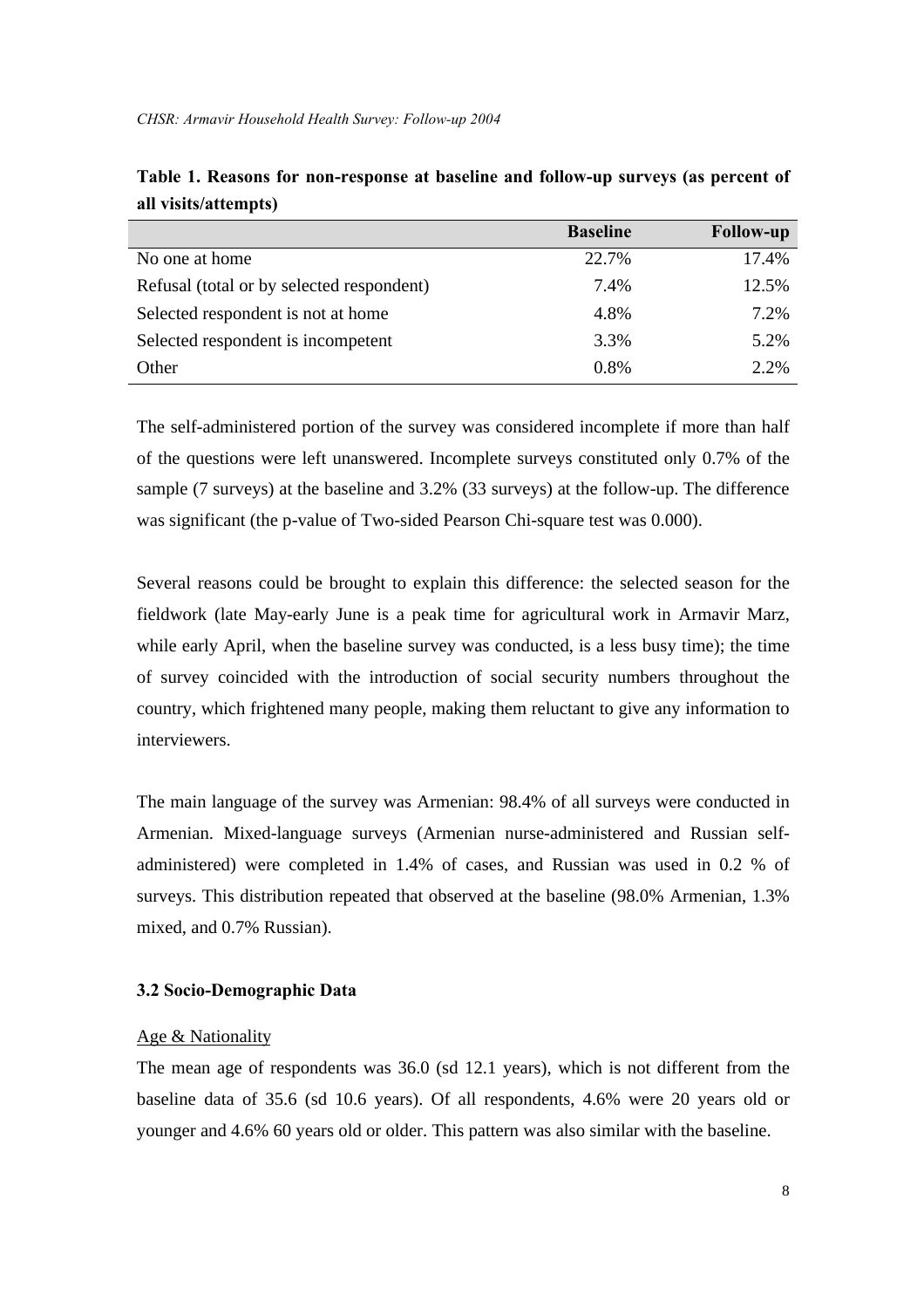Armavir marz was the place of birth for 68.5% of the respondents (60.4% at the baseline, p<.000), and Armenia for 93.1% of them (90.1% at the baseline, the difference is insignificant). The vast majority of respondents were Armenians: 98.4% (96.3% at the baseline) (Table 2).

| <b>Country</b> | <b>Baseline</b> | <b>Follow-up</b> |
|----------------|-----------------|------------------|
| Armenian       | 96.3%           | 98.4%            |
| Russian        | 0.6%            | 0.1%             |
| Yezidi         | 2.5%            | 1.4%             |
| Other          | 0.7%            | 0.1%             |

**Table 2. Respondents' nationality: baseline vs. follow-up**

The mean duration of respondents' living in Armavir was 28.4 years (sd 14.1 years) at the follow-up and 26.1 years (sd 13.0 years) at the baseline (the difference between these means is significant:  $p=0.000$ ).

#### Household Composition

The mean number of people living in a household was 5.1 (sd 1.8), which is somewhat lower from the baseline data: 5.3 (sd 1.9), p=.035 (independent samples T-test). As at the baseline, the difference in the household size between urban and rural areas was highly significant with larger size in rural areas  $(4.7 \text{ in urban areas vs. } 5.3 \text{ in rural, } p=0.000)$ .

Of all respondents, 2.0% lived alone (almost the same, 1.9% at the baseline). A household size of 8 or more people was stated in 8.1% of the households (statistically not different from the baseline rate of 10.0%). Larger households were more typical for rural areas: the proportion of households with 8 or more people was 5.0% in urban areas and 9.7% in rural (p=.008, Pearson Chi-square test). The mean number of children under 18 living in a household was 1.7 (sd 1.2, range 0-9), which is significantly lower from the baseline data of 2.0 (sd 1.3),  $p=0.000$ . As at the baseline, this number was significantly higher in rural than in urban areas (1.8+1.2 vs. 1.5+1.1 respectively, p=.000, Independent Samples T-test).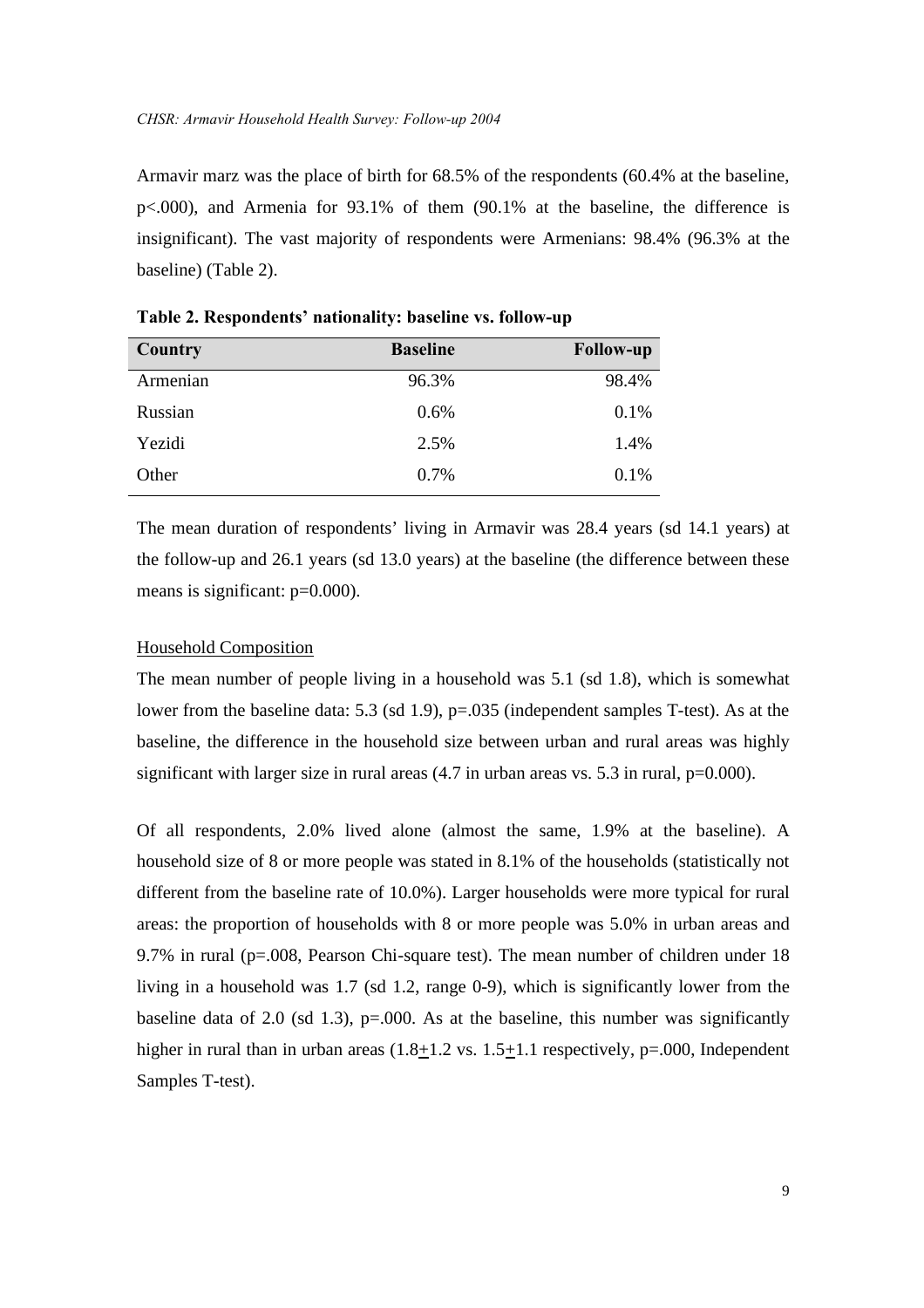Respondent's husband was the head of household in 47.5% of cases, husband's father/mother/grandparents in 36.9% of cases, respondent's father/mother/grandparents in 7.3% of cases. Respondents themselves were the heads of household in 6.3% of cases. This pattern nearly repeated that observed at the baseline. The mean age of heads of household was 53.2 (sd 14.1, range 20-95), which is marginally different (p=.047) from the baseline data (54.5, sd 14.5, range 25-90). The percentage of heads of household aged 60 years old or older was 34.8% (43.3% at the baseline, p=.000).

#### Education

The highest level of education completed by the respondents was less than 10 years of school in 13.3% of cases (7.8% at the baseline), 10 years of school in 34.3% (41.6% at the baseline), professional technical education in 42.8%, and institute/university in 9.6%. (the latter two percentages are almost similar to the baseline: 40.1% and 10.4% respectively). Thus, the educational level of respondents was somewhat lower at the follow-up (p=.000, Pearson Chi-square test) mainly due to higher percentage of those who had not completed 10 years of school.

The opposite pattern was observed with household heads' educational level: it was somewhat higher from the baseline level  $(p=.021,$  Pearson Chi-square test). Of the household heads, 22.7% completed less than 10 years of school (29.0% at the baseline), 36.5% 10 years of school (31.9% at the baseline), 29.0% received professional technical education (the same at the baseline), and 11.8% completed institute/university or postgraduate education (10.0% at the baseline).

Both the respondents' and the household heads' educational levels were slightly higher in urban, than in rural areas (the p-value of difference was .002 for the respondents and .015 for the heads of household).

#### **Employment**

The proportion of respondents who reported being currently employed increased slightly but significantly: 13.1% at baseline vs. 16.8% at the follow-up, p=.017, Pearson Chi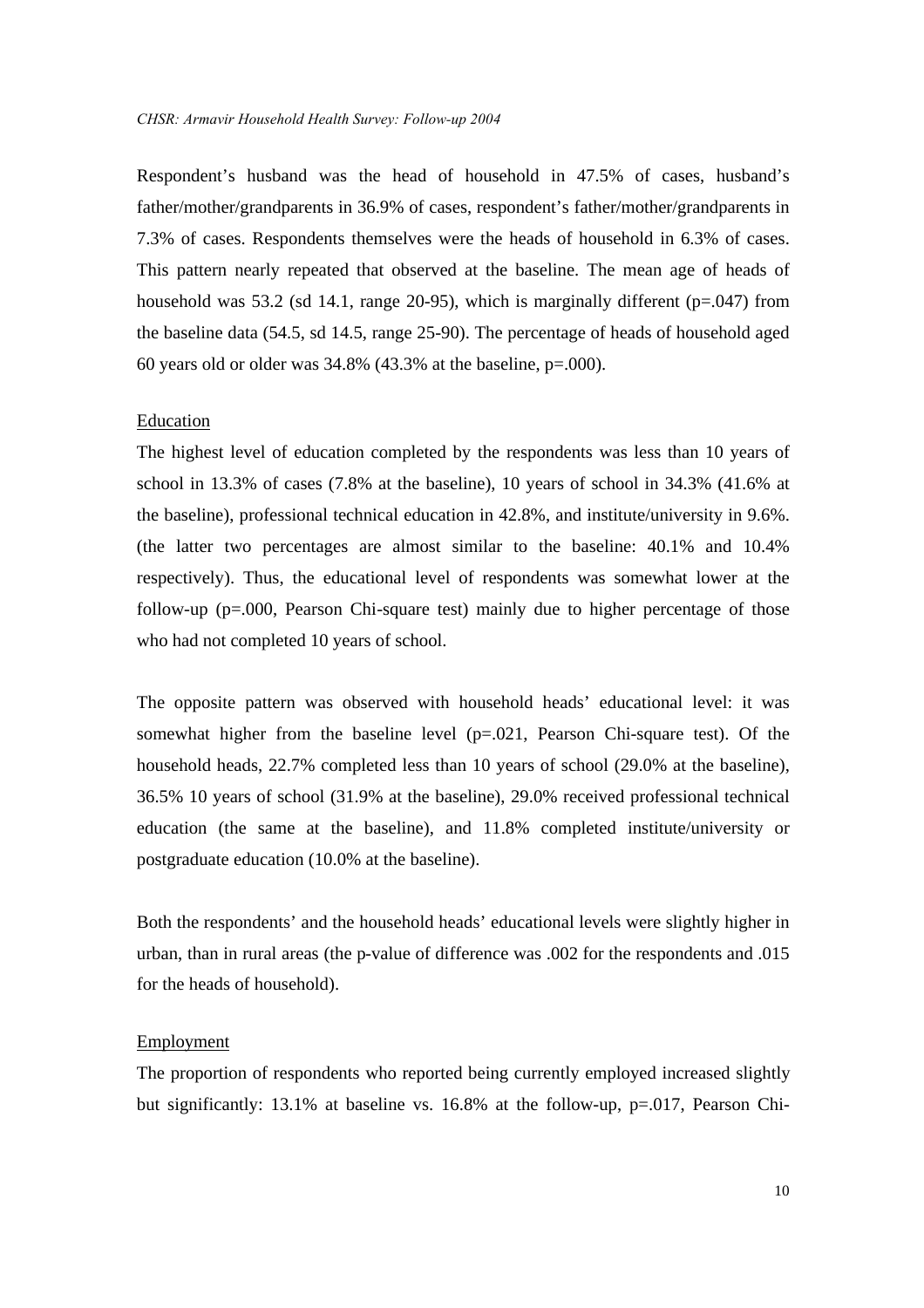square test. More substantial, a twofold increase in the proportion of employed heads of household was observed: 15.1% at the baseline vs. 31.2% at the follow-up, p=.000, Pearson Chi-square test. Accordingly, the proportion of those who reported that none of their household members were currently employed decreased significantly from the baseline level of 66.7% to 47.8% at the follow-up (p=.000, Pearson Chi-square test) (Figure 1).

The mean number of employed household members per household was 0.43 (sd 0.68) at the baseline and 0.74 (sd 0.91) at the follow-up (p=.000, Independent Samples T-test).





Although, according to the survey results, almost half of the households had no family member employed, this proportion should be taken with caution, since many rural residents did not consider farming as employment. This might serve as one of the reasons for the considerable urban-rural differences observed during the follow-up survey both in the employment rates of heads of household (44.2% in urban vs. 24.6% in rural areas, p=.000, Pearson Chi-square test) and the mean numbers of family members employed per household  $(0.88\pm0.88$  in urban vs.  $0.67\pm0.92$  in rural areas, p=.000, Independent Samples T-test). The proportion of those who reported that none of their household members were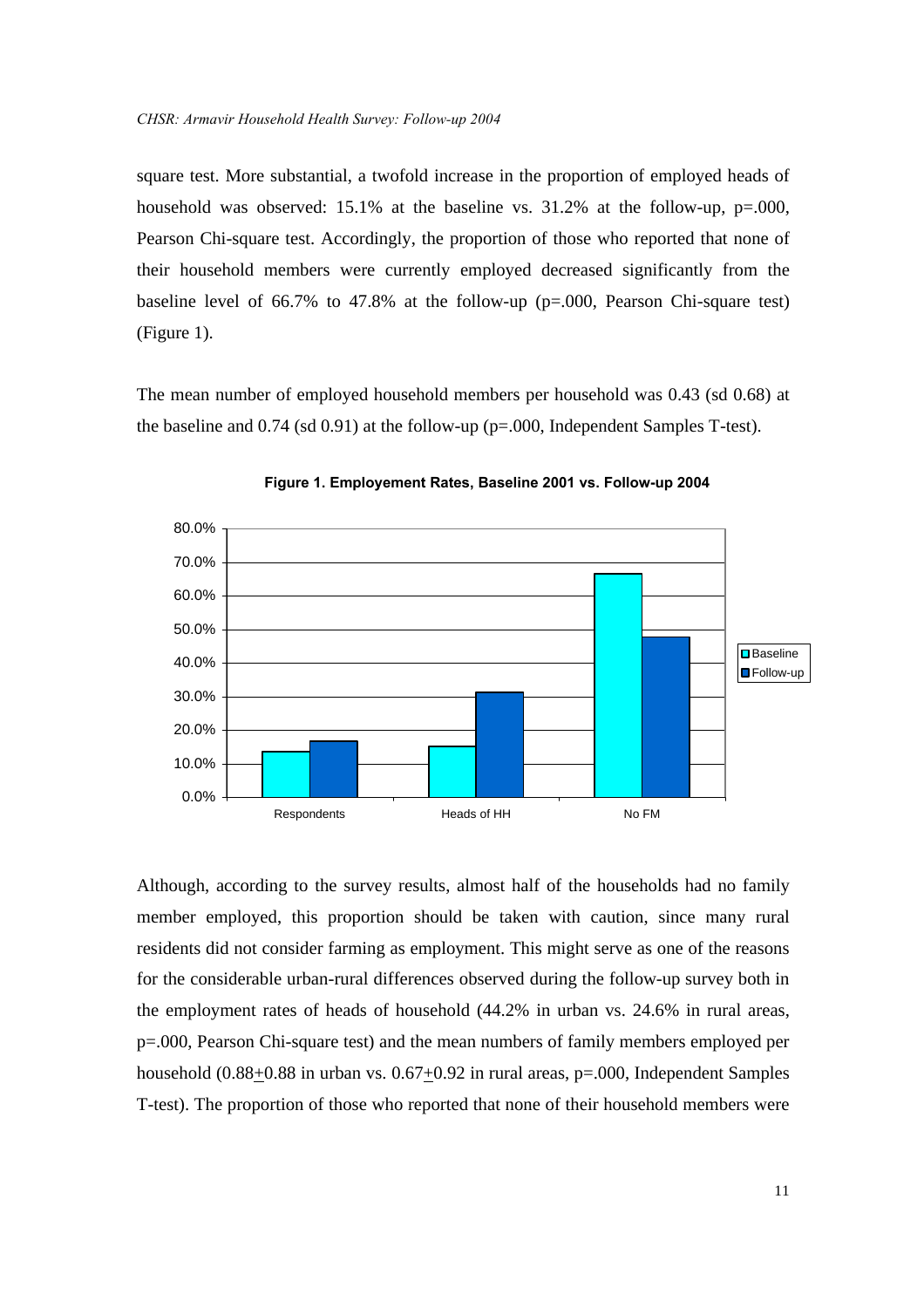currently employed was  $36.0\%$  in urban areas vs.  $54.2\%$  in rural (p=.000). The same pattern of urban-rural differences in the employment rates was observed at the baseline survey.

Lack of appropriate workplaces was mentioned as the main reason for unemployment for both the respondents and the heads of household (51.1% respondents and 47.6% household heads). Lack of childcare was the second most common reason for respondents' unemployment (14.9%), while for household heads the second reason was being retired (38.5%). Some 7.7% of respondents and 9.5% of household heads were unable to work because of a permanent health impairment. Out of respondents, 5.8% mentioned being retired, and 12.6% being homemakers. Another 6.2% of respondents and 3.2% of household heads reported not looking for work.

Virtually all employed respondents and employed heads of household had only one job. The government was the primary employer for 87.3% of employed respondents. Another 4.4% of them worked in private organizations, 1.1% in NGOs, and 7.2% were selfemployed. The situation was different in terms of distribution of household heads' primary employers. As compared to the baseline data, the role of government as a primary employer decreased significantly  $(p=0.000)$  and the role of non-governmental organizations and self-employment increased (Figures 2 and 3).

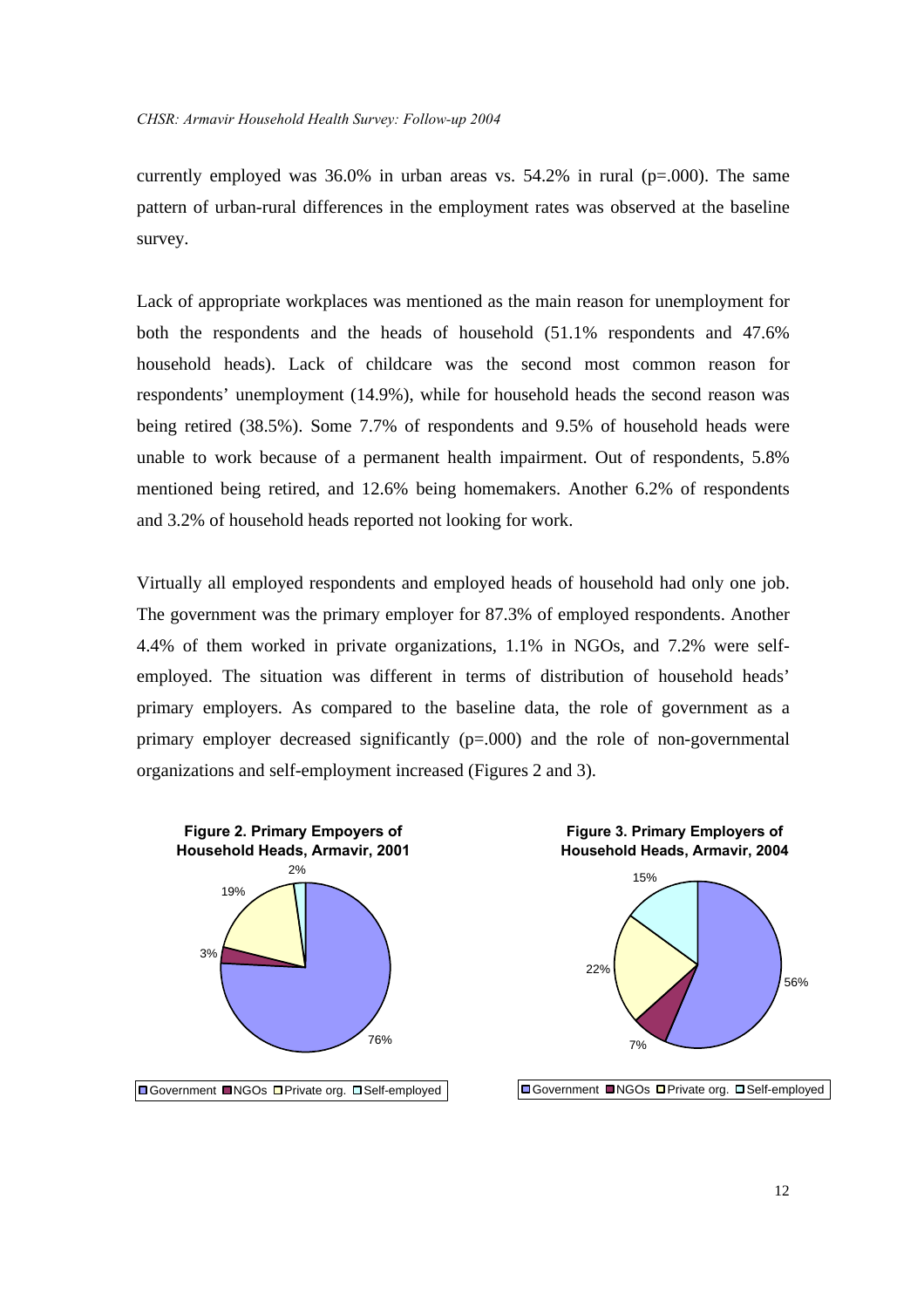The mean number of working hours per week was 49.9 (sd 21.3) for heads of household and 36.7 (sd 17.1) for respondents. Both means were not significantly different from that at the baseline  $(54.3+22.7 \text{ and } 34.6+18.8 \text{ respectively}).$ 

According to the respondents' perception, their current position was inconsistent with their professional/vocational training in 32.7% of cases, which is significantly higher than the baseline rate of  $17.2\%$  (p=.011, Pearson Chi-square test). The proportion of those heads of household whose position was inconsistent with their training was higher: 41.8%, but not different from the baseline rate of 40.2%.

#### Living Conditions

The mean number of rooms in the respondents' house/apartment was 3.4 (sd 1.3), which is not different from the baseline number  $(3.3+1.2)$ . As at the baseline, heaters with flue or vent, burning wood, kerosene, oil, etc. were mentioned as the most common means of heating the living quarters (81.5% at the follow-up and 68.2% at the baseline). The role of other heating means was much less (portable electric heaters 3.7%, built-in electric units 2.0%, stove 1.9%, room heaters without flue/vent 1.7%, hot water heating system 0.3%). Compared to the baseline, the proportion of those using compost to heat their living quarters significantly decreased: from 10.9% to 1.2% (p=.000). The proportion of those not heating their living quarters during winter also decreased significantly: from 9.0% at the baseline to 4.0% at the follow-up (p=.000, Pearson Chi-square test).

There was significant change in the type of fuel people use for cooking. Electricity, which was the most frequently mentioned fuel at the baseline (31.9%), was mostly replaced with piped or bottled gas, which was reported as the primary fuel for cooking by 64.6% of respondents (35.6% at the baseline). Compost was the second most frequently used fuel for cooking (11.0%) followed by electricity (9.8%) and coal or wood (8.3%). Urban-rural analysis of the data showed that compost was mainly used for cooking in rural areas (16.3% in rural areas vs.  $1.1\%$  in urban, p=.000).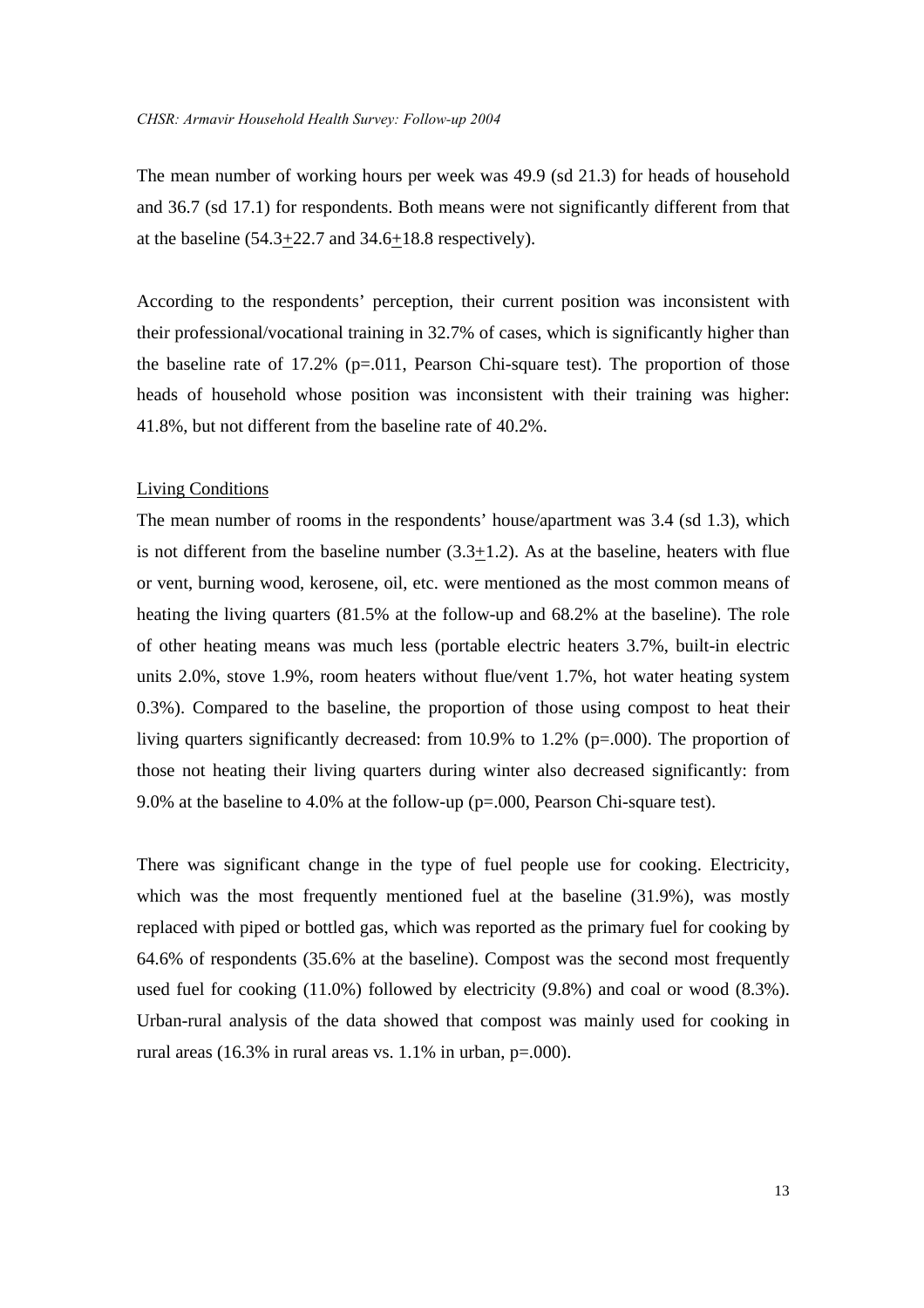#### Convenience Items/Household Expenditures

Possession of selected convenience items and monthly expenditures of the household were used as proxy measures for socio-economic status. Statistically significant increases were observed in percentages of those households equipped with color TV, VCR, cellular phone, automobile, and indoor toilet. Indeed, the proportion of those mentioning "none of the above items" decreased significantly (Table 3). However, this number was still rather high (18.7%) and exceeded significantly that in Sevan  $(6.2\%)$ .<sup>5</sup>

| <b>Convenience Items</b> | <b>Baseline</b> (%) | Follow-up $(\% )$ | p-value* |
|--------------------------|---------------------|-------------------|----------|
| Indoor toilet            | 38.2                | $42.7^{\dagger}$  | .041     |
| Hot water tank           | 5.5                 | $7.5^{\dagger}$   |          |
| Color television         | 43.8                | $59.5^{\dagger}$  | .000     |
| <b>VCR</b>               | 12.9                | $18.8^{\dagger}$  | .000     |
| Automobile               | 19.6                | 25.1              | .004     |
| Auto washing machine     | 44.6                | 47.4              |          |
| Telephone                | 43.5                | 45.5              |          |
| <b>Personal Computer</b> | 1.5                 | 2.2               |          |
| Cable/satellite TV       | 3.5                 | 3.5               |          |
| Cellular phone           | 1.7                 | 6.7 <sup>†</sup>  | .000     |
| Vacation home/villa      | 2.2                 | 1.5               |          |
| Non of the above         | 23.7                | 18.7              | .007     |

**Table 3. Possession of convenience/luxury items, baseline 2001 vs. follow-up 2004**

*\* Pearson chi-square test † Statistically significant difference between baseline and follow-up*

As at the baseline survey, the major differences between urban and rural areas were revealed in terms of having indoor toilet (71.7% in urban vs. 27.0% in rural areas, p=.000) and telephone (70.2% in urban vs. 32.0% in rural areas, p=.000), which could be explained by general characteristics of these residency area types rather than by differences in socio-economic status of urban and rural populations. Some minor, but statistically significant differences were observed in terms of possession of some other convenience items also: color TV, VCR, auto washing machine, cable/satellite TV, and cellular phone were more frequently reported in urban areas, while automobile was more commonly reported in rural areas. However, the proportion of those who stated having "none of the above items" was significantly higher in rural areas (10.7 in urban vs. 23.0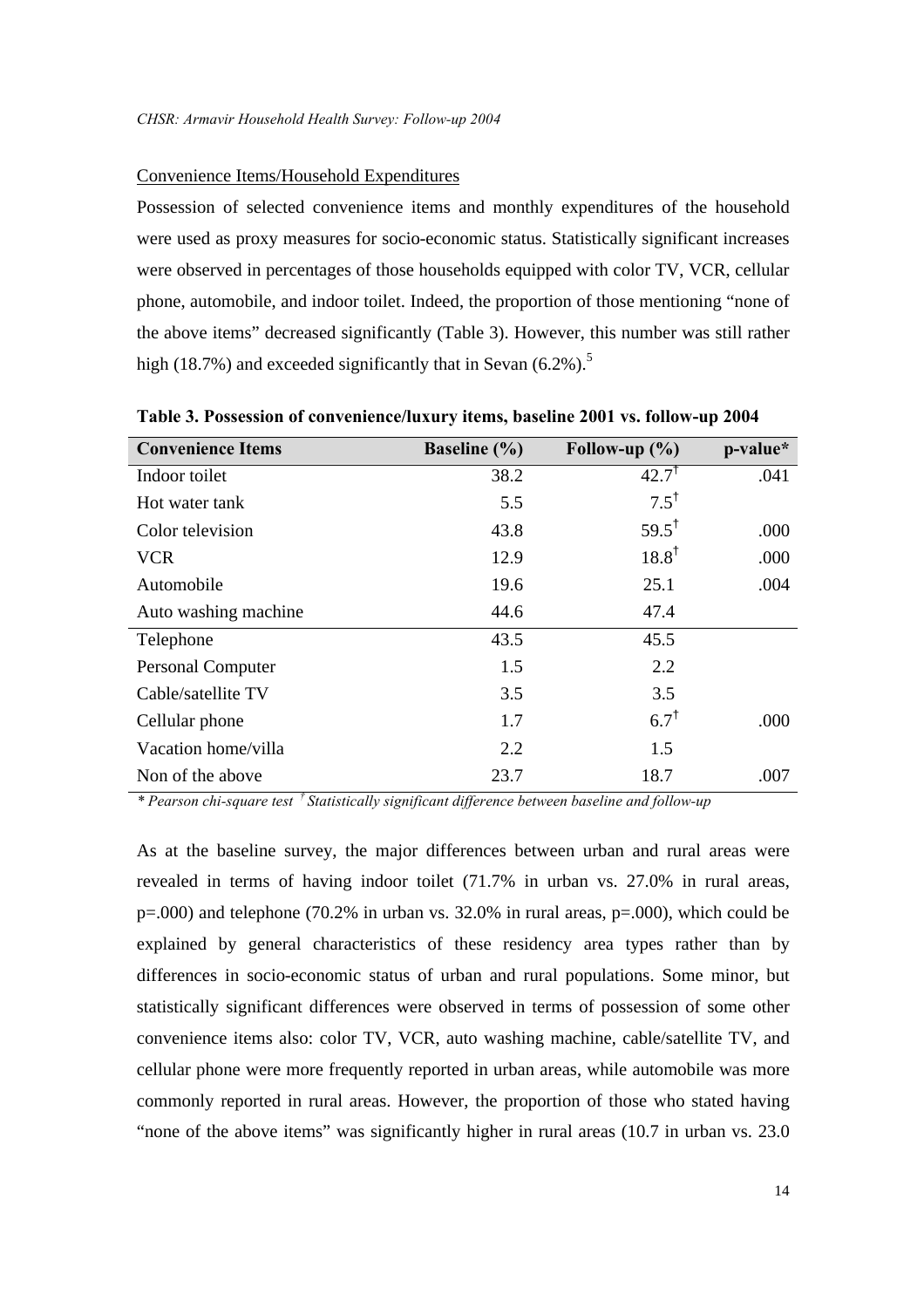in rural areas, p=.000), indirectly indicating lower socio-economic status of the rural population.

Compared to the baseline, the situation changed positively in terms of monthly expenditures. The proportion of those households spending less than \$50 during the last month decreased from 75.6% to 54.1%, those spending \$50-99 increased from 16.4% to 34.7%, and those spending \$100-500 increased from 5.3% to 9.9% (the difference was statistically significant, p<.000, Pearson chi-square test). In both surveys, the proportion of "don't know" and "refuse to answer" responses to this question was high, but similar (30.9% at the baseline and 29.8% at the follow up). The proportion of those respondents thinking that the monthly income of their family was enough to meet the family needs was very low  $(6.2\%)$  but still significantly higher than that at the baseline:  $3.1\%$  (p=.002, Pearson Chi-square test). Again, the monthly expenditures were slightly, but significantly higher in urban areas as compared to the rural  $(p=.014)$ .

#### **3.3 Quality of Life**

#### *3.3.1 Health Status of Household Members*

#### Children

Respondents rated the health of children in their household as excellent/very good/good in 41.5% of the surveys and fair/poor in 58.4%. Although the negative rating still prevailed, these numbers were significantly more optimistic than the baseline numbers of 30.7% and 69.2% respectively (p=.000, Pearson Chi-square test). The proportion of those respondents mentioning health problem(s) in children in their household was not significantly different from the baseline level (27.0% at the baseline vs. 23.0% at the follow up,  $p=.063$ ). Problems with ENT system  $(17.6\%)$ , nervous system pathology (14.4%), and vision impairment (13.1%) were reported to be the most common reasons of poor health of children, followed by gastrointestinal pathology (9.8%) and respiratory disorders (7.8%). This pattern was somewhat different from that at the baseline survey, where intestinal problems were reported as the most common  $(\sim 20.0\%)$  reason of poor health of children.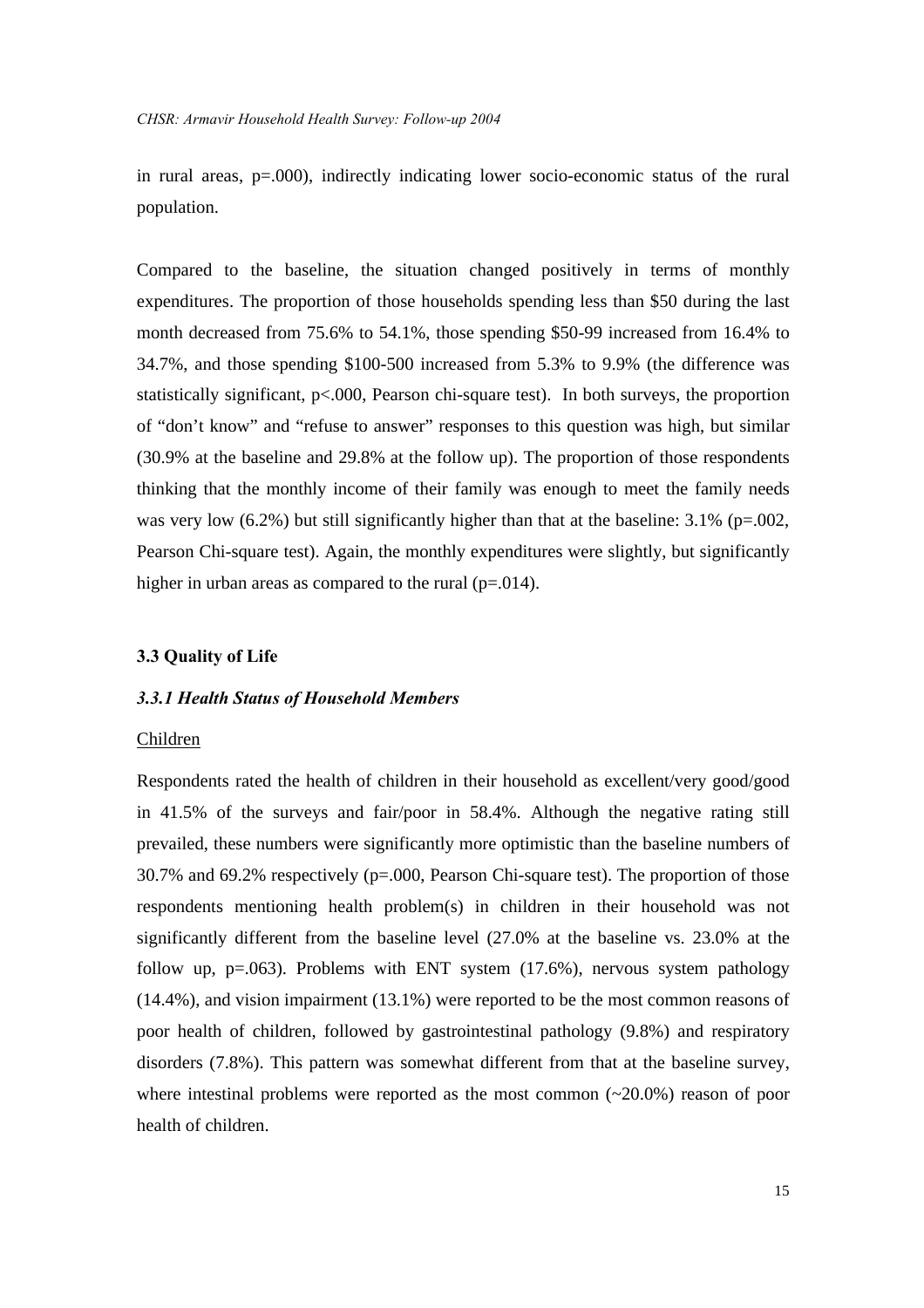#### Respondents & Household Heads

Like the baseline, the majority of respondents (74.6%) rated their own health as "fair" or "poor" (47.6% and 27.0% respectively). Almost similar rating was given to the health of household heads: 44.9% "fair" and 31.0% "poor". However, slight but significant increase in perceived health status of both respondents and heads of household was observed at the follow-up survey as compared to the baseline data. The proportion of those who rated their own health in the last month as good/very good/excellent increased from 19.9% to 25.4% (p=.000, Pearson Chi-square test). The same tendency of improvement was observed with the rating of heads of household health (from 17.4% to 24.1%, p=.000). Figure 4 summarizes the perceived rating of household heads', respondents', and children's health at the baseline and follow-up surveys.



**Figure 4: Health of household members during last month: baseline 2001 vs. follow-up 2004, Armavir**

#### **Health Dynamics**

When asked about the dynamic of the overall health of their family members compared to one year ago, again, respondents rated the health of children in the household, their own health, and the heads of household health slightly but significantly better now as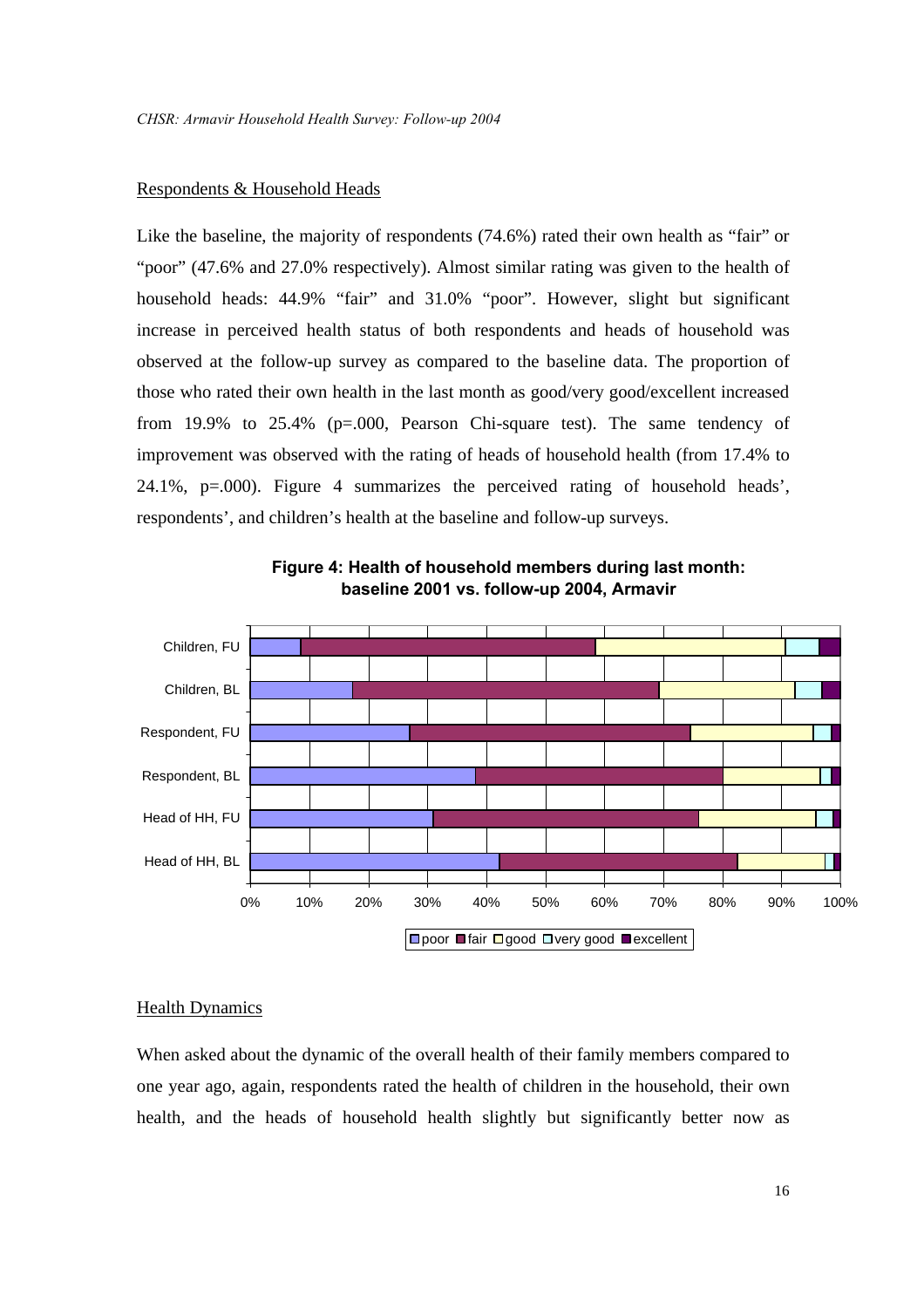compared to the baseline survey. Children's health was rated as 'better' in 16.1% and 'worse' in 12.5% of surveys (at the baseline, 13.2% and 22.0% respectively, p=.000). Respondents perceived their own health as getting better in 9.5% and worse in 32.5% of surveys (at the baseline,  $8.6\%$  and  $45.5\%$  respectively,  $p=.000$ ). The health of the heads of household was rated as 'better' in 8.1% and 'worse' in 37.2% of surveys (at the baseline,  $8.0\%$  and  $47.2\%$  respectively,  $p<0.00$ . The perceived health dynamic of household members at the follow-up and baseline surveys are demonstrated in Figure 5. There were no major differences between urban and rural areas in terms of household members' perceived health status.



**Figure 5. Health of household members compared to 1 year ago: baseline 2001 vs. follow-up 2004, Armavir**

#### Chronic Health Conditions

The respondents were asked to indicate any chronic health conditions they or anyone in their household suffered from. The most common chronic condition among household members was high blood pressure (reported in 24.0% of respondents, 26.9% of household heads, and 18.6% of other family members), followed by vision problems (in 19.8% of respondents, 20.8% of household heads, and 15.1% of other family members). The next in terms of reporting frequency were cardiac diseases (in 19.1% of respondents,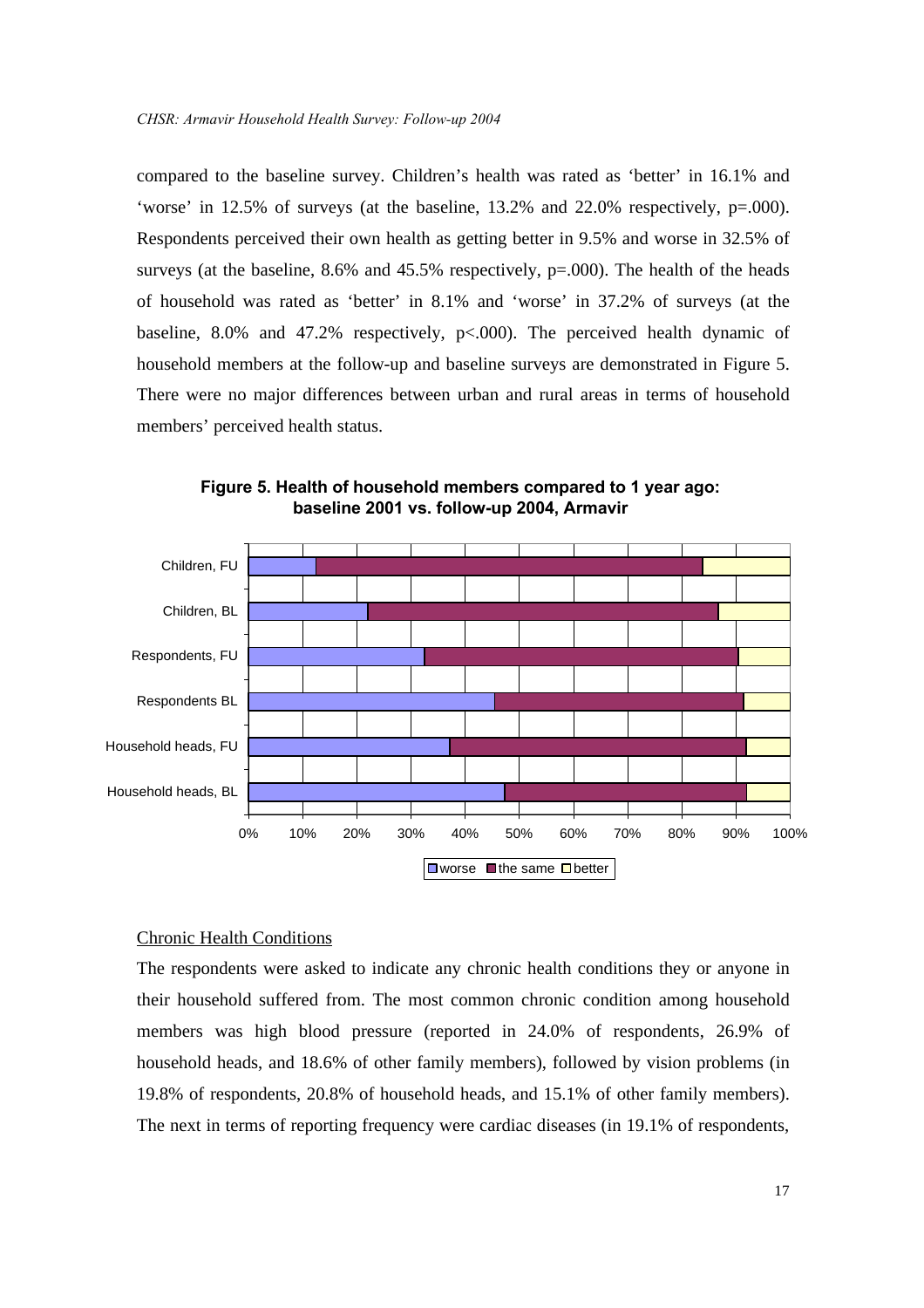20.4% of household heads, and 13.7% of other family members), gastro-intestinal pathology (in 14.3% of respondents, 17.5% of household heads, and 13.2% of other family members), kidney diseases (in 10.7% of respondents, 11.3% of household heads, and 8.4% of other family members) and lung diseases (reported in 4.4% of respondents, 7.8% of household heads, and 7.3% of other family members). Diabetes, mental diseases and cancer were reported less frequently. This pattern virtually repeated that from the baseline survey. The interesting finding of the follow-up phase was that the frequency of reporting of almost each condition declined as compared to the baseline, and for some conditions this decline was statistically significant. The only exception was the observed increase in frequency of reporting of cancer cases among heads of household as compared to baseline survey (Table 4).

| <b>Chronic health condition</b><br><i>(perception)</i> | <b>Respondents</b>     |                            | <b>Heads of HH</b>     |                            | <b>Other family</b><br>members |                            |
|--------------------------------------------------------|------------------------|----------------------------|------------------------|----------------------------|--------------------------------|----------------------------|
|                                                        | <b>Baseline</b><br>(%) | <b>Follow-</b><br>$up($ %) | <b>Baseline</b><br>(%) | <b>Follow-</b><br>$up($ %) | <b>Baseline</b><br>(%)         | <b>Follow-</b><br>$up($ %) |
| High blood pressure                                    | 27.2                   | 24.0                       | 29.0                   | 26.9                       | 21.4                           | 18.6                       |
| Problems with vision                                   | 19.0                   | 19.8                       | 27.8                   | $20.8^{\ddagger}$          | 18.5                           | 15.1                       |
| Cardiac diseases                                       | 23.5                   | $19.1^{\dagger}$           | 23.6                   | 20.4                       | 15.4                           | 13.7                       |
| Gastro-intestinal diseases                             | 19.3                   | $14.3^{\ddagger}$          | 18.5                   | 17.5                       | 16.6                           | $13.2^*$                   |
| Kidney problems                                        | 17.1                   | $10.7^{\ddagger}$          | 14.0                   | 11.3                       | 12.8                           | $8.4^{\ddagger}$           |
| Lung diseases                                          | 5.6                    | 4.4                        | 8.2                    | 7.8                        | 7.3                            | 7.3                        |
| Mental disorders                                       | 4.7                    | $2.5^{\dagger}$            | 5.6                    | $2.7^{\ddagger}$           | 5.1                            | 3.6                        |
| <b>Diabetes</b>                                        | 1.6                    | 1.1                        | 3.1                    | 3.0                        | 2.4                            | 2.4                        |
| Cancer                                                 | 0.8                    | 0.8                        | 0.1                    | $0.8^{\dagger}$            | 0.6                            | 0.7                        |
| None mentioned                                         | 37.6                   | $46.6^{\ddagger}$          | 30.0                   | $35.6^{\dagger}$           | 45.6                           | $52.9^{\ddagger}$          |

**Table 4: Frequency of chronic health conditions in household members according to respondents' perception, baseline 2001 vs. follow-up 2004, Armavir** 

*‡ Pearson Chi-square test results, p<.01 † Pearson Chi-square test results, p<.05*

*\* Pearson Chi-square test results, p=.056 (marginally significant)*

There were no significant urban-rural differences in the perceived prevalence of these chronic diseases. Cancer in household heads could be considered as the only exception. Overall, 7 cases of cancer in heads of household were reported in rural areas (1.2%) and none in urban, the difference was marginally significant: p=.058 (Chi-square test).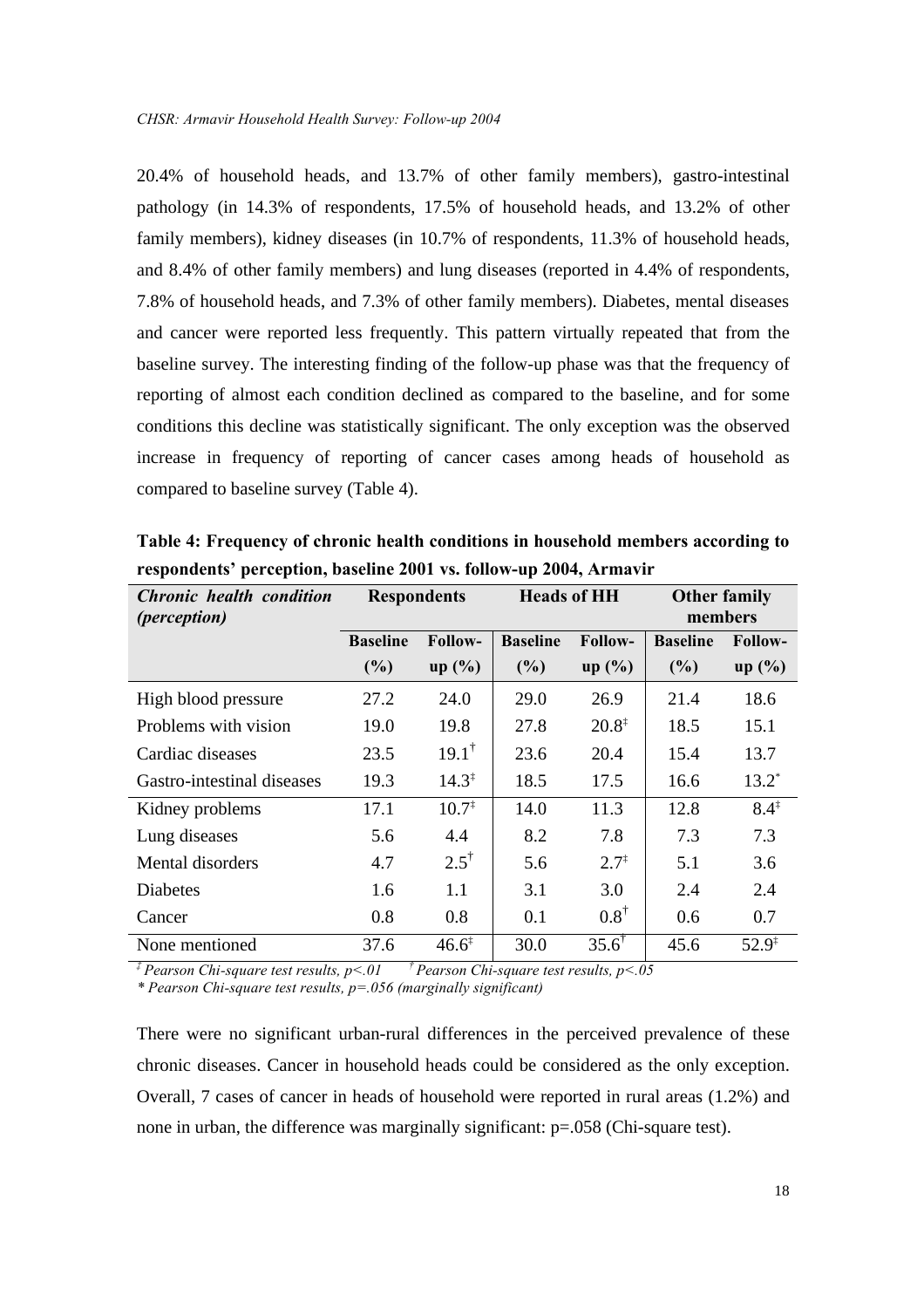#### Injuries

The proportion of those respondents who mentioned some accident, injury or poisoning during the past 12 months among household members requiring professional help decreased slightly but significantly as compared to the baseline (28.4% at the baseline, 24.3% at the follow-up, p=.041, Pearson Chi-square test). At the follow-up survey, the frequency of reporting accidents was somewhat higher in rural areas (20.6% in urban areas vs. 26.4% in rural, p=.045). This pattern was not observed at the baseline.

Again, the most common type of injury was fall, mentioned by 30.9% of those 236 respondents who answered positively to the question concerning injuries in their household members during the past 12 months (or by 7.2% of all respondents). Poison/overdose was the next common type of injury mentioned by 20.7% of them (4.8% of all respondents). This was followed by cut/slash/puncture (13.0% or 3.0% of all respondents). At the follow-up survey, significant reduction was observed in the frequency of reporting cut/slash puncture, drowning, and pedestrian/vehicle accidents as compared to the baseline data. The frequencies of different types of injuries experienced by the household members during 2000-2001 (baseline) and 2003-2004 (follow-up) are summarized in Table 5.

| Type of injury              | <b>Baseline</b> (%) | Follow-up $(\% )$ |
|-----------------------------|---------------------|-------------------|
| auto crash                  | 2.1                 | 1.7               |
| pedestrian/vehicle          | 1.4                 | $0.4^{\dagger}$   |
| fall                        | 9.2                 | 7.2               |
| fire/scalding               | 2.2                 | 1.4               |
| drowning                    | 0.7                 | $0.1^{\dagger}$   |
| poison/overdose             | 5.5                 | 4.8               |
| cut/slash/puncture          | 5.9                 | $3.0^{\ddagger}$  |
| gunshot                     | 0.3                 | 0.4               |
| hit/struck by person/object | 2.3                 | 1.7               |

**Table 5. Frequencies of injuries reported by participants: baseline, 2001 vs. followup, 2004, Armavir (among all respondents)**

*‡ Statistically significant difference between baseline and follow-up: p<.01 (Pearson Chi-square test) † Statistically significant difference between baseline and follow-up: p<.05 (Pearson Chi-square test)*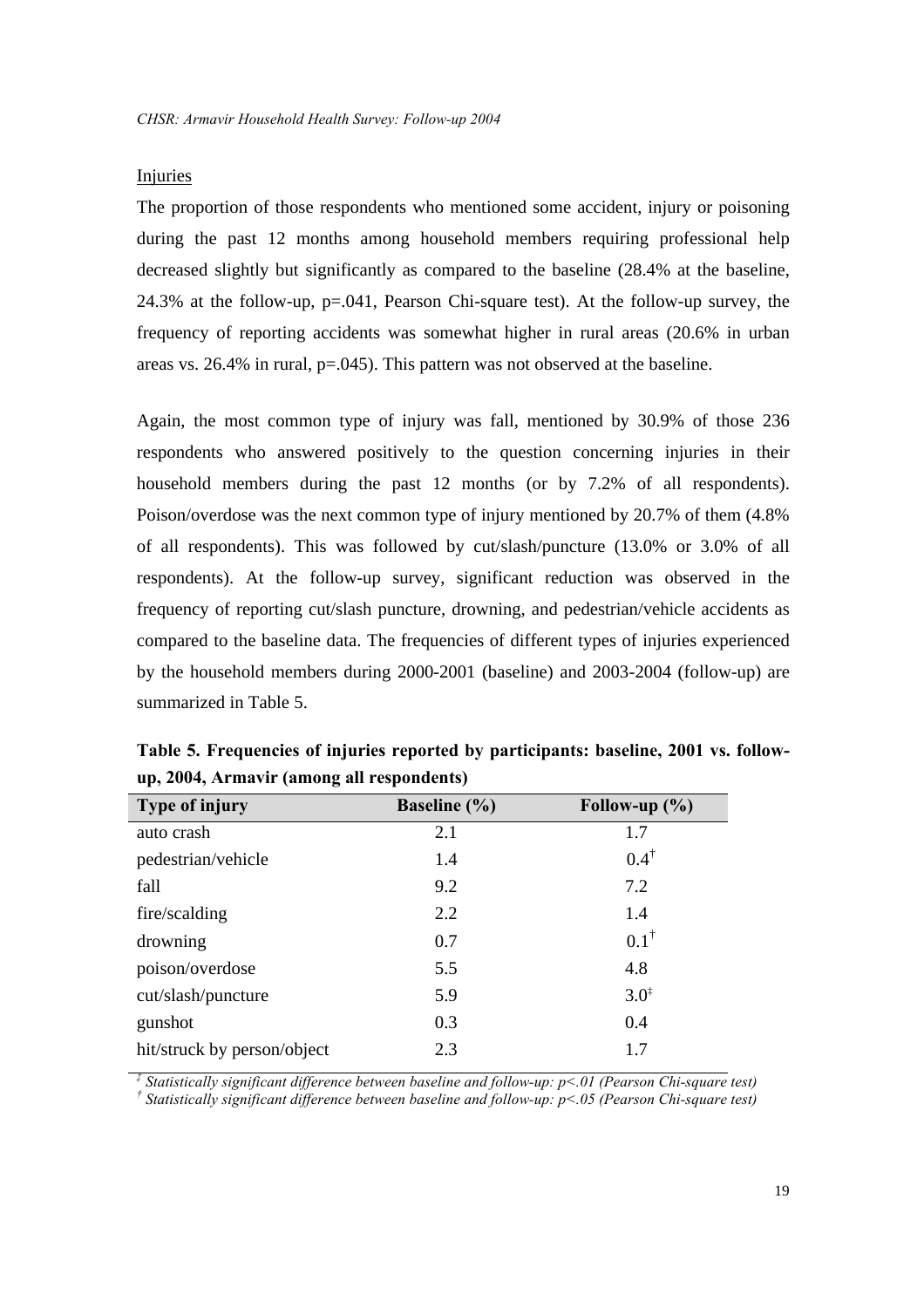Interestingly, the only urban-rural differences were found in terms of auto crashes reported more frequently in rural, than in urban areas (2.4% in rural areas vs. 0.3% in urban, p=.010, Pearson Chi-square test)

The majority of accidents happened just once during 12-month period. Accidents like hit/struck by person/object, fall, cut/slash/puncture, and poisoning/overdose were more likely to happen repeatedly (47.2% of all reported hits, 30.1% of falls, 18.5% of cuts, and 15.9% of poisons/overdoses happened more than once). The reported mean frequencies for each type of injury per 100 households per year are provided in Table  $6$ .<sup>ii</sup>

**Table 6. Reported mean numbers of injuries per 100 households per year, Armavir, 2004**

| Type of injury              | <b>Mean number of injuries</b> |  |  |  |  |
|-----------------------------|--------------------------------|--|--|--|--|
|                             | per 100 households per year    |  |  |  |  |
| auto crash                  | 2.4                            |  |  |  |  |
| pedestrian/vehicle          | 0.6                            |  |  |  |  |
| fall                        | 15.5                           |  |  |  |  |
| fire/scalding               | 1.9                            |  |  |  |  |
| drowning                    | 0.2                            |  |  |  |  |
| poison/overdose             | 6.4                            |  |  |  |  |
| cut/slash/puncture          | 4.8                            |  |  |  |  |
| gunshot                     | 0.4                            |  |  |  |  |
| hit/struck by person/object | 3.8                            |  |  |  |  |
| <b>Total</b>                | 39.8                           |  |  |  |  |

 $\overline{a}$ 

ii These data was available only from the follow-up survey, since at the baseline people often mentioned "more than once" or "several times" instead of writing the exact number of the injuries. "More than once" response was found only once at the follow-up survey and was recoded as 2 (the most conservative approach) to calculate the mean number. Those who refused to answer these questions were excluded from the analysis decreasing the denominator by 59 (to 960). "Other injuries" reported by the respondents were stressful situations (surgery, delivery, stroke, relative loss, etc.) rather than injuries and thus were excluded from the analysis.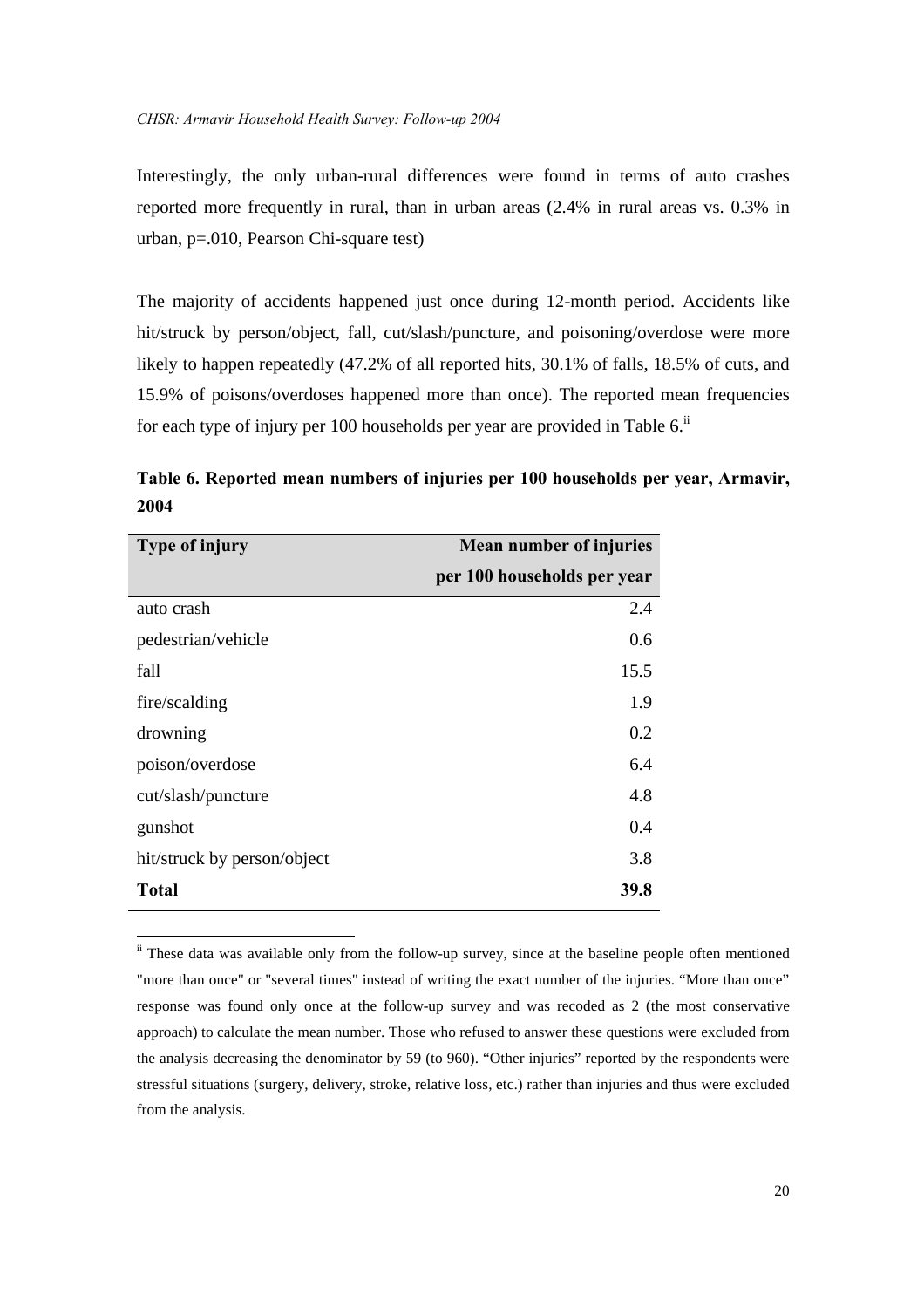#### Everyday Activities

The respondents were asked to assess the extent to which their health limits them in everyday activities. As compared to the baseline, the proportions of missing answers to these questions were somewhat lower but still rather high: 20.5%-26.2% vs. 23.2%- 30.9% at the baseline. The situation improved significantly with respect to several daily activities including walking different distances, bending/kneeling/stooping, climbing stairs, lifting/carrying groceries, and conducting vigorous activities (Table 7).

**Table 7: Proportion of respondents with limited activities because of health condition, baseline vs. follow-up, Sevan, 2004** 

| <b>Activity</b>                                                                                          | Limited a lot          |                                    | Limited a little       |                  |                            |
|----------------------------------------------------------------------------------------------------------|------------------------|------------------------------------|------------------------|------------------|----------------------------|
|                                                                                                          | <b>Baseline</b><br>(%) | Follow-<br>(%)<br>$\boldsymbol{u}$ | <b>Baseline</b><br>(%) | Follow-<br>up(%) | $p-$<br>value <sup>†</sup> |
| Bathing or dressing oneself                                                                              | 9.1                    | 8.0                                | 13.4                   | 14.1             | <b>NS</b>                  |
| Walking one hundred yards                                                                                | 14.6                   | 11.9                               | 19.6                   | 19.3             | <b>NS</b>                  |
| Walking several hundred yards                                                                            | 30.5                   | 20.3                               | 23.7                   | 20.5             | .000                       |
| Walking more than a mile.                                                                                | 42.3                   | 30.6                               | 25.5                   | 20.9             | .000                       |
| Bending, kneeling, or stooping                                                                           | 32.9                   | 24.2                               | 26.0                   | 22.2             | .000                       |
| Climbing one flight of stairs                                                                            | 18.1                   | 16.0                               | 20.7                   | 18.0             | <b>NS</b>                  |
| Climbing several flights of stairs                                                                       | 37.8                   | 30.1                               | 24.7                   | 21.3             | .000                       |
| Lifting or carrying groceries                                                                            | 29.9                   | 22.1                               | 28.6                   | 23.3             | .000                       |
| Moderate activities (moving a table,<br>pushing a vacuum cleaner)                                        | 18.6                   | 16.0                               | 23.3                   | 19.9             | <b>NS</b>                  |
| Vigorous activities (running, lifting<br>heavy objects, participating in<br><i>the strenuous sports)</i> | 46.6                   | 35.8                               | 24.4                   | 24.4             | .000                       |

*† Pearson chi-square test* 

Interestingly, the improvement was mainly observed with respect to those activities demanding more physical activity/energy (walking *more than a mile*, bending, kneeling, or stooping, climbing *several flights of stairs*, lifting or carrying groceries, vigorous activities), while limitations in simple activities (bathing or dressing oneself, walking *one hundred yards*, climbing *one flight of stairs*) indicating serious/chronic health impairments remained the same.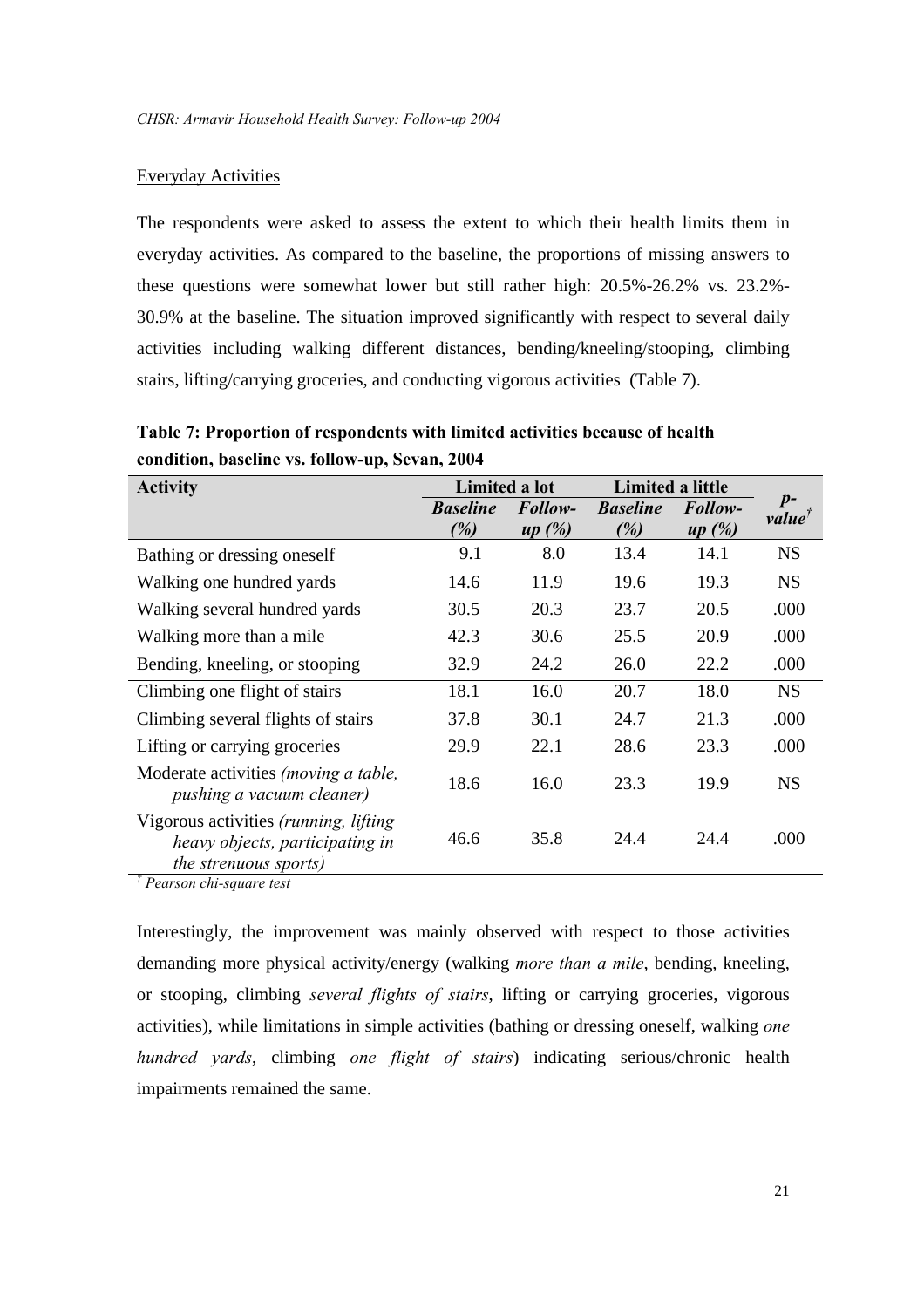Despite the observed improvement, the proportion of respondents feeling limited in their everyday activities because of health condition remained rather high: 60.2% felt limited in vigorous activities, more than half in climbing several flights of stairs and walking more than a mile. Almost half was limited in bending/kneeling/stooping and carrying groceries, one-third in climbing one flight of stairs and walking one hundred yards, and 22.1% in even bathing or dressing themselves<sup>iii</sup>.

With increasing age, the proportion of those with limits in their daily activities increased considerably, as shown in Figure 6. The age-related correlation was significant both at the baseline and follow-up surveys: for both surveys and for each activity, the correlation between increasing age and limitation of daily activities was statistically significant (p<.000, Spearman correlation test).



**Figure 6. Proportion of respondents with limitations in daily activities because of health, Armavir, 2004**

1

iii For the questions concerning limitation of daily activities due to health condition, many respondents showed tendency to check only those response options that indicate limited function and simply to skip over the options that indicate normal function, which resulted in high proportions of missing values. This was the case during both baseline and follow-up surveys and should be taken into consideration as possible source of bias resulting in higher than real percentages of limitation in different daily activities due to health condition.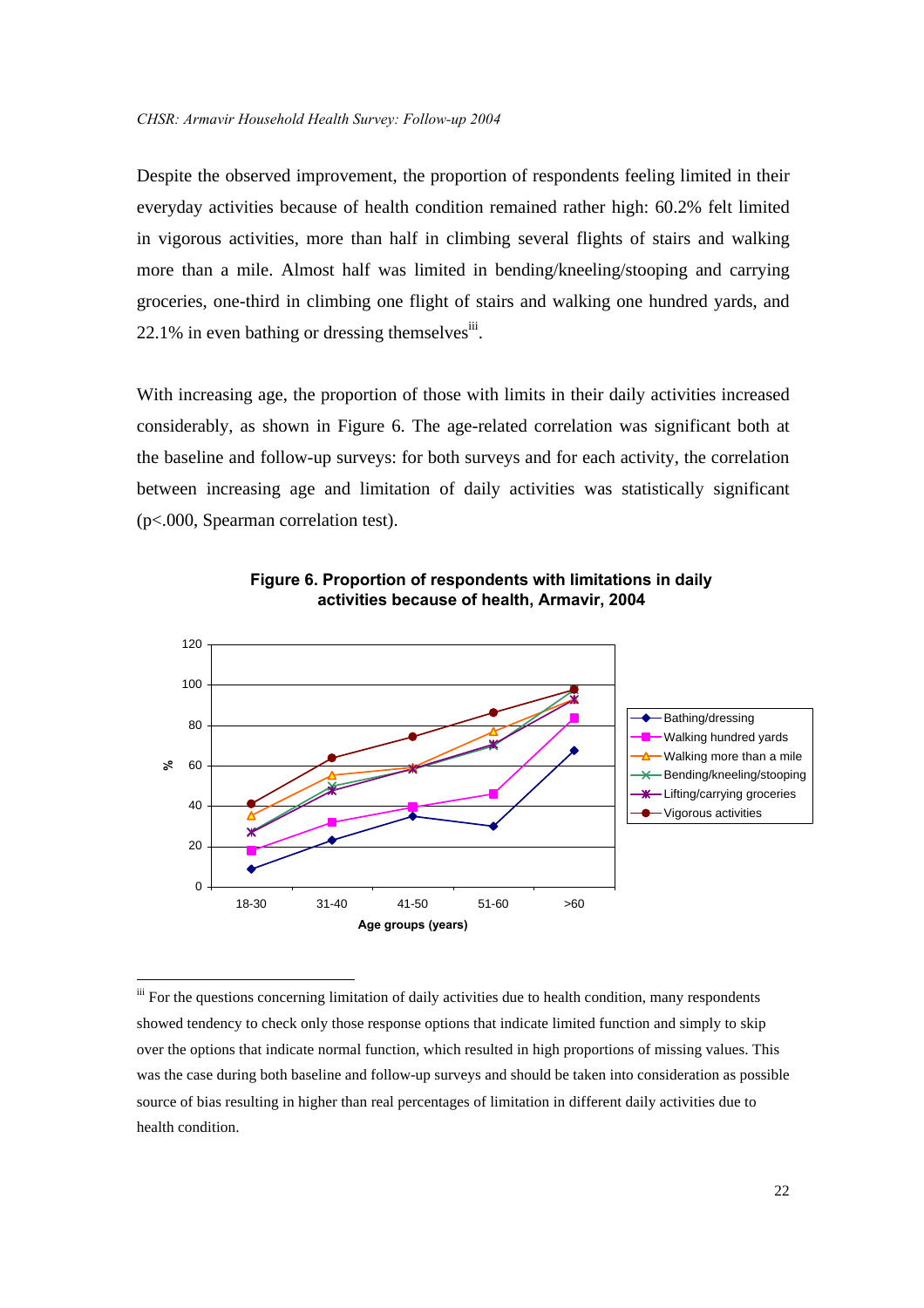Compared to the baseline survey, positive dynamic was observed also in responses to the question "how much bodily pain did you feel during the past four weeks". The proportion of those answering 'none' to this question increased from 25.1% to 41.0%. The proportion of those who reported feeling very severe pain during the past four weeks decreased from 12.1% to 4.3%, and those feeling severe or moderate pain from 34.3% to 27.9%. The Pearson Chi-square test showed significant difference between baseline and follow-up data on the amount of pain reported by the respondents  $(p<.000)$ . No urbanrural differences were observed in terms of both the extent to which the health limited the respondents in their everyday activities or the amount of pain they felt.

#### *3.3.2 Satisfaction With Own Health and Life*

Substantial increase in respondents' satisfaction with their health and life was observed, covering almost all the areas touched upon the survey. Most of all, the respondents were satisfied with the help they get from their family/friends (63.8%), closely followed with the time spent with family/friends (63.1%). In terms of reported frequency of being satisfied, the next areas were: the respondents' sexual activity (59.3%), their ability to think (55.8%), and their ability to help in the community (41.5%).

The majority of respondents (59.0%) still felt dissatisfied with the ability of their household income to meet the family needs. The proportion of those feeling dissatisfied with their recreational/leisure time activities and the health of their body were also rather high: 42.9% and 39.5% respectively. However, even in these areas, considerable improvement was observed. According to Pearson Chi-square test, the observed changes between the baseline and follow-up data were statistically highly significant in all considered areas except sexual activity (Table 8).

As at the baseline survey, no considerable differences were observed between urban and rural areas in terms of respondents' satisfaction with their health and life.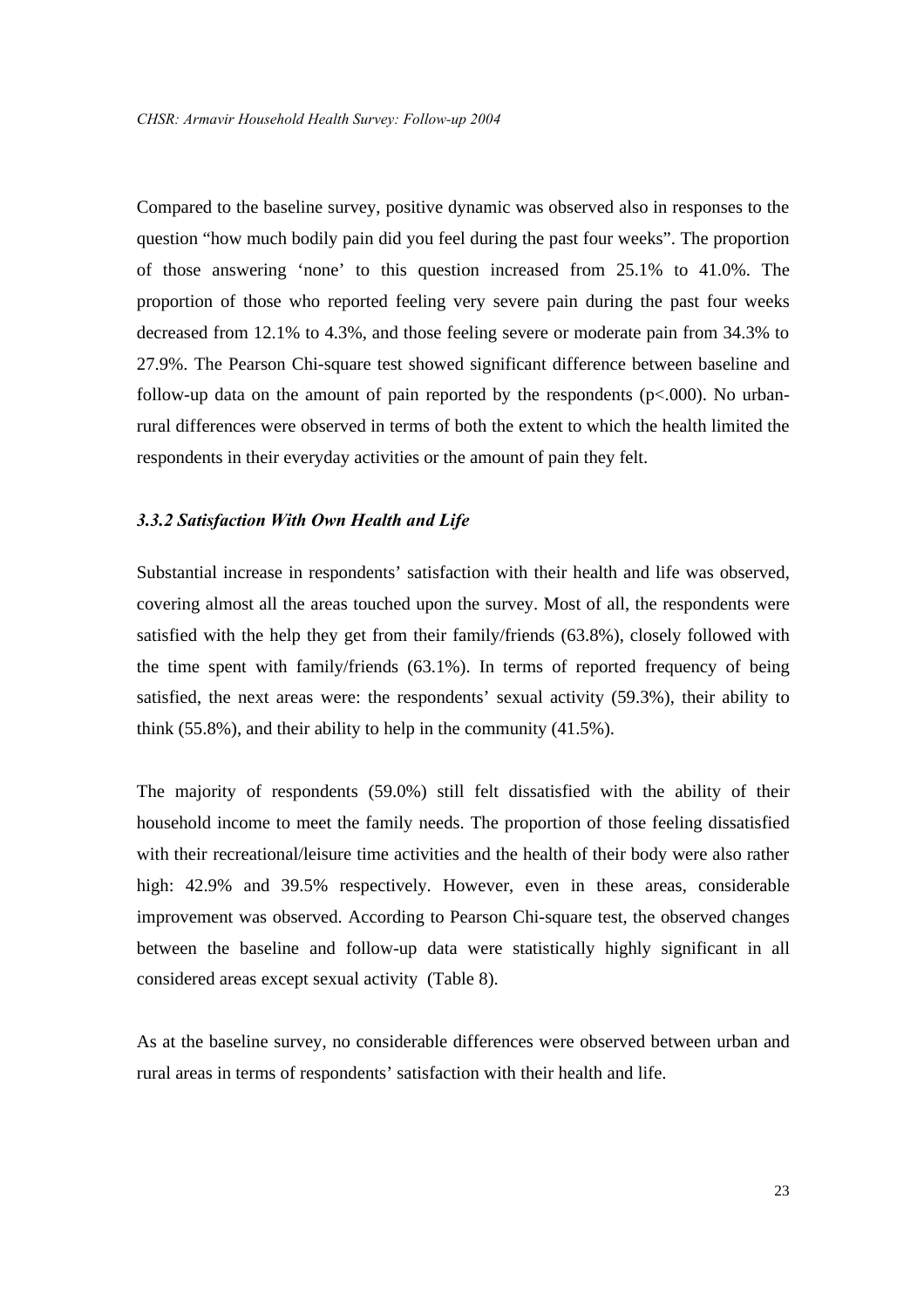| Аншауп .                                  |                 |                           |                     |                                          |           |                   |                      |
|-------------------------------------------|-----------------|---------------------------|---------------------|------------------------------------------|-----------|-------------------|----------------------|
| <b>Satisfaction with:</b>                 |                 | dissatisfied<br>Extremely | <b>Dissatisfied</b> | nor satisfied<br>Neither<br>dissatisfied | Satisfied | Very<br>satisfied | P-value <sup>†</sup> |
| the health of their body $(\%)$           | $BL^*$          | 21.5                      | 28.3                | 35.8                                     | 11.7      | 2.6               | .000                 |
|                                           | $FU^{\ddagger}$ | 12.6                      | 26.9                | 31.1                                     | 23.9      | 5.5               |                      |
| their ability to think $(\%)$             | BL              | 9.4                       | 20.4                | 25.1                                     | 37.6      | 7.6               | .000                 |
|                                           | FU              | 4.9                       | 15.7                | 23.7                                     | 47.8      | 8.0               |                      |
| their sexual activity $(\%)$              |                 | 8.5                       | 9.4                 | 26.1                                     | 46.7      | 9.3               |                      |
|                                           |                 | 7.8                       | 10.4                | 22.5                                     | 49.7      | 9.6               | $NS$ **              |
|                                           |                 | 5.3                       | 12.9                | 26.6                                     | 45.4      | 9.8               | .004                 |
| how much they see family/friends (%)      | FU              | 3.1                       | 11.1                | 22.6                                     | 53.7      | 9.4               |                      |
|                                           | BL              | 9.2                       | 13.4                | 27.8                                     | 41.5      | 8.1               | .000                 |
| the help from family/friends (%)          | FU              | 3.6                       | 10.6                | 22.0                                     | 53.8      | 10.0              |                      |
| their daily activities (%)                | BL              | 11.5                      | 30.1                | 32.3                                     | 23.0      | 3.1               | .000                 |
|                                           | FU              | 6.2                       | 24.4                | 30.0                                     | 34.2      | 5.2               |                      |
| their recreational activities (%)         | BL              | 24.1                      | 34.9                | 23.4                                     | 15.4      | 2.2               | .000                 |
|                                           | FU              | 14.0                      | 28.9                | 24.5                                     | 26.9      | 5.7               |                      |
|                                           | BL              | 46.0                      | 32.2                | 15.4                                     | 5.6       | 0.9               | .000                 |
| their income meeting needs $(\%)$         | FU              | 27.1                      | 31.9                | 21.1                                     | 16.8      | 3.0               |                      |
|                                           | BL              | 17.5                      | 26.4                | 28.8                                     | 24.3      | 3.1               | .000                 |
| their ability to help in community $(\%)$ | FU              | 7.5                       | 19.6                | 31.3                                     | 35.7      | 5.8               |                      |
|                                           |                 | ÷                         |                     |                                          |           |                   |                      |

|          | Table 8: Respondents' satisfaction with own health and life in 2001 and 2003, |  |  |  |  |  |
|----------|-------------------------------------------------------------------------------|--|--|--|--|--|
| Armavir. |                                                                               |  |  |  |  |  |

*\* Baseline survey, 2001. ‡ Follow-up survey, 2004. † Pearson Chi-square test. \*\*NS-not significant.* 

Figure 7 visually depicts the changes in respondents' satisfaction with different aspects of their health and life between baseline and follow-up surveys.



**Figure 7. Respondents' satisfaction with their health and life: Baseline 2001 vs. follow-up 2004, Armavir**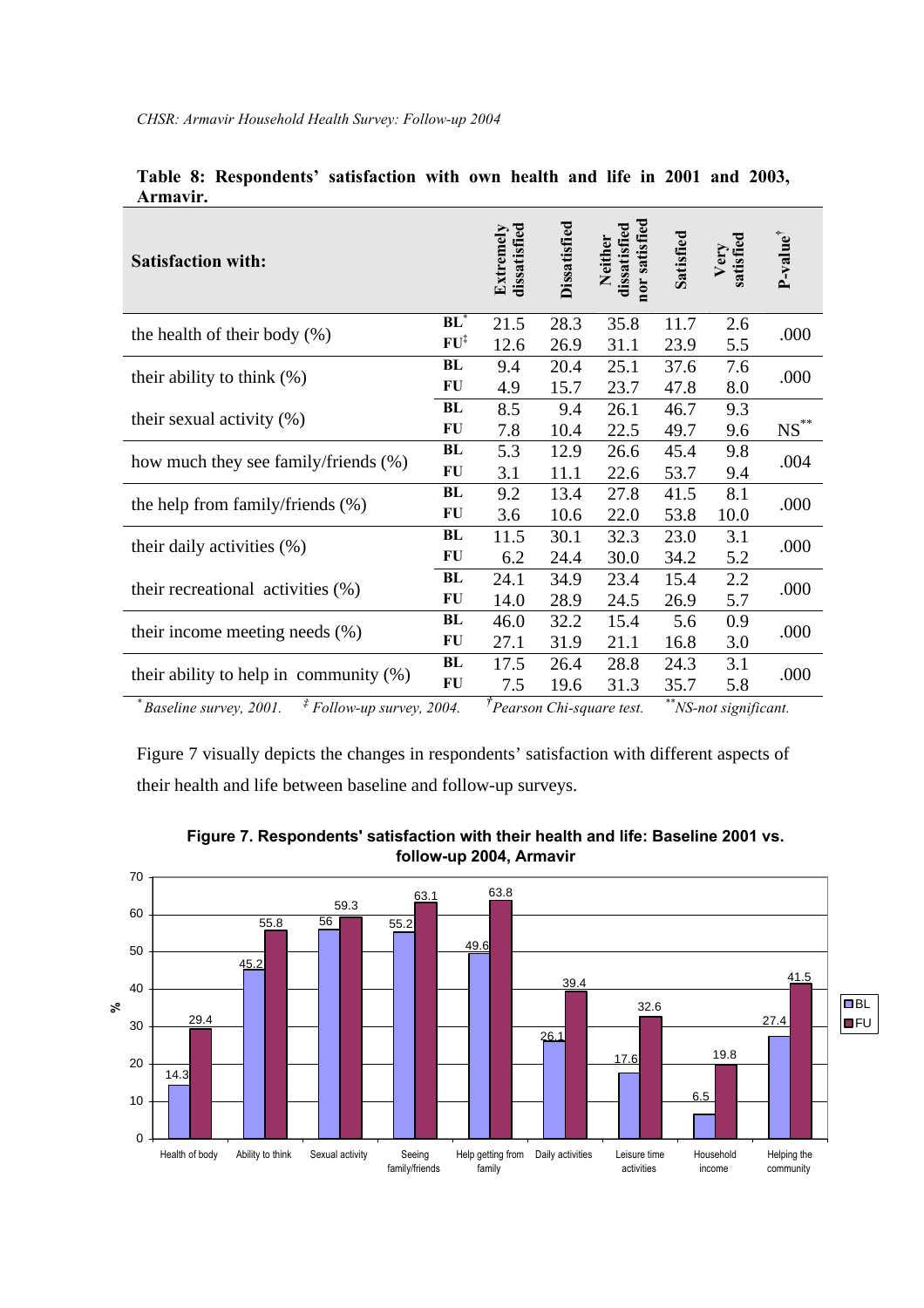#### *3.3.3 Health Behavior*

Smoking behavior and respondents' attitude towards smoking were measured through the same items as at the baseline survey with a small difference: a new question was added to measure the extent of passive smoking among target population. Of the respondents (all women), 993 answered questions on their smoking behavior (959 at the baseline). The proportion of those who reported smoking cigarettes some time in their life was significantly lower than at the baseline:  $3.6\%$  (36) vs.  $6.3\%$  (60), p=.006, Pearson Chisquare test.

Out of those who ever smoked, 25 (69.4%) were current smokers (at the baseline, 34 or 56.7% of those who ever smoked), constituting 2.5% of all respondents who answered the questions about their own smoking behavior. This number was not statistically different from the baseline proportion of 3.5%. The average number of cigarettes smoked per day was 18.0+14.5 (not different from the baseline average of 15.3+9.5). Out of all household members who were more than 12 years of age  $(4.0\pm 2.0 \text{ in a household})$ , 27.4% smoked (28.7% at the baseline). On average, 1.07 males and 0.03 females smoked in each household, meaning that the male/female ratio in this group of smokers was  $\sim 36:1$  $(-22:1$  at the baseline).

No urban-rural differences were observed in terms of reported prevalence of smoking both among respondents and household members over 12. However, the average number of cigarettes respondents smoked per day was significantly higher in rural than in urban areas (10.9+8.8 cigarettes/day in urban areas vs. 23.6+15.9 in rural, p=.027, Pearson Chisquare test).

Concerning the prevalence of passive smoking, 47.9% of the respondents mentioned that their family members always smoke in the presence of non-smokers. An additional 16.5% of respondents stated that this is a 'usual' behavior for smokers in their family. Thus, the members of at least 64.4% of the target households were exposed to cigarette smoke through either active or passive smoking (Figure 8). However, the proportion of missing answers to this question was rather high: 33.5%.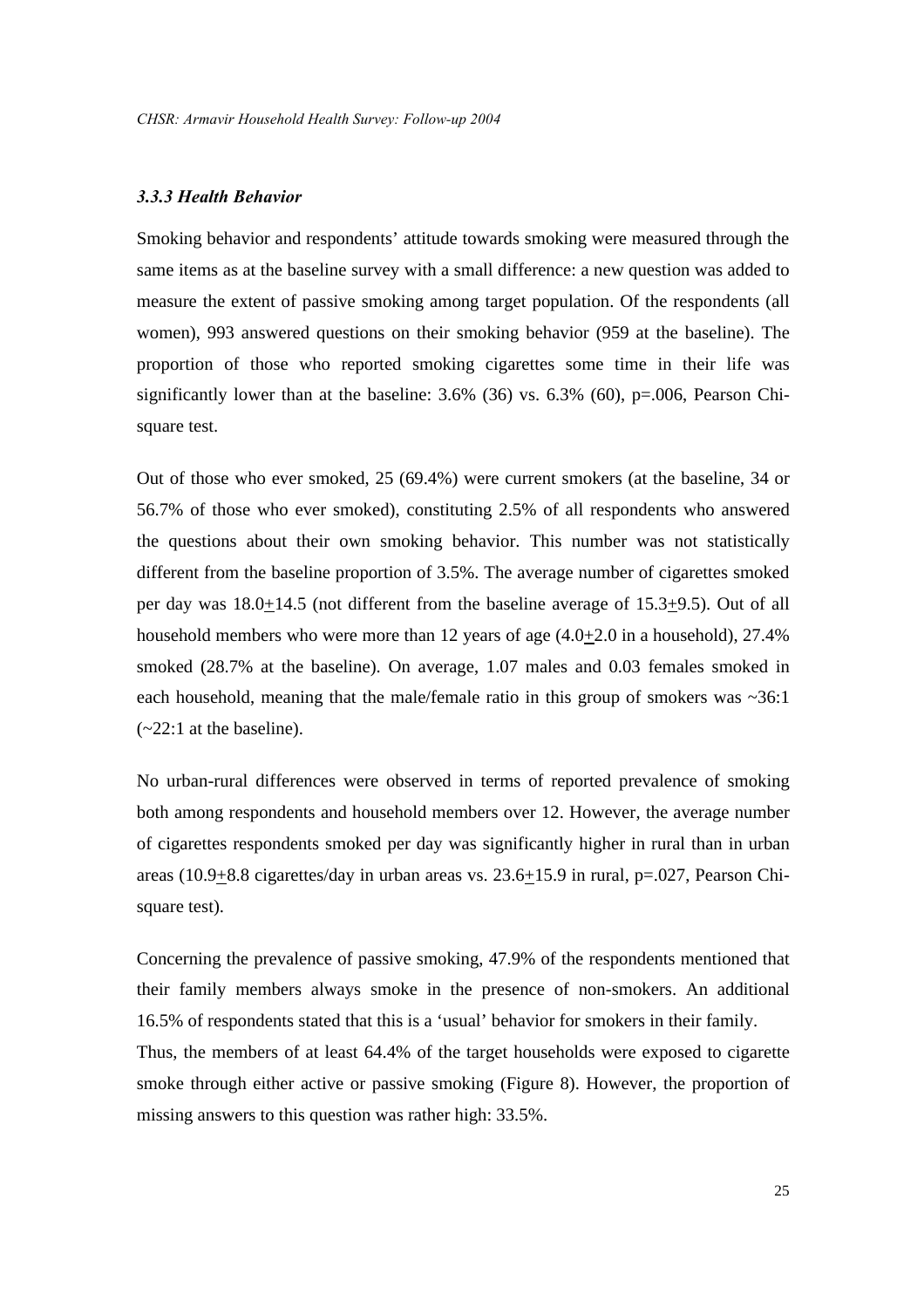

**Figure 8. Smoking in the presence of non-smokers, Armavir, 2004**

Items measuring respondents' attitude towards smoking were recoded to dichotomous variables, where desired attitudes were assigned the value 1, undesired or indifferent attitudes value 0. As at the baseline, the majority of respondents expressed negative attitude toward smoking. More than 90% of them agreed or strongly agreed that smoking is harmful for both smokers' health and the health of people breathing smoke from another person's cigarette (statistically significant increase as compared to the baseline). Also, 82.7% of respondents were against allowing students to smoke in public, 72.1% against allowing workers to smoke while on the job, and 56.0% for prohibiting smoking in public buildings and restaurants (Table 9).

| <b>Statement</b>                                    | <b>Baseline:</b> | Follow-up: |
|-----------------------------------------------------|------------------|------------|
|                                                     | 2001, (%)        | 2004, (%)  |
| Smoking tobacco is harmful to a person's health     | 91.1             | $94.5^*$   |
| Breathing smoke from another person's cigarette is  | 91.7             | $95.3^*$   |
| harmful to a person's health                        |                  |            |
| Student should be allowed to smoke in public        | 84.5             | 82.7       |
| Workers should be allowed to smoke while on the job | 70.7             | 72.1       |
| Smoking should be prohibited in public buildings    | 56.1             | 56.0       |

**Table 9: Proportion of respondents reporting desired attitude toward smoking: Baseline 2001 vs. follow-up 2004, Armavir** 

\* *Statistically significant difference between baseline and follow up data: p=.005 (Pearson Chi-square test)*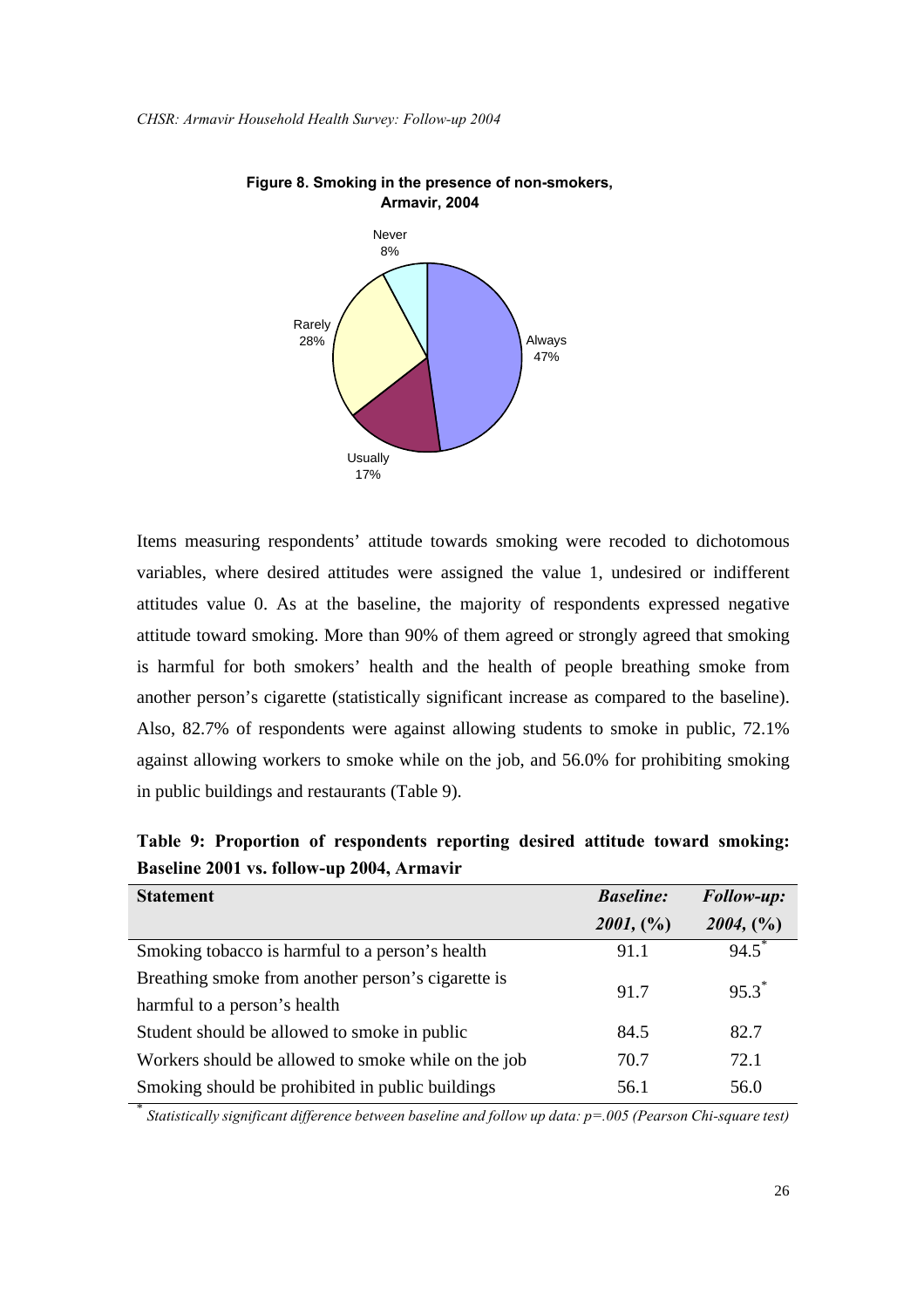However, no increase was observed in the latter proportions, meaning that the percentage of those who would approve taking active measures (e.g. legislations, regulations) to prohibit smoking remained unchanged during the last three years. Urban residents expressed desirable attitude toward allowing students to smoke in public more often than rural residents did: 87.2% of urban residents disagreed with this statement as compared to 80.2% of rural residents,  $p=0.007$ . Other significant urban-rural differences in the attitude towards smoking were not observed

With respect to drinking alcohol, 86.7% of respondents mentioned that they had not had a drink of alcohol during the past 30 days. This was not different from the baseline proportion of 86.1%. To the question about average frequency of drinking alcohol, 96.4% of respondents answered rarely or seldom: one-two times a month or less (95.9% at the baseline, the difference is insignificant). Only 9 respondents out of 937 who answered this question (1.0%) mentioned drinking two-three times a week or more, including 2 respondents (0.2%) who reported drinking daily. At the baseline survey, the reported frequency of drinking alcohol two-three times a week or more was not statistically different: 0.6%. The proportion of those mentioning that they had drinking problem ever in their life (1.6%) was also not different from the baseline data (1.8%). Significant difference from the baseline was observed in the proportions of those household members who had a drinking problem some time in their life (14.2% at the baseline vs. 10.6% at the follow-up,  $p=0.020$ . Interestingly, the proportion of those who knew where to get help if someone in their family had a drinking problem decreased significantly (21.7% at the baseline vs. 17.2% at the follow-up, p=.015, Pearson Chi-square test). The only significant urban-rural difference here was that urban residents mentioned having a drink of alcohol during the past 30 days more often than rural residents did (21.7% of urban residents vs. 17.2% of rural, p=.015, Pearson Chi-square test).

The proportions of those who knew someone in their city/village who had a problem with drug addiction was lower at the follow-up: 1.9% vs. 3.0%, but the difference was not significant. Meanwhile, 0.6% of the respondents mentioned that someone in their family had a problem with drug addiction (0.3% at the baseline). Again, the proportion of those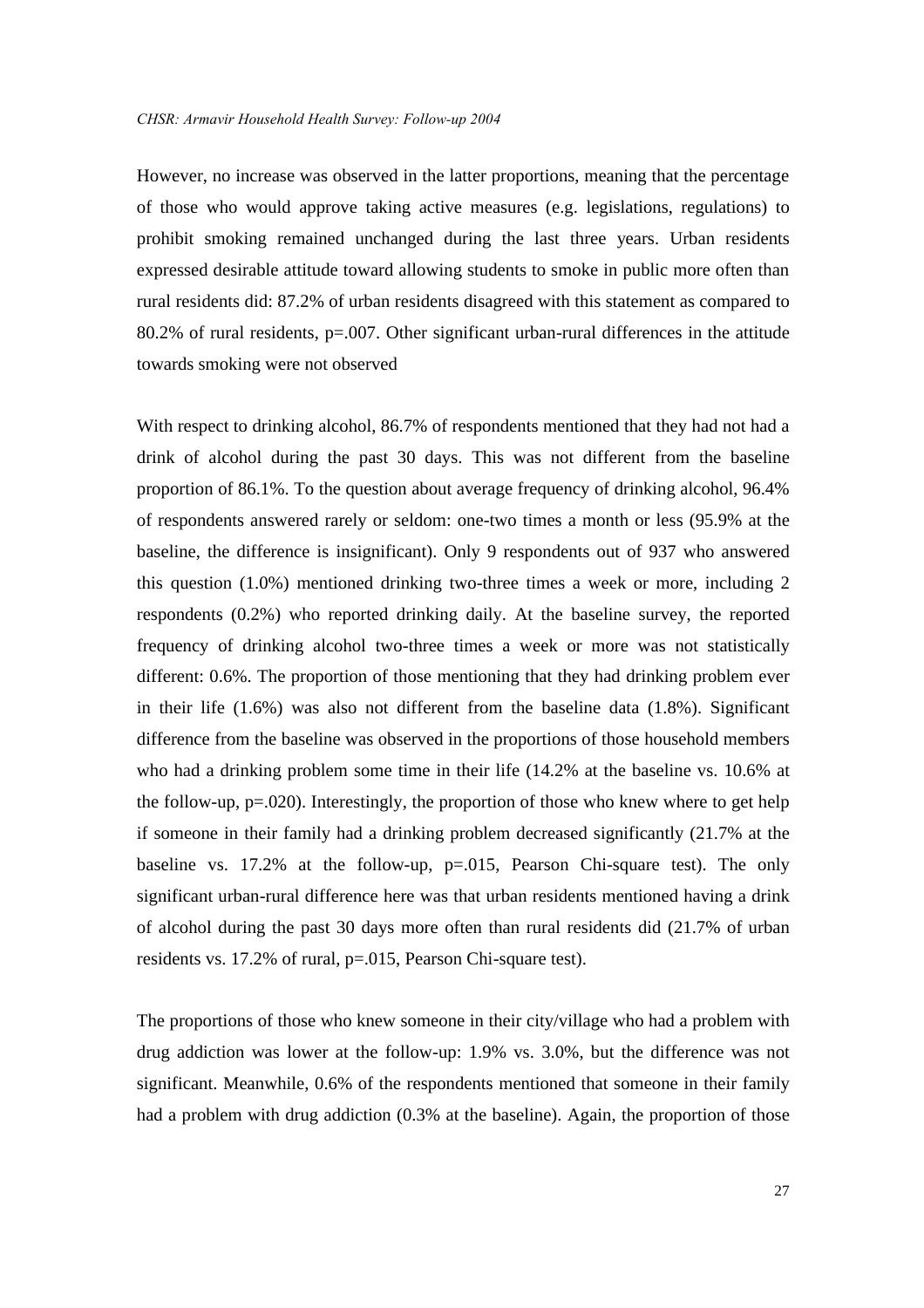knowing where to get help if someone in their family were drug addicted decreased (14.4% at the baseline vs. 11.8% at the follow up), but the decrease was insignificant. Respondents from urban areas mentioned knowing somebody from their city/village with drug addiction more frequently than rural residents did (3.5% of urban residents vs. 1.0% of rural, p=.005). Another statistically significant difference between urban and rural areas was that more rural residents knew were to get help if someone is drug-addicted than urban residents did (8.9% of urban vs. 13.4% of rural, p=.039).

#### *3.3.4 Attitude Toward Nutrition*

Several questions in the survey assessed respondents' beliefs about nutrition. The overwhelming majority of respondents, 96.7%, agreed (including 66.6% of those who strongly agreed) that good nutrition (healthy food) is necessary for a healthy body. With this respect, there were no differences between the baseline and follow-up data. However, the answers to the next question differed significantly: at the baseline, only 23.1% of the respondents believed that their family was receiving good nutrition. This proportion increased substantially at the follow up: 39.2% (p=.000, Pearson Chi-square test). In urban areas, the proportion of those believing that their family was receiving good nutrition was significantly higher than in urban areas (41.7% in rural vs. 34.6% in urban,  $p=.030$ ).

The situation considerably improved also with the ability of families to get food. At the baseline, 82.1% of respondents worried that their family would not have enough to eat, including 30.2% of those who worried about this always or usually. This proportion decreased to 69.4% at the follow-up (p=.000). Consistent with this, the proportion of respondents who mentioned never or only occasionally having enough money to buy food for their family decreased from 77.4% at the baseline to 68.1% at the follow-up (p=.000). The answers to the question on the frequency of going to sleep hungry showed the same tendency of improvement: the proportion of "never" responses increased from 40.3% at the baseline to 54.8% at the follow-up, p=.000, Pearson Chi-square test (Table 10).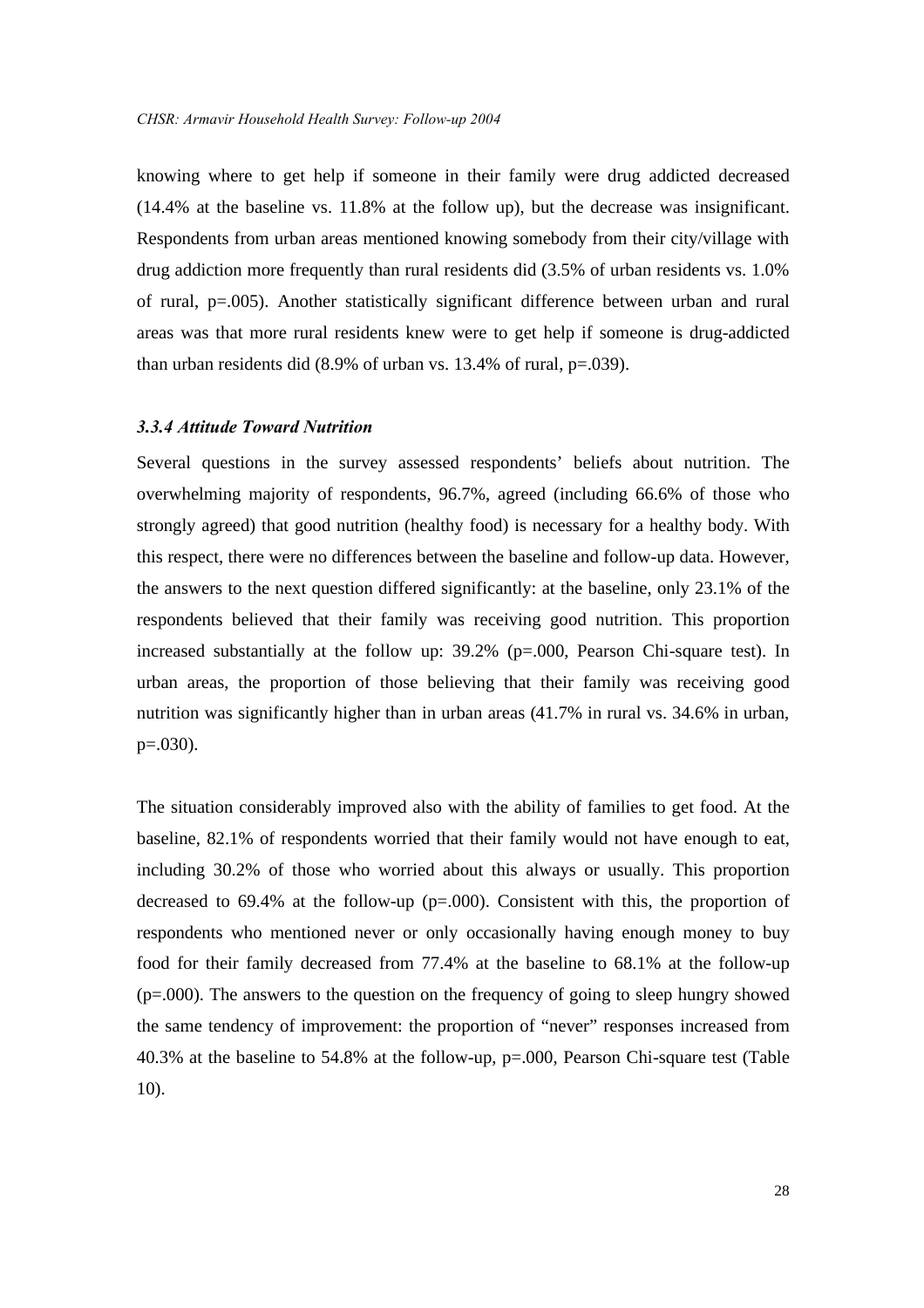|                                                   | <b>Always</b> |      | <b>Usually</b> |           | <b>Occasionally</b> |           | <b>Never</b>  |           |       |
|---------------------------------------------------|---------------|------|----------------|-----------|---------------------|-----------|---------------|-----------|-------|
|                                                   | $\frac{1}{2}$ |      | (%)            |           | (%)                 |           | $\frac{1}{2}$ |           | $p-$  |
|                                                   | BL            | FU   | BL             | FU        | BL                  | <b>FU</b> | <b>BL</b>     | <b>FU</b> | value |
| 'Worry for not having<br>enough to eat'           | 20.0          | 9.6  | 10.2           | 6.9       | 51.9                | 52.9      | 17.9          | 30.6      | .000  |
| 'Went to sleep hungry<br>during the last 30 days' | 5.2           | 2.9  | 6.6            | 6.9       | 47.8                | 35.4      | 40.3          | 54.8      | .000  |
| 'Have enough money to<br>buy food'                |               | 11.4 |                | 15.0 20.5 | 57.2                | 51.7      | 20.2          | -16.4     | .000  |

| Table 10. Ability of families to get food, baseline 2001 vs. follow-up 2004, Armavir |  |  |  |  |  |  |  |  |
|--------------------------------------------------------------------------------------|--|--|--|--|--|--|--|--|
|--------------------------------------------------------------------------------------|--|--|--|--|--|--|--|--|

*\* P-value of the difference between baseline and follow-up data according to the Pearson Chi-square test*

In terms of the ability of families to get food, the only statistically significant urban-rural difference at the follow-up survey was that the proportion of those who mentioned going to sleep hungry always, usually, or occasionally was higher in rural areas: 49.5% (vs. 37.4% in urban), p=.001, Pearson Chi-square test. This pattern was not observed at the baseline survey.

#### *3.3.5 Knowledge of Child-bearing and Caring of Young Children*

Questions measuring respondents' knowledge and beliefs about childbearing and childcare were intentionally addressed to those respondents who had at least one household member less than 10 years of age. A total of 533 respondents answered these questions.

The respondents were asked to choose the best answer from the given response choices for the first three questions of this section. Of the respondents, 13.1% knew the recommended minimum length of time ("2 years") for birth spacing. This proportion was still low but significantly better than the baseline proportion of  $7.3\%$  (p=.002, Pearson Chi-square test). The percentage of correct answers to the question concerning the optimal duration of exclusive breastfeeding ("6 months") was also rather low (33.4%) but significantly higher from the baseline proportion of  $26.0\%$  (p=.007). The situation was better with the question on amount of liquids that should be given when a child has diarrhea: 69.1% of the respondents answered this question correctly by choosing "more liquids than a child normally drinks" option. The baseline proportion of correct answers to this question was lower: 51.3% (significant difference: p=.000).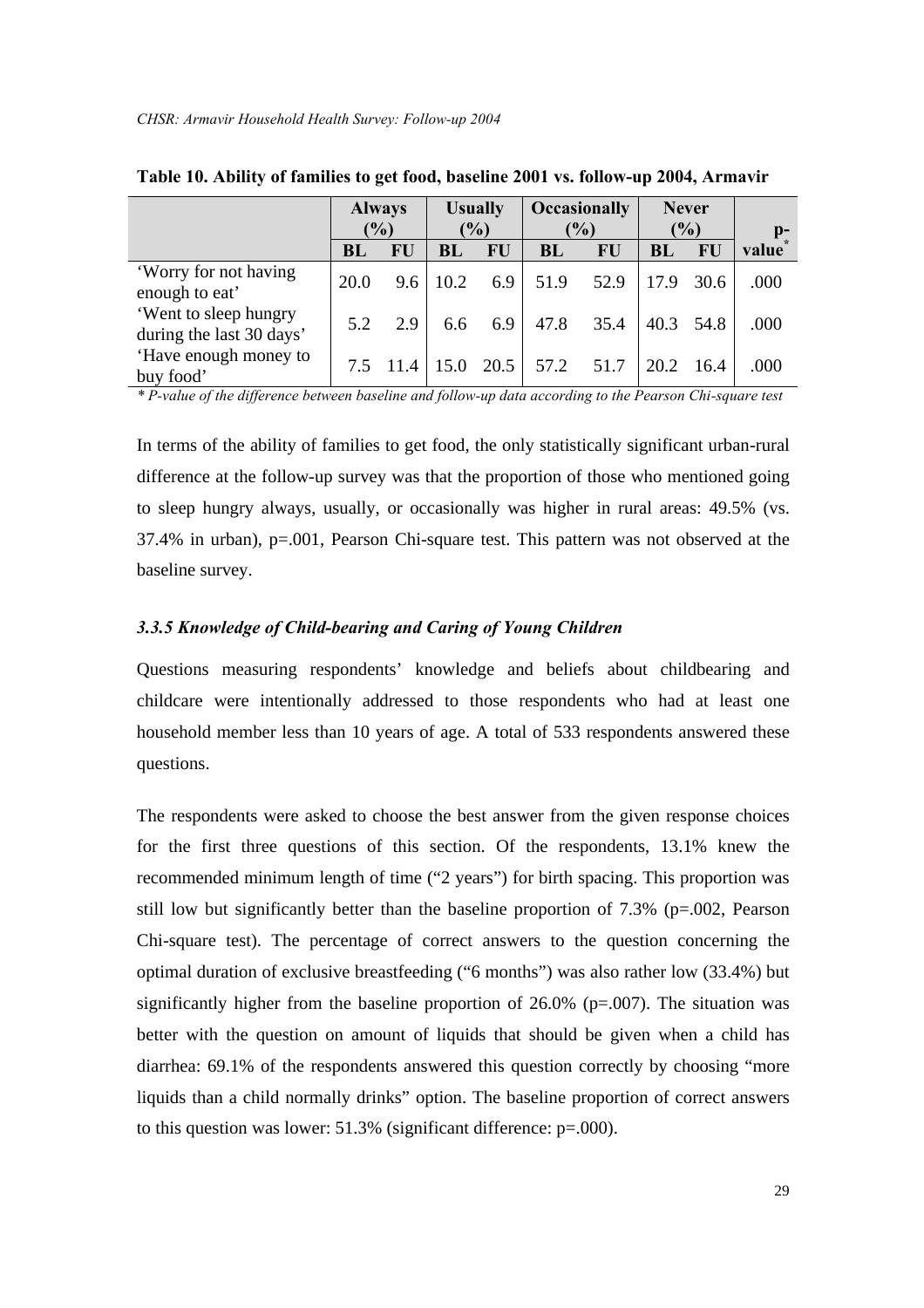For several questions, the respondents were asked to indicate if the statement given was true or false. As at the baseline, the question on positive association between breastfeeding frequency and breast milk production received the highest proportion of correct answers (84.9%) among the questions in this group. The question on rapid breathing in a child as a sign of pneumonia gathered the next highest proportion of correct answers: 76.4% (similar to the baseline proportion of 74.6%). No significant changes were found also in responses to the question on the risk for a child of contracting HIV if given an injection with an unsterilized needle: 68.3% answered correctly to this question at the follow-up and 70.1% at the baseline. Unlike this, the proportion of correct answers to the question on risk of contracting HIV from a sterilized needle increased significantly (48.0% at the baseline, 54.6% at the follow-up, p=.031). The question on child bearing (effect of alcohol usage during pregnancy on the fetus) again received the lowest proportion (45.6%) of correct answers among this group of questions (Table 11).

**Table 11: Proportions of correct answers to questions measuring respondents' child bearing and childcare knowledge, baseline 2001 vs. follow-up 2004, Armavir** 

| <i><b>Questions</b></i>                           | <b>Baseline</b> | <b>Follow-up</b> | Р-     |
|---------------------------------------------------|-----------------|------------------|--------|
|                                                   | (%)             | (%)              | value  |
| Recommended minimum length of time between births | 7.3             | 13.1             | .002   |
| Optimal duration for exclusive breastfeeding      | 26.0            | 33.4             | .007   |
| Quantity of liquids for a child with diarrhea     | 51.3            | 69.1             | .000   |
| Alcohol usage during pregnancy affects the fetus  | 45.0            | 45.6             | $NS^*$ |
| Frequent breast feedings increase milk production | 85.0            | 84.9             | $NS^*$ |
| Injection with unsterilized needle may cause AIDS | 70.1            | 68.3             | $NS^*$ |
| Injection with sterilized needle may cause AIDS   | 48.0            | 54.6             | .031   |
| Rapid breathing could be a sign of pneumonia      | 74.6            | 76.4             | $NS^*$ |

 *NS-not significant (Pearson Chi-square test)*

*\**

The respondents were also asked to express the extent of their agreement or disagreement with 8 statements regarding different aspects of childcare. Again, the highest proportion of positive attitudes were expressed toward the questions on breastfeeding: 88.5% of the respondents agreed that breast milk is better for an infant's health than "Narine" (a product of cow milk fermented by acidophilus bacilli widely promoted in Armenia as one of the healthiest infant foods); and 78.5% agreed that breastfeeding in the second year of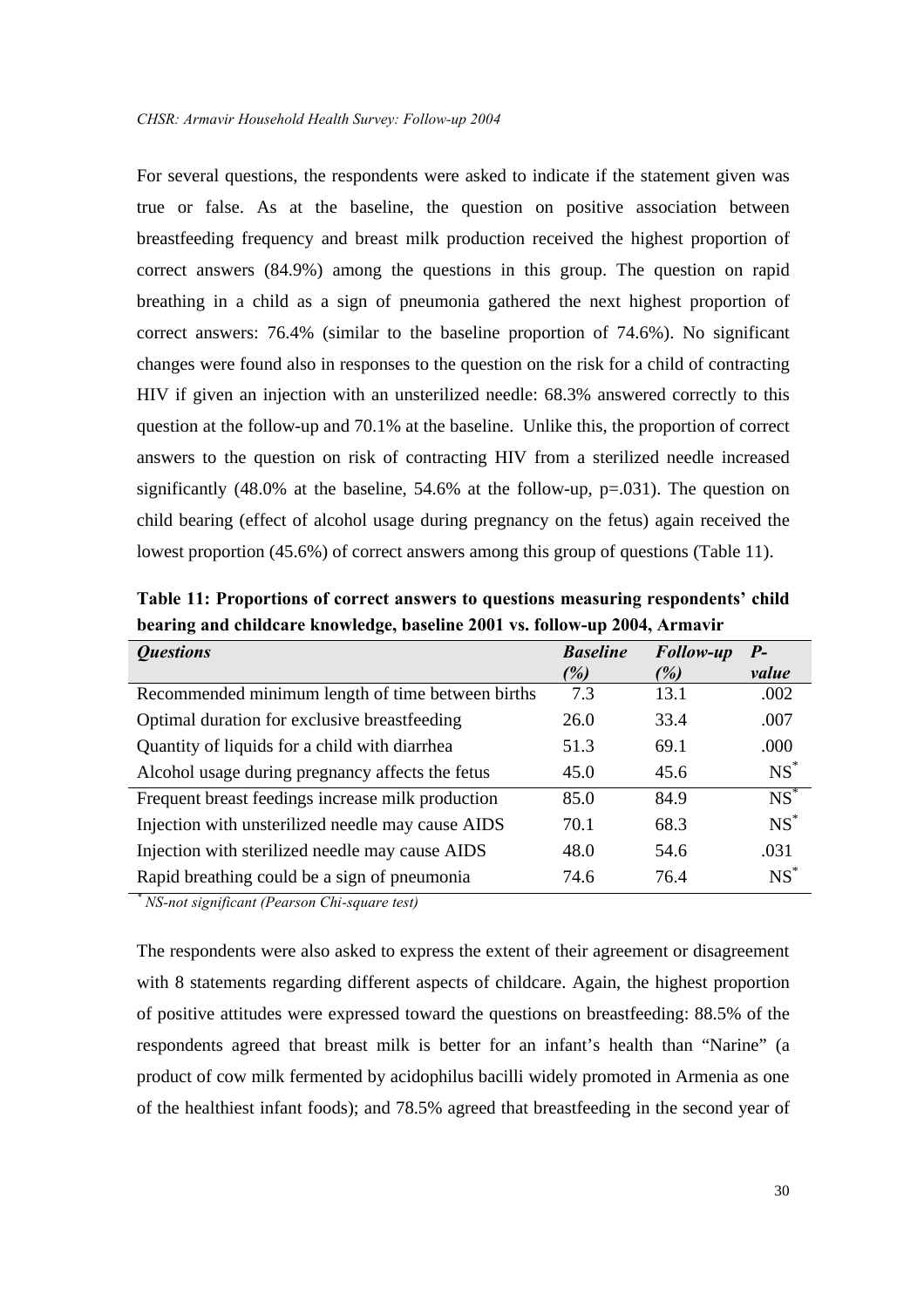child's life is in his best interest (the latter proportion increased significantly as compared to the baseline proportion of 70.7%, p=.003). Another significant increase was observed in the proportion of desired attitudes concerning the question on keeping a child with cough or cold as hot as possible: 30.0% of the respondents disagreed with that as compared to 21.9% at the baseline  $(p=.002)$ . No significant changes were observed in the demonstrated attitudes toward the questions on diarrhea and antibiotics, smoke and pneumonia, and physical punishment and obedient child. Interestingly, two questions (on the importance of following immunization schedule and the role of play for child development) received significantly lower positive attitudes than at the baseline. The proportion of respondents who disagreed with the wrong statement on following the immunization schedule decreased from 54.8% at the baseline to 39.3% at the follow-up (p=.000). The proportion of those who disagreed with the wrong statement on the role of play for child development decreased from 57.9% at the baseline to 48.8% at the followup (p=.002) (Table 12).

| vs. follow-up 2004, Armavir                                                   |                 |         |        |
|-------------------------------------------------------------------------------|-----------------|---------|--------|
| <b>Statements</b>                                                             | <b>Baseline</b> | Follow- | $P-$   |
|                                                                               | (%)             | up(%)   | value  |
| Breastmilk is better for an infant's health than<br>"Narine".                 | 86.4            | 88.5    | $NS^*$ |
| Breastfeeding into the second year of life is in child's<br>best interests.   | 70.7            | 78.5    | .003   |
| It does not really matter if the vaccine schedule is<br>followed.             | 54.8            | 39.3    | .000   |
| I can make decision to treat my child's diarrhea with<br>antibiotics.         | 48.3            | 52.6    | $NS^*$ |
| Smoky surroundings have no effect on whether a<br>baby catches pneumonia.     | 41.0            | 38.1    | $NS^*$ |
| A child with a cough or cold should be kept as hot as<br>possible.            | 21.9            | 30.0    | .002   |
| Physical punishment is necessary to make a child<br>obey and respect parents. | 51.0            | 47.5    | $NS^*$ |
| Playing is not an important part of children's<br>development.                | 57.9            | 48.8    | .002   |

**Table 12: Proportions of correct attitudes to statements on childcare, baseline 2001 vs. follow-up 2004, Armavir**

*\* NS-not significant (Pearson Chi-square test)*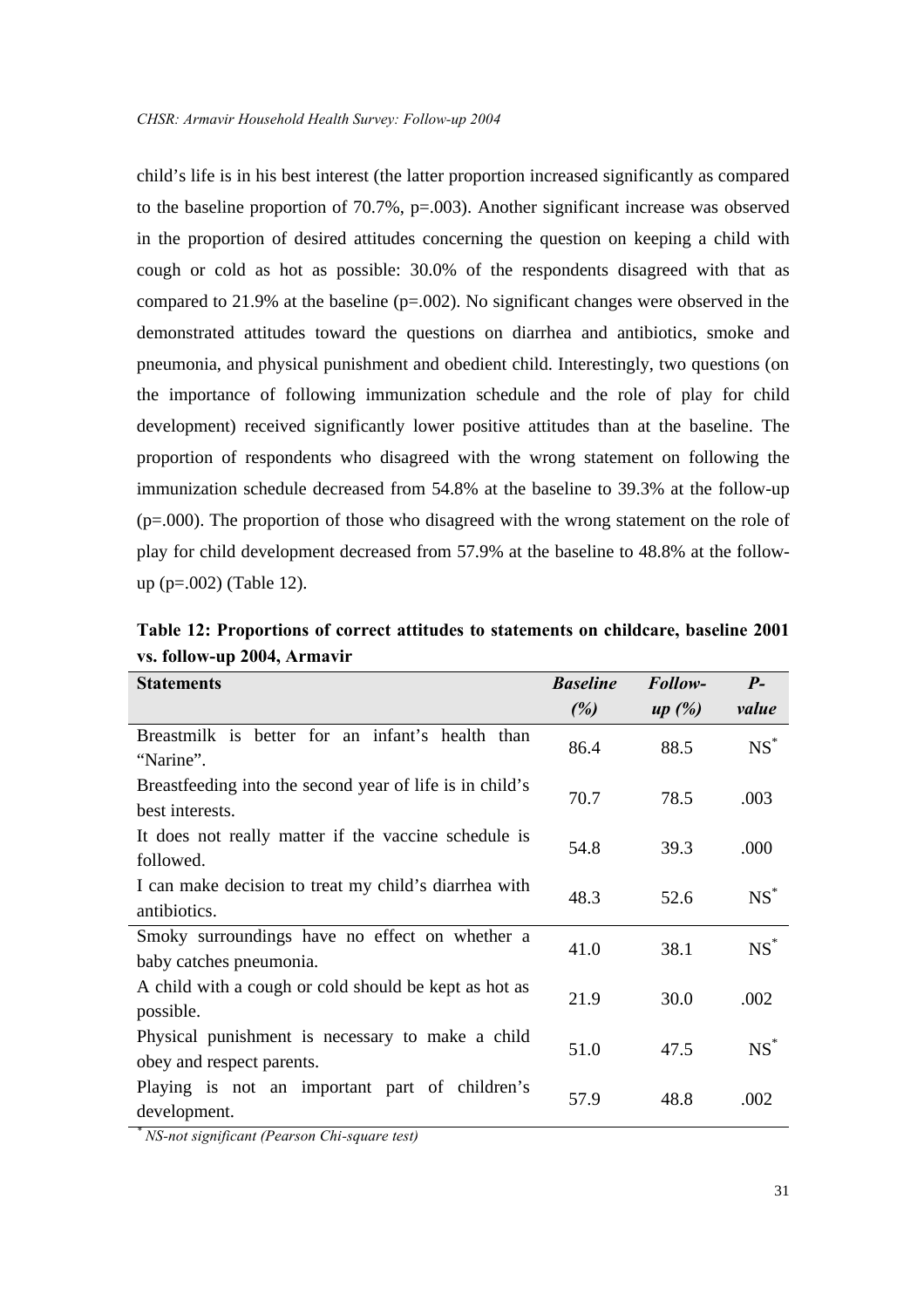The mean summative knowledge score of the respondents on childbearing and child caring (the mean of the sum of correct answers to all childbearing and child caring questions, where each correct answer is taken as one) was 8.8 (sd 2.8) out of the highest possible value of 16. At the baseline, this score was similar: 8.6 (sd 2.4). Thus, no significant change was observed between the baseline and follow-up summative knowledge scores. The mean summative knowledge scores on different topics of child caring are provided in Table 13. Again, the highest knowledge score was observed in the area of breastfeeding (71.5%), followed by HIV/vaccination (54.9%) and diarrhea/respiratory infections (53.4%). The lowest knowledge score was again observed in the area of childbearing (29.4%). As presented in Table 13, statistically significant improvements in mean knowledge scores as compared to the baseline were observed in the areas of breastfeeding (66.9% at the baseline vs. 71.5% at the follow-up, p=.001, Independent samples t-test) and diarrhea/respiratory infections (48.2% at the baseline vs. 53.4% at the follow-up, p=.001), while knowledge on child development significantly decreased (54.8% at the baseline vs. 48.0% at the follow-up, p=.005).

**Table 13. Mean summative knowledge scores of the respondents on different topics of child caring, baseline 2001 vs. follow-up 2004, Armavir** 

| <b>Topics</b>        | <b>Baseline</b><br>$(mean \pm sd)$<br>(%) | <b>Follow-up</b><br>$(mean \pm sd)$<br>$($ %) | p-value <sup>*</sup> |
|----------------------|-------------------------------------------|-----------------------------------------------|----------------------|
| <b>Breastfeeding</b> | $66.9 + 22.1$                             | $71.5 + 22.5$                                 | .001                 |
| HIV/immunization     | $58.3 + 31.6$                             | $54.9 + 29.4$                                 | $NS$ **              |
| Child Development    | $54.8 + 39.2$                             | $48.0 + 39.2$                                 | .005                 |
| Diarrhea/ARI         | $48.2 + 23.8$                             | $53.4 + 25.8$                                 | .001                 |
| Childbearing         | $26.9 + 28.9$                             | $29.4 + 30.5$                                 | $NS$ **              |

*\* Independent Samples T-test for Equality of Means \*\* NS-not significant*

At the follow-up survey, the summative knowledge scores were not statistically different between urban and rural areas. However, the knowledge score on respiratory infections/diarrhea was higher in urban areas (58.0+23.4 in urban vs. 51.1+26.6 in rural areas, p=.003). Particularly, the proportion of correct answers to the question on deciding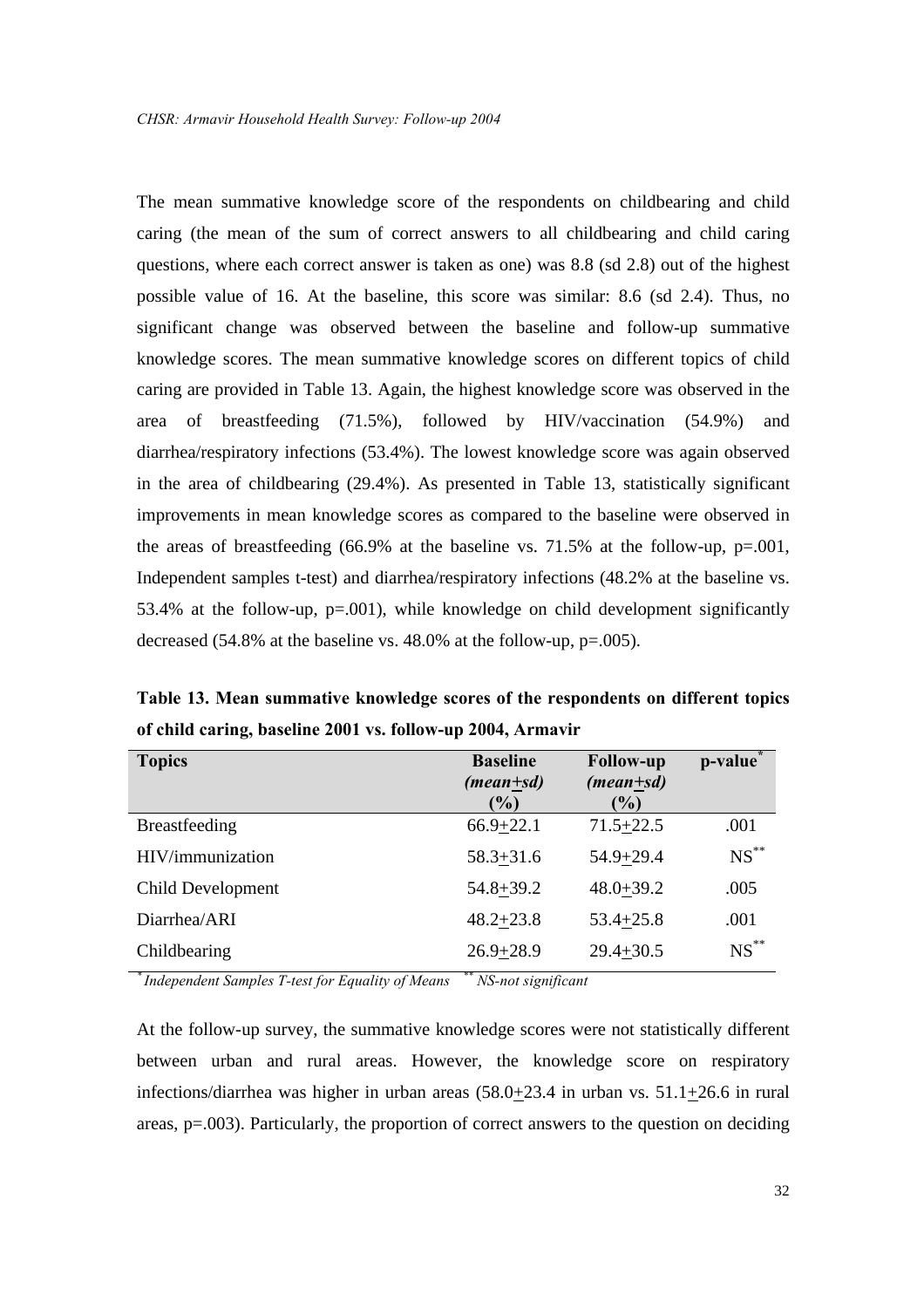to treat own child's diarrhea with antibiotics was higher in urban areas (59.3% in urban vs. 49.3% in rural, p=.031). Significant urban-rural differences were also observed in the proportions of correct answers to the questions on the role of play in child development (higher in urban areas:  $59.0\%$  in urban vs.  $43.9\%$  in rural,  $p=0.001$ ) and benefits of breastfeeding in the second year of life (higher in rural areas: 73.0% in urban vs. 81.2% in rural,  $p=.030$ ).

#### *3.3.6 Respondents' Mental Health and Depression*

A 20 question-scale (CES-D Scale<sup>6</sup> translated into Armenian) was included in the questionnaire to estimate the level of depression in the target population. The completed scale was not considered valid if even one answer out of the 20 was missing. As a result, some 319 questionnaires out of 1019 (31.3%) at the baseline and some 230 (22.6%) at the follow-up were considered not valid, decreasing the response rate for this particular section to 68.7% and 77.4% respectively.

A cumulative depression score was calculated for each respondent. According to the scale, a cumulative score of 17-22 was considered as a sign of possible depression and a cumulative score 23 and over as a sign of probable depression. The results revealed that probable depression still existed in 52.3% of respondents, with possible depression in an additional 19.8%. At the baseline survey, these proportions were 55.4% and 22.3% respectively. The observed reduction in the prevalence of depression was slight but statistically significant (Table 14).

**Table 14: Depression prevalence among respondents, baseline 2001 vs. follow-up 2004, Armavir**

|                     |      | <b>Baseline</b> $(\%)$ Follow-up $(\%)$ p-value |      |
|---------------------|------|-------------------------------------------------|------|
| Probable depression | 55.4 | 52.3                                            |      |
| Possible depression | 22.3 | 19.8                                            |      |
| No Depression       | 22.3 | 27.9                                            | .041 |

 *Pearson Chi-square test*

*\**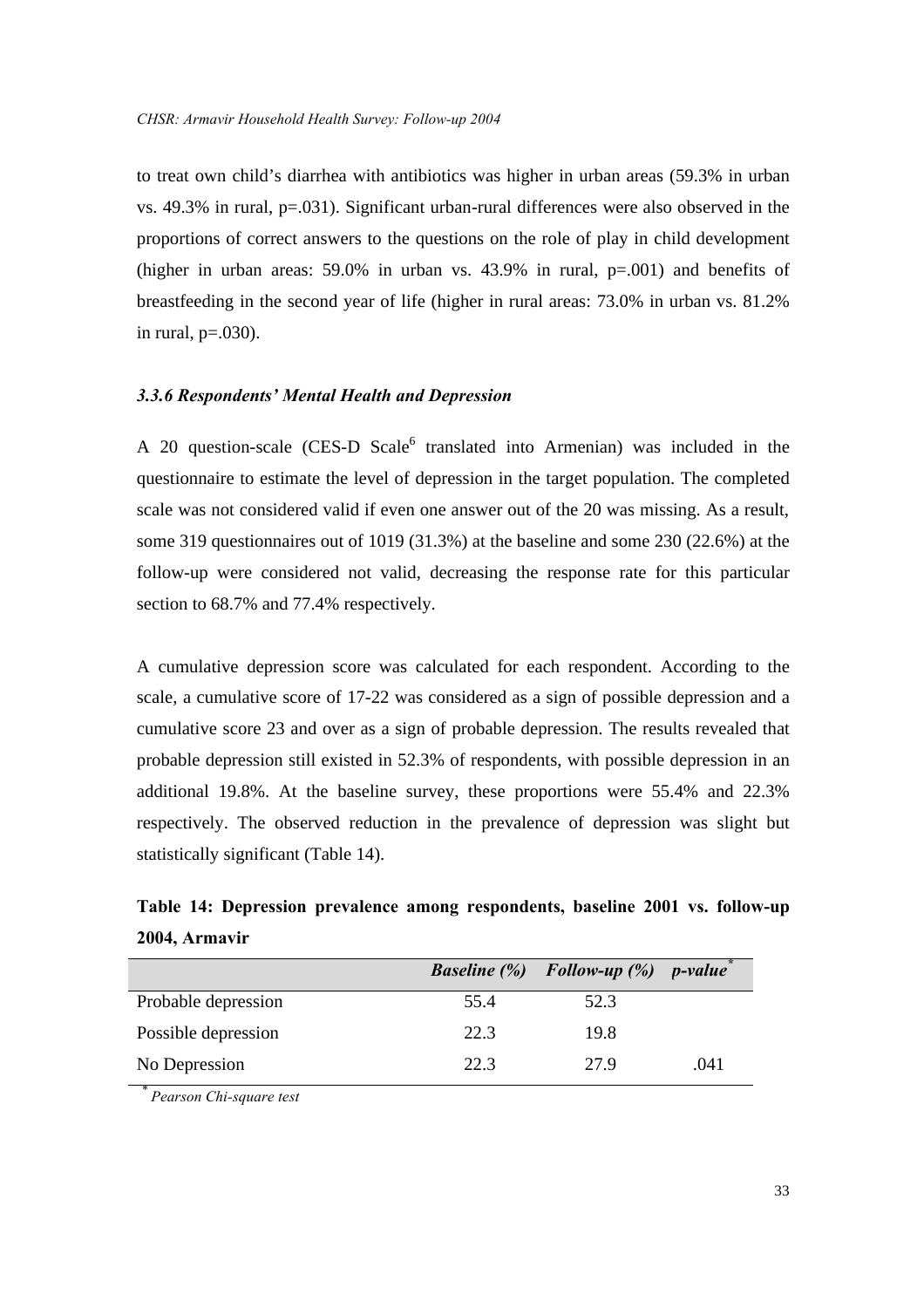The average depression score for the sample was 22.5 (sd 9.3), which is significantly lower than that at the baseline: 23.9 (sd 9.8) (p=.005, Independent Samples T-test for equality of means). However, the observed reduction was slight and resulted in an average higher than the Sevan population average score of 19.05 (sd  $10.0$ )<sup>5</sup> and much higher than the US population average score of  $7.8 - 9.92$ <sup>iv</sup>.

As at the baseline, there were no significant urban-rural differences in depression prevalence (the average depression score was  $22.4 \pm 8.9$  in urban areas and  $22.6 \pm 9.4$  in rural).

A clear tendency of increasing probable depression was observed with age both at the baseline and follow-up surveys (p<.000, Spearman correlation test) (Table 15, Figure 9).

| <b>Depression level</b> | Age       |           |           |       |      |      |
|-------------------------|-----------|-----------|-----------|-------|------|------|
|                         | 18-30     | $31 - 40$ | $41 - 50$ | 51-60 | >60  |      |
| Probable Depression (%) | $BL^*$    | 44.3      | 58.1      | 61.8  | 76.0 | 82.1 |
|                         | $FU**$    | 43.3      | 54.4      | 55.5  | 67.3 | 85.7 |
|                         | <b>BL</b> | 26.5      | 20.5      | 21.3  | 20.0 | 7.1  |
| Possible Depression (%) | FU        | 21.4      | 18.6      | 18.9  | 25.0 | 8.6  |
| No Depression $(\%)$    | <b>BL</b> | 29.2      | 21.3      | 16.9  | 4.0  | 10.7 |
|                         | FU        | 35.3      | 27.0      | 25.6  | 7.7  | 5.7  |

**Table 15: Prevalence of Depression by Age, baseline 2001 and follow-up 2004, Armavir**

*\* BL-Baseline survey \*\* FU-Follow-up survey*

1

<sup>&</sup>lt;sup>iv</sup> It should be noted that the measure of CES-D has not been clinically validated in Armenia. A validation study is planned for Fall 2004.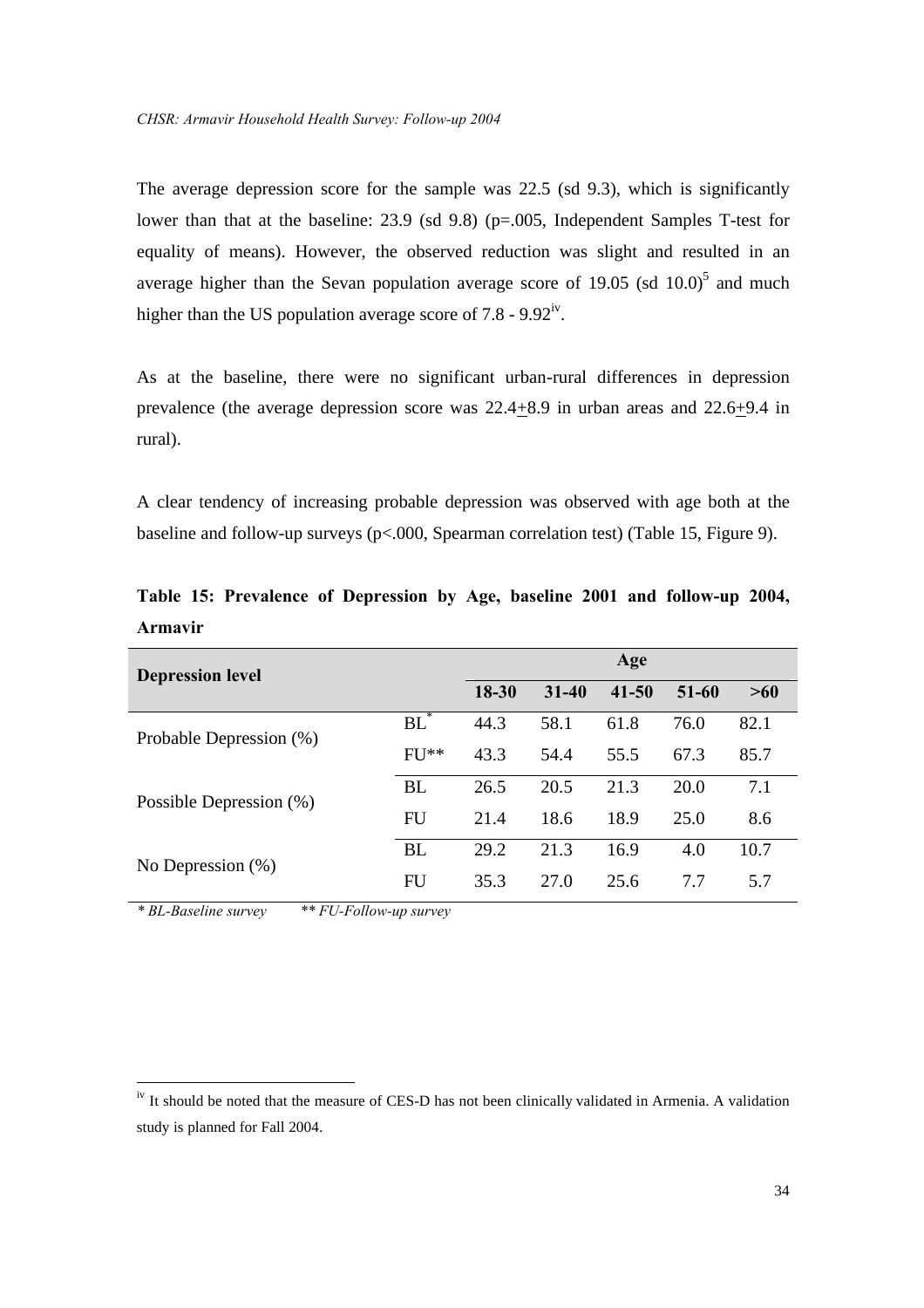



#### **3.4 Access to Medical Care**

1

#### *3.4.1 Personal Health Care Services*

The survey also evaluated the accessibility and affordability of medical care and its changes since the baseline survey. Several measures of access such as availability of transportation and medications, waiting time to receive medical care, cost of health services, and treatment of medical staff were studied. The analysis showed that the situation with all the measures improved significantly since the baseline survey, indicating both increased accessibility/affordability of health care services and improved ability of people to take care of their own health. The proportion of positive answers (the sum of "always" and "usually" answers to the questions written in positive and "occasionally" and "never" answers to the questions written in negative) given to the statements measuring the accessibility/affordability of personal health care services at the baseline and follow-up surveys are provided in Table 16. The observed changes are visually presented in Figures  $10^{\circ}$  and 11.

 $\theta$ <sup>v</sup> The questions on transportation and childcare are written in negative in Figure 10 and the responses to these items are reversed to be consistent with the remaining three items presented in the figure.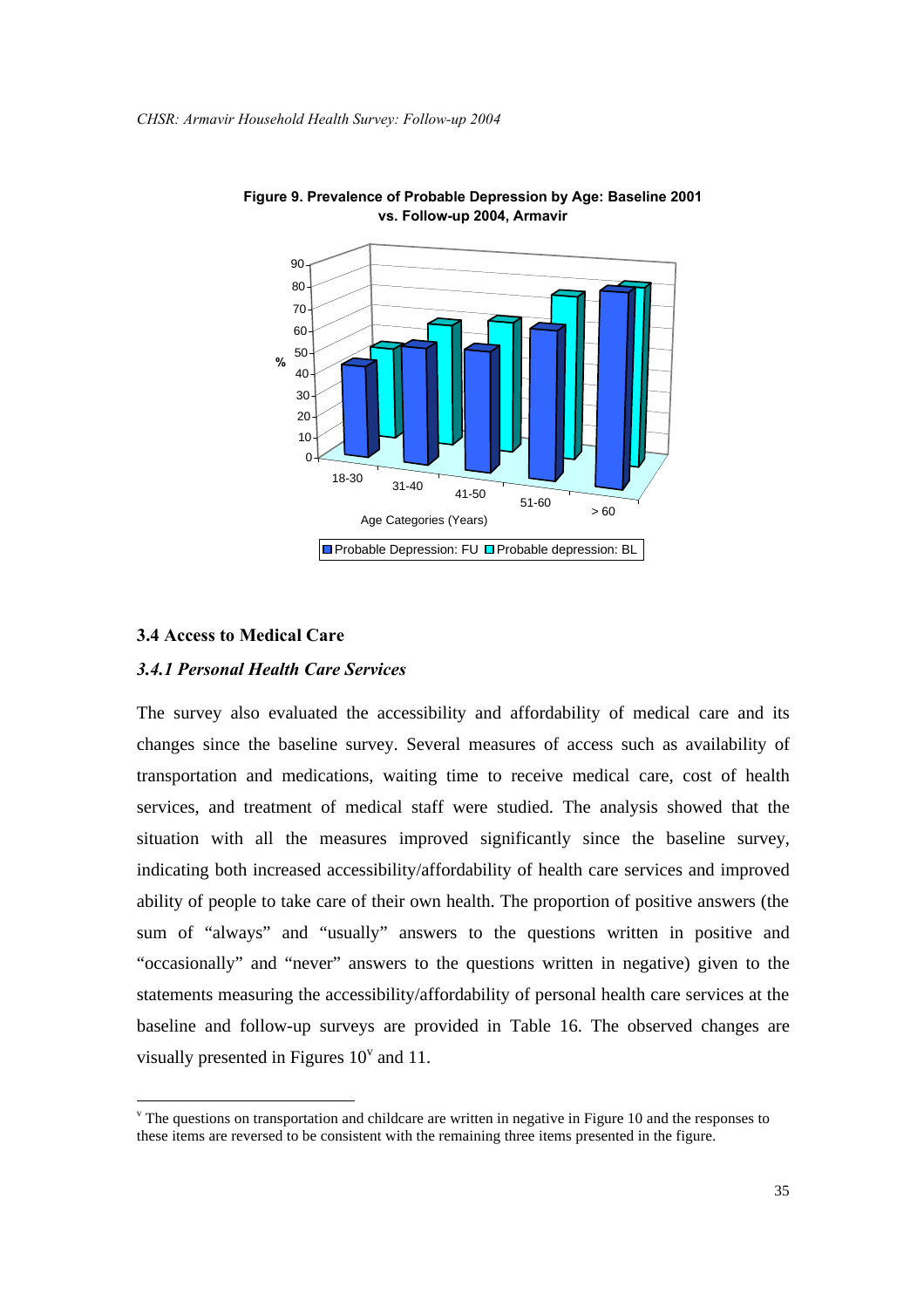*CHSR: Armavir Household Health Survey: Follow-up 2004* 

| <b>Statements</b>                                         | <b>Baseline</b><br>(%) | Follow-<br>up(%) | $p$ -value |
|-----------------------------------------------------------|------------------------|------------------|------------|
|                                                           |                        |                  |            |
| I have to wait too long at the polyclinic before          | 77.3                   | 80.8             | .006       |
| receiving care                                            |                        |                  |            |
| It is difficult to get to the doctor or polyclinic to get | 55.5                   | 71.9             | .000       |
| medical care                                              |                        |                  |            |
| It is difficult to get an appointment for medical care    | 58.5                   | 77.1             | .000       |
| I can get transport to see a doctor when I am sick        | 33.5                   | 41.4             | .000       |
| I can afford the cost of a doctor visit                   | 12.7                   | 17.5             | .000       |
| I go to the doctor so that I will not get sick in the     | $36.1***$              | $44.7***$        |            |
| future                                                    |                        |                  | .001       |
| I have enough money to buy the medicines                  |                        |                  |            |
| recommended by the doctor                                 | 11.0                   | 16.6             | .000       |
| I am able to get medicines prescribed by doctor           | 14.9                   | 23.9             | .000       |
| Physicians and staff treat me with courtesy/respect       |                        |                  |            |
| during my medical visits                                  | 60.5                   | 63.1             | .003       |
| I can get childcare when needed so that I can get         |                        |                  |            |
| medical care for myself                                   | 29.8                   | 41.9             | .000       |
| Pearson Chi-square test                                   |                        |                  |            |

|  |  |  |  | Table 16: Proportion of positive answers to the questions on access to personal |  |  |
|--|--|--|--|---------------------------------------------------------------------------------|--|--|
|  |  |  |  | health care services, Baseline 2001 vs. follow-up 2004, Armavir                 |  |  |

*\*\* For this particular item, the sum of "always", "usually", and "occasionally" answers is provided, since the main changes were observed in the latter response option.*



#### **Figure 10. Access to medical care, BL 2001 vs. FU 2004, Armavir**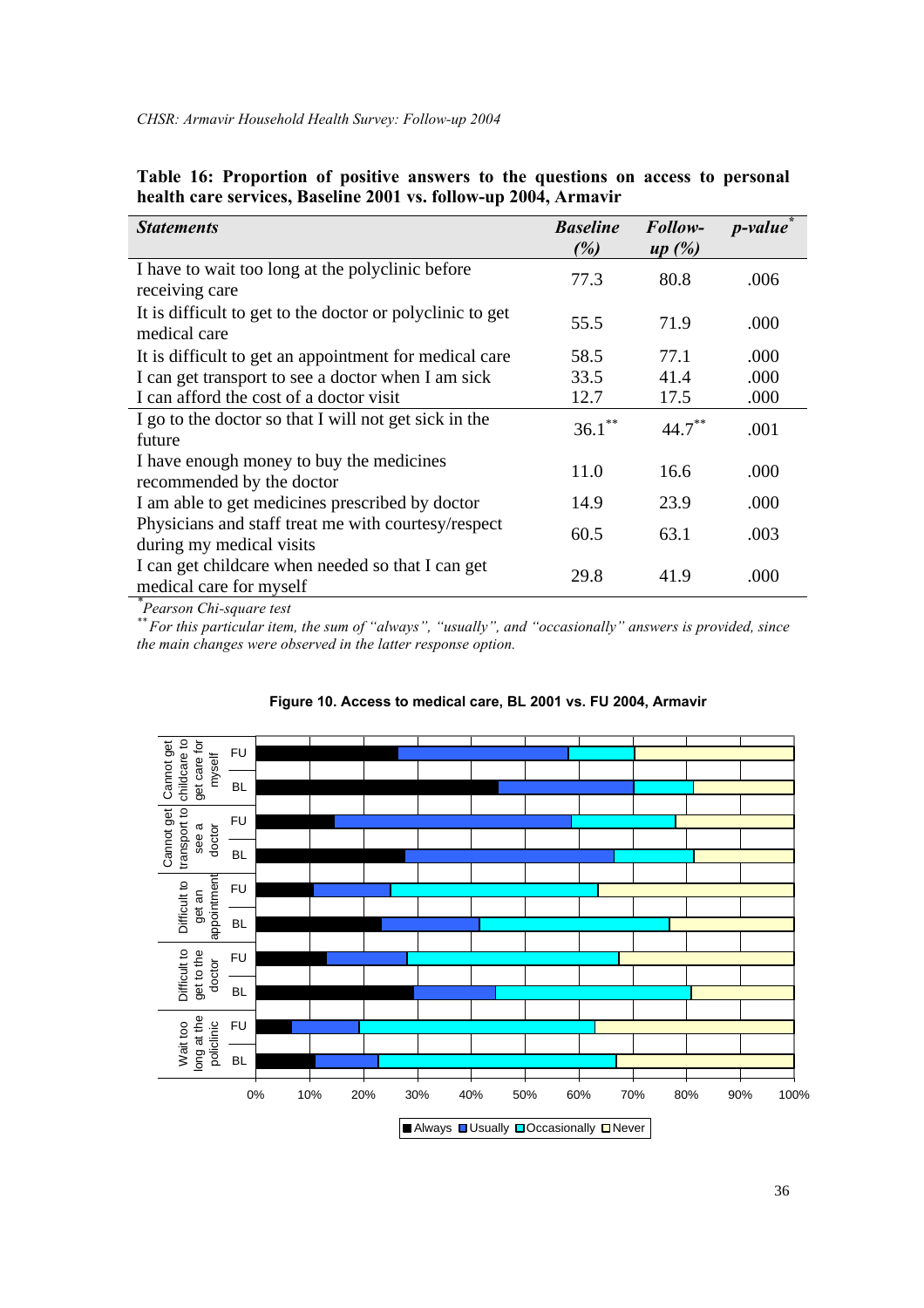

**Figure 11. Affordability of care and other measures, BL 2001 vs. FU 2004, Armavir**

Although a clear improving trend was observed in all items, the situation was still difficult in many areas. The proportion of those respondents who could afford medical care was still very low: 17.5%. The same was true with some other measures: the proportion of those making preventive check-ups always or usually (12.7%), those being able to pay for prescribed medications (16.6%) or get the medications (23.9%). Less than half of the respondents reported being able to get transportation (41.4%) or childcare when needed (41.9%) to visit a doctor.

The only urban-rural difference was observed with respect to the question measuring the extent of difficulties connected with getting to a polyclinic/doctor. Urban residents considered it difficult always or usually in 19.6% of cases, while rural residents in 32.6%, p=.000 (Pearson Chi-square test).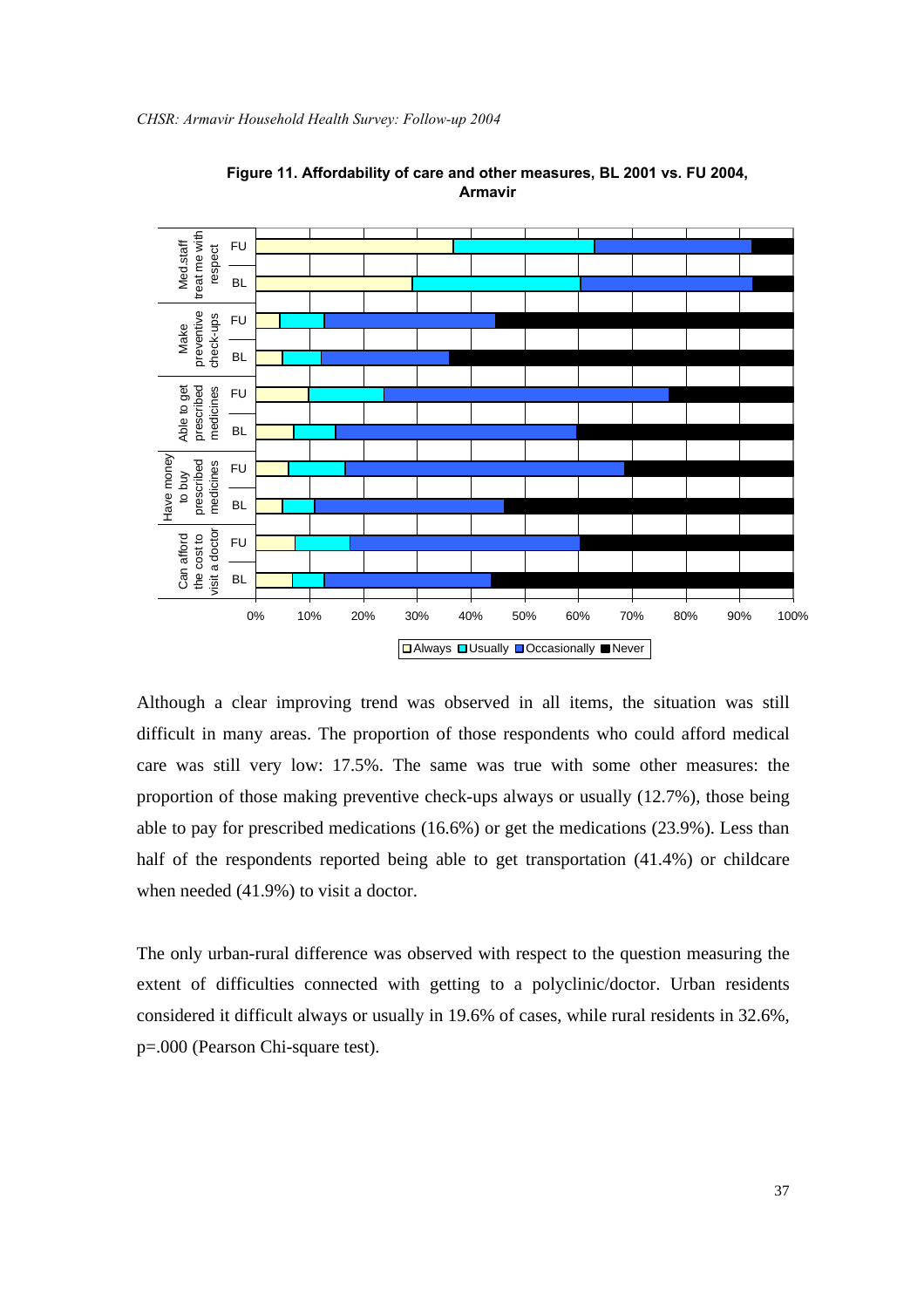#### *3.4.2 Access to Health Services*

Information was gathered about the utilization of health care services by the target population. To avoid recall bias, most questions referred to the past four weeks. There were no significant differences between baseline and follow-up surveys in proportions of those households whose members made visit(s) to the adult or pediatric polyclinic during that period of time. The proportion of those having an appointment in the adult polyclinic was 15.9% at the baseline and 14.4% at the follow-up. Appointments in pediatric polyclinic were reported by 21.6% of respondents at the baseline and 21.7% at the follow-up. There were significant urban-rural differences in the latter proportion: it was higher in urban areas (27.3% in urban areas vs. 19.2% in rural, p=.016).

Significant difference was found in the proportion of those respondents mentioning that they or someone in their family needed to go to polyclinic or hospital during that period but did not. This proportion decreased significantly: from 67.0% at the baseline survey to 49.4% at the follow-up (p<.000, Pearson Chi-square test). Again, lack of money to pay for services was mentioned as the most common reason for this (93.2%). Other factors mentioned much more rarely were lack of time (2.8%), fear of diagnosis/medical care (0.7%), difficulties with transportation (0.7%), indifference to own health (0.5%), etc.

The average waiting time at the polyclinic to see a doctor or nurse was less than 15 minutes for 59.2% of the respondents, and 15 to 30 minutes for 30.9% of them. Only 4.7% of the respondents mentioned waiting more than 1 hour. Waiting time was not a problem at the baseline survey either: 60.7% mentioned waiting less than 15 minutes, 26.2% 15-30 minutes, and 5.3% more than an hour. Nevertheless, the observed improvement in waiting time to see a doctor/nurse was statistically significant: p=.016 (Pearson Chi-square test).

The role of walking as a usual means to get to the polyclinic decreased significantly: from 56.4% at the baseline to 39.6% at the follow-up (p=.000). Instead, more people reported going to polyclinic by bus (32.2% at the follow-up vs. 18.9% at the baseline). Although this might be partially connected with selection of some settlements for the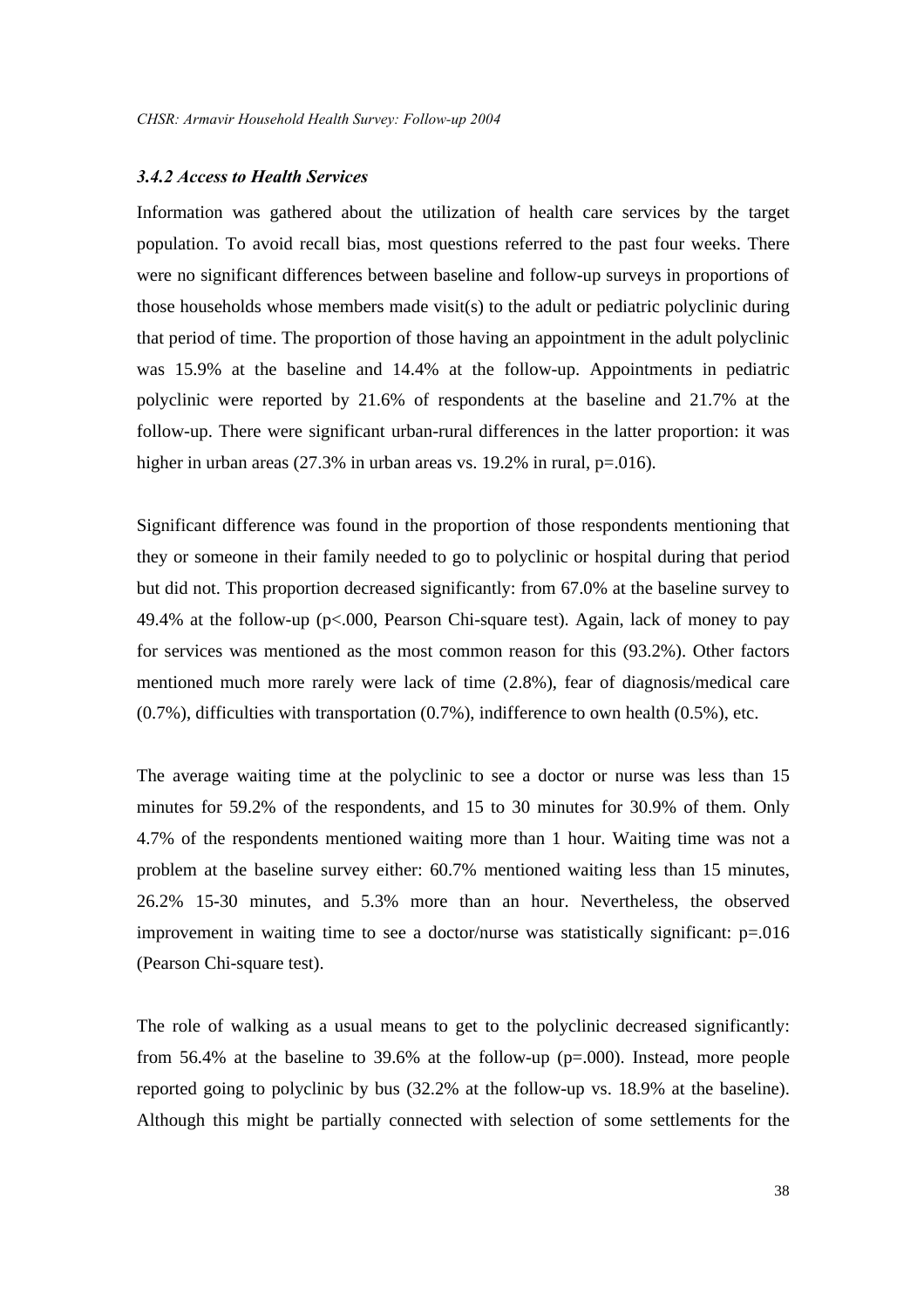follow-up survey different from that at the baseline, the role of improved economic conditions cannot be ignored when explaining this difference. As at the baseline, significant urban-rural differences were observed here: rural residents used bus (41.5%) and automobile (27.3%) as a usual means to get to polyclinic more often the urban residents did (15.2% and 18.1% respectively). Walking was mentioned more often by urban residents (59.8% vs. 28.5%,  $p=0.00$ ). This is natural when taking into consideration that polyclinics are located in cities. However, the proportion of those urban resident who used automobile/bus to get to polyclinic also increased significantly as compared to the baseline (16.6% at the baseline vs. 33.3% at the follow-up,  $p=0.000$ ). The same tendency of replacing walking with other transportation means (mainly bus) was observed in rural settlements (at the baseline, 30.4% of them used bus and 38.9% walked to polyclinic while at the follow-up the usage of bus increased to 41.5% and the role of walking decreased to 28.5%). All of these indirectly indicate a positive change in the living conditions of Armavir residents making health services more accessible.

With respect to frequency of hospitalizations, 22.7% of the respondents (with no urbanrural differences) mentioned that someone from their household was hospitalized during the past 12 months. This proportion was not different from the baseline data (23.1%).

Of the respondents, 45.1% (with no urban-rural differences) reported that when referred to a specialist in past, their household members have primarily seen a specialist in Armavir. Another 25.4% mentioned referring primarily to a specialist in Yerevan. These proportions were not significantly different from the baseline data: 47.2% and 29.5% respectively. Some 22.1% of respondents (20.2% at the baseline) could not specify a usual place of referral and mentioned seeing specialists in Armavir and Yerevan equally.

The proportion of those thinking that specialists in Yerevan were more qualified than in Armavir was 40.0%, which is not significantly different from the baseline proportion of 36.7%. Instead, the proportion of those who disagreed with this statement increased significantly (17.6% at the follow-up vs. 9.0% at the baseline, p=.000, Two-sample test of proportion). A considerable proportion of the respondents (42.4%) answered "do not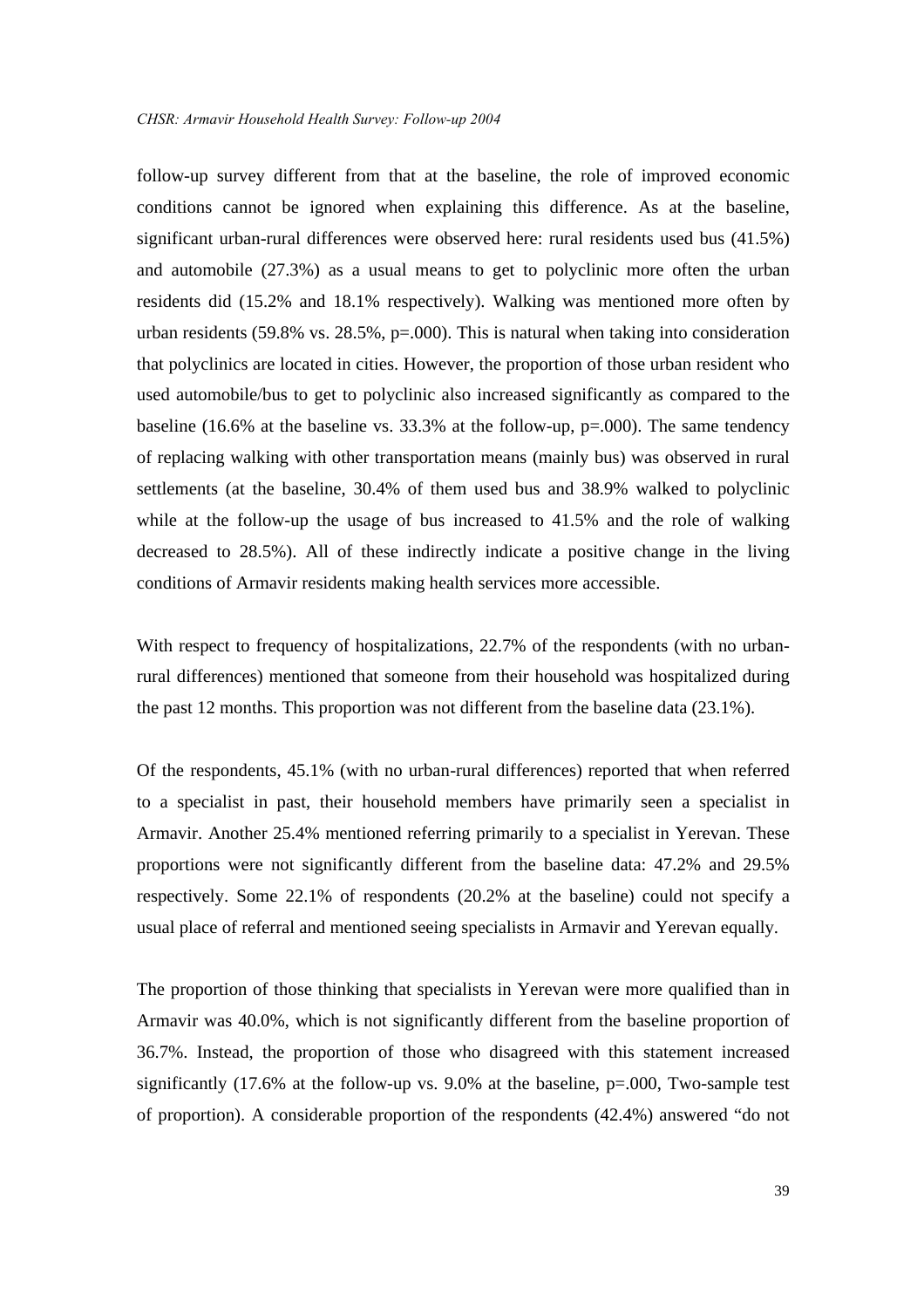know" to this question, but this proportion was significantly lower from that at the baseline (54.3%, p=.000).

Consistent with the observed trend of appreciating specialists in Armavir more, the proportion of those whose household members would prefer to be referred to a specialist in Armavir rather than in Yerevan increased significantly: from 20.4% to 26.0% (p=.003). The proportion of those preferring to be referred to a specialist in Yerevan was significantly higher in urban areas as compared to the rural  $(30.3\% \text{ vs. } 21.5\%, \text{ p} = .000)$ . This was consistent with another urban-rural difference observed at the follow-up survey: those thinking that specialists in Yerevan were better than in Armavir constituted 46.0% in urban areas while considerably less: 36.8% in rural (p=0.005). For a considerable proportion of respondents (39.6% at the follow-up and 40.1% at the baseline), the choice of preferred referral site depended on the illness.

The majority of respondents: 68.8%, still considered it a burden going to Yerevan to see a specialist, but this proportion decreased significantly as compared to the baseline proportion of 78.5% (p=.000). No urban-rural differences were observed.

#### *3.4.3 Attitude toward Access to Medical Care*

Respondents were asked to indicate the extent of their agreement with several statements to identify their attitude toward access to medical care. To compare to the baseline survey results, these questions were recoded into new dichotomous variables, where "strongly disagree", "disagree" and "neither agree nor disagree" responses were combined in one option, while "agree" and "strongly agree" responses in another option.

The comparison showed that there was no significant change in the proportion of those who agreed that most people need medicines from a doctor in order to be healthy (78.3% at the follow-up and 77.0% at the baseline). Unlike this, the observed increases in proportion of those who believed that most people could become healthier by changing their lifestyle and behaviors (80.6% at the follow-up and 75.6% at the baseline), who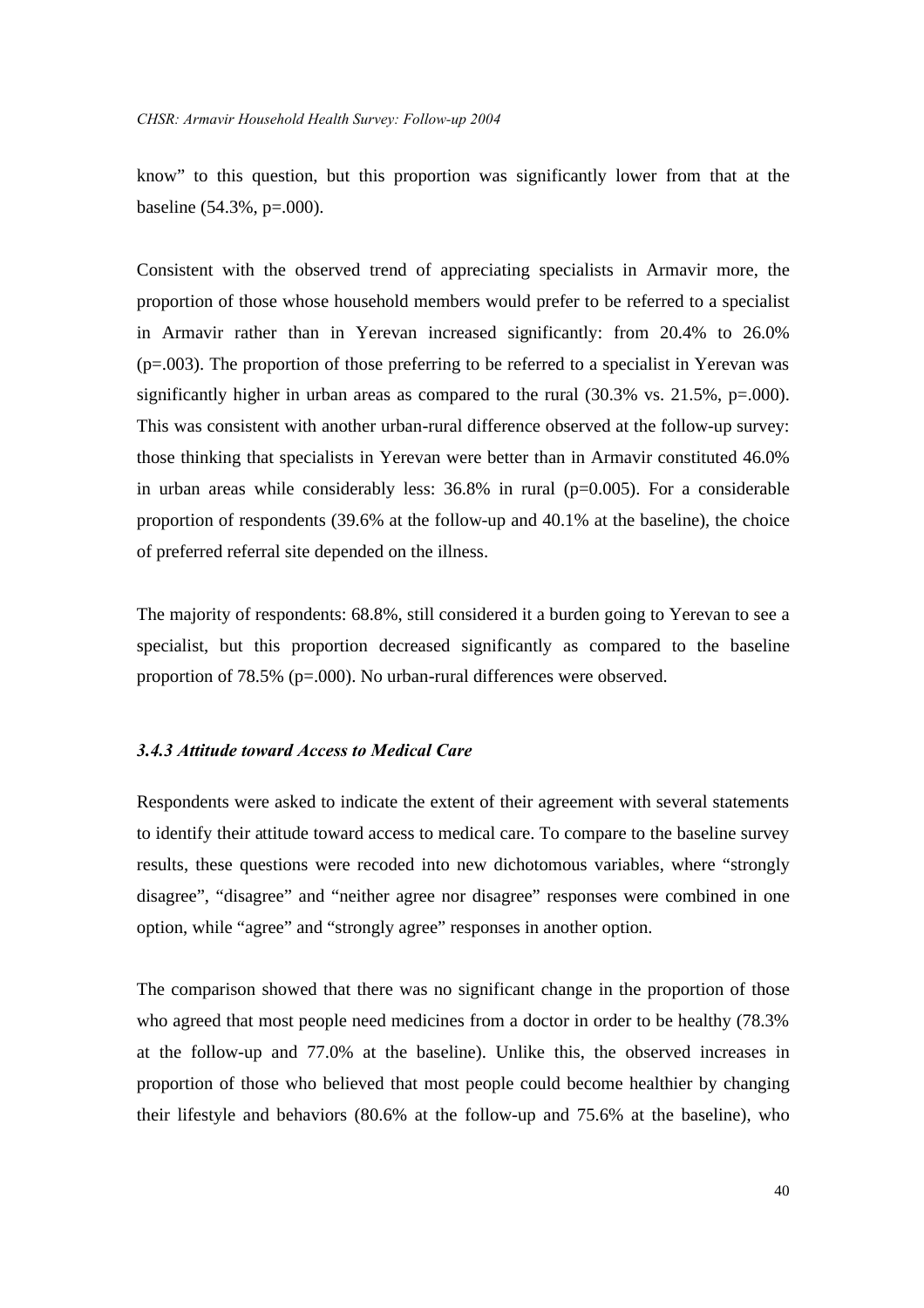knew where to go to get medical care (80.3% at the follow-up and 69.3% at the baseline), and who reported receiving good care during her last illness (72.0% and 61.5% respectively) were statistically significant. Of the employed respondents (n=280), 62.6% agreed that they were able to take paid time off from work to get medical care for themselves. At the baseline, this proportion was lower (55.6%), but the difference was not significant (Table 17).

| <b>Statements</b>                                    | <b>Baseline</b> |                  | $p$ -value |
|------------------------------------------------------|-----------------|------------------|------------|
|                                                      |                 | <b>Follow-up</b> |            |
|                                                      | (%)             | (%)              |            |
| Most people need medicines from a doctor in order to |                 | 78.3             | $NS$ **    |
| be healthy.                                          | 77.0            |                  |            |
| Most people can become healthier by changing their   |                 |                  |            |
| lifestyle and behaviors.                             | 75.6            | 80.6             | .008       |
| I know were to go so that I can get medical care.    | 69.3            | 80.3             | .000       |
|                                                      |                 |                  |            |
| I received good medical care from a doctor during my | 61.5            | 72.0             | .000       |
| last sickness.                                       |                 |                  |            |
| I am able to take time off from work with pay to get |                 |                  |            |
| the medical care that I need.                        | 55.6            | 62.6             | <b>NS</b>  |

**Table 17. Attitudes of respondents towards access to medical care, baseline 2001 vs. follow-up 2004, Armavir**

*\**

*Pearson Chi-square test \*\* Difference is not significant*

Respondents were asked to rate the importance of several factors in selecting a specialist. Specialist's reputation was considered the most important factor. The next factors in terms of perceived importance were physician's referral and cost of treatment. These were followed by hospital/clinic reputation and personal experience. Friend's referral was considered as the least important factor. In terms of importance, the sequence of the first three factors was different at the baseline survey: doctor's referral was considered as the most important factor closely followed by cost of treatment and specialist's reputation. The proportion of those considering specialist's reputation very important increased significantly. Significant increases were observed also in proportions of those respondents considering personal experience and friend's referral very important in selecting a specialist (Table 18).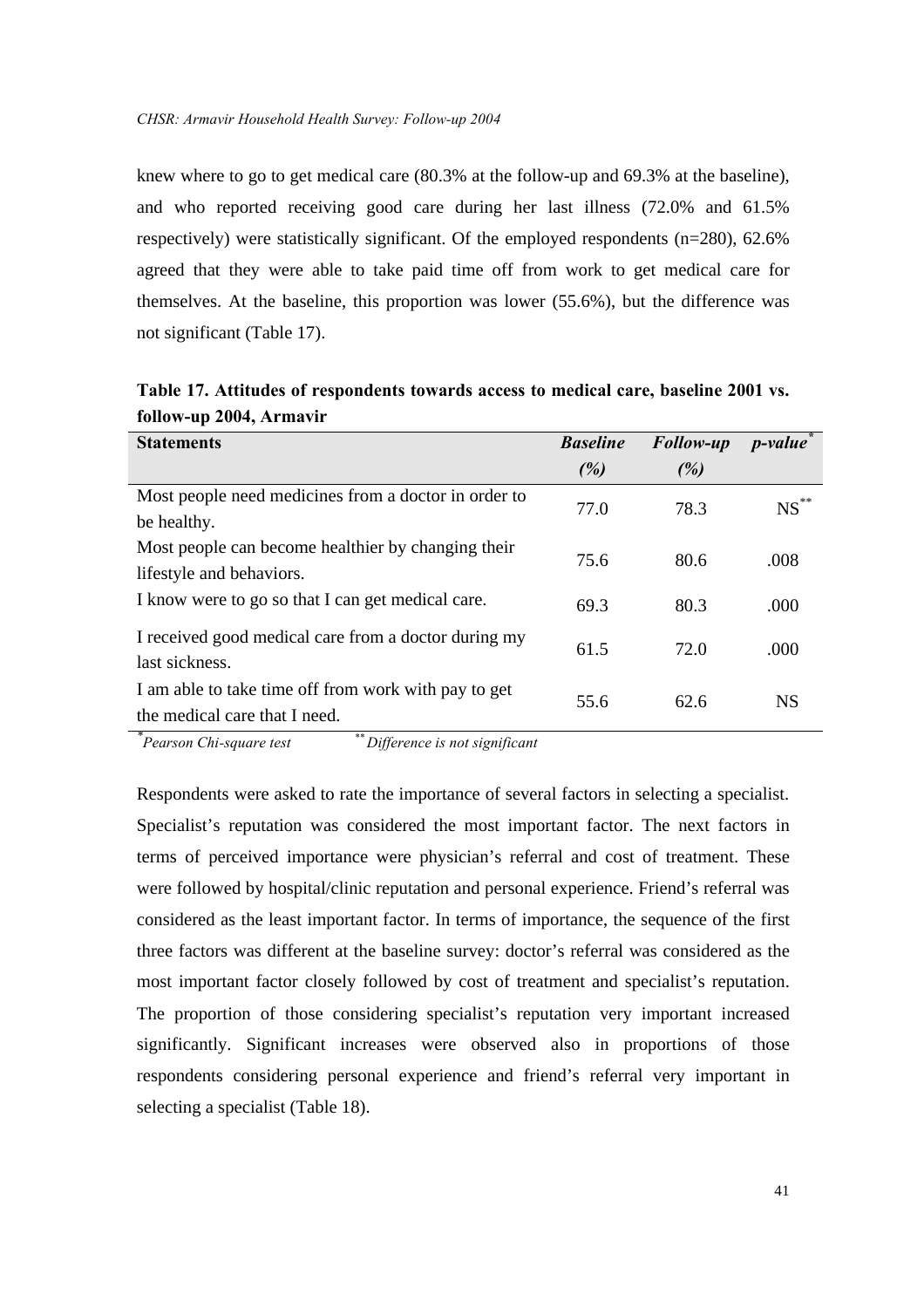| <b>Factors</b>                        | <i>Baseline</i> $(\%)$ | Follow-up $(\%)$ | <i>p-value</i> |
|---------------------------------------|------------------------|------------------|----------------|
| Physician's referral                  | 75.2                   | 78.3             | $NS***$        |
| Friend's referral                     | 15.7                   | 27.2             | .000           |
| Cost of treatment                     | 74.1                   | 77.6             | <b>NS</b>      |
| Specialist's reputation               | 72.3                   | 80.3             | .000           |
| Hospital/clinic reputation            | 62.1                   | 67.2             | <b>NS</b>      |
| Previous experience (own of friend's) | 52.5                   | 63.0             | .000           |

**Table 18: Proportion of respondents considering the following factors "very important" in selecting a specialist, baseline 2001 vs. follow-up 2004, Armavir**

*\* Pearson Chi-square test*

*\*\* Difference is not significant*

Among other factors listed by respondents as important in selecting a specialist, specialist's professional level, his experience, knowledge, and kind attitude toward patients, as well as his human characteristics: kindness, humanity, and honesty, were most commonly mentioned.

#### *3.4.4 Access to Early Diagnosis and Prevention Services*

Respondents were asked about their knowledge and behavior regarding screening for the early detection of certain diseases and health problems such as cervical and breast cancer. Some 38.8% of the respondents mentioned that they had ever heard about a Pap smear as a screening test to detect the early stages of cervical cancer. This proportion was slightly but significantly lower than the baseline proportion of 43.8% (p=.02, two-sample test of proportions). This reduction, however, could be attributable to the decrease in proportion of those who confused Pap smear with vaginal culture at the baseline, thus answering positively to this question then. Of those having heard of the Pap smear, 74.4% answered correctly to the question about recommended frequency of having Pap smear, i.e., once a year (almost similar: 71.3% at the baseline). Only 6.3% of the respondents knew the correct starting age for a PAP smear: 18 years old (4.7% at the baseline, the difference is not significant).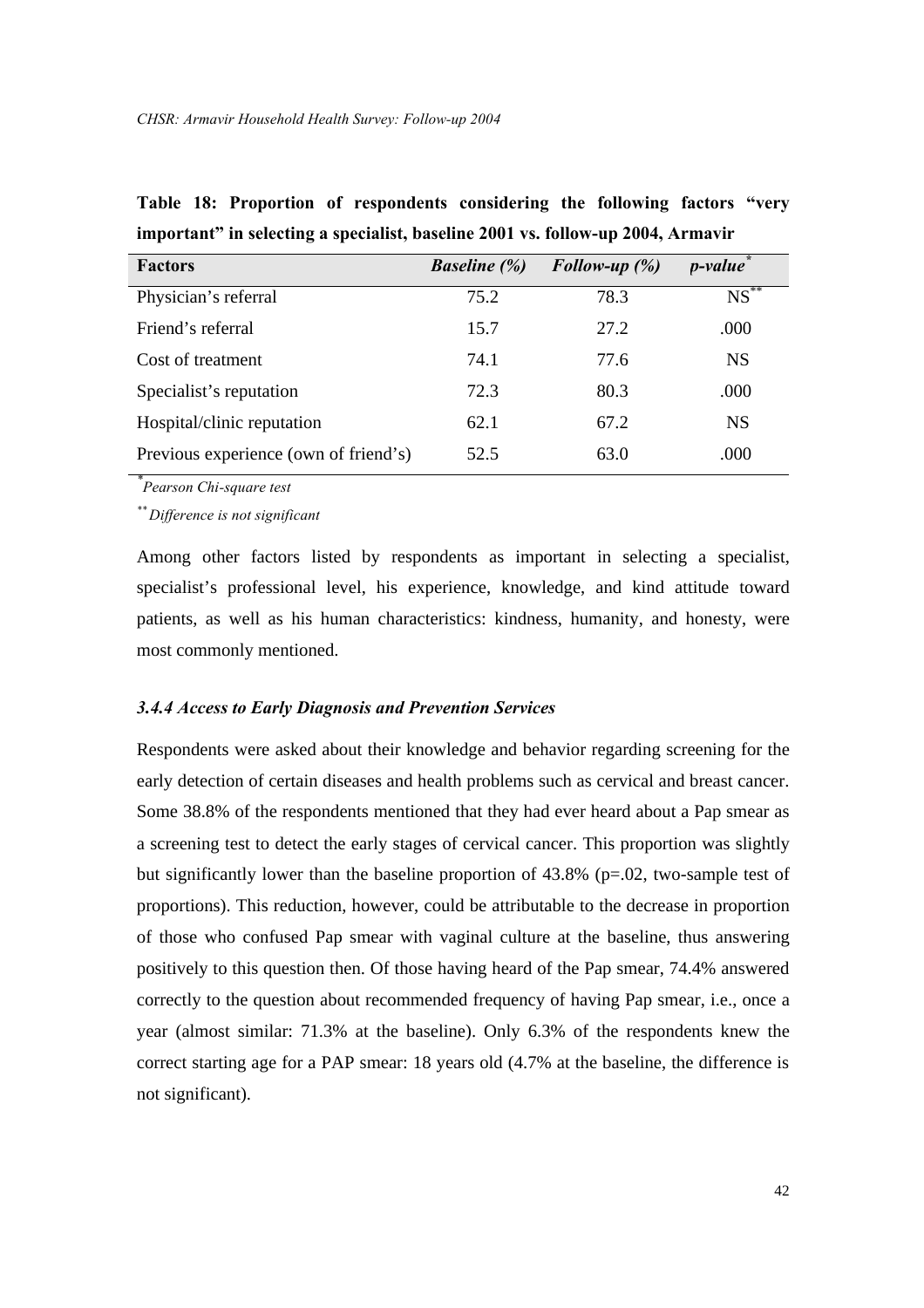With respect to their own behavior, out of all women who heard about Pap smear, 20.7% mentioned having had one within the last year, and an additional 8.5% of them within the past 1-2 years (at the baseline, these proportions were 16.4% and 7.6% respectively). The majority of respondents either never had (48.4%) or had one more than 4 years ago (7.4%). There were no significant differences in this area between the baseline and follow-up surveys. Neither urban-rural differences were found.

To the question on recommended frequency of having a screening mammography, 31.1% of respondents answered correctly: every year or every two years (depending on age). This proportion was slightly, but significantly higher from the baseline proportion of 25.9% (p=.010, two-sample test of proportions). The proportion of correct answers to this question was significantly higher in urban areas (37.5% in urban vs. 27.6% in rural, p=.001, two-sample test of proportions).

Very few (3.1%) answered correctly to the question on recommended starting age of having the first mammogram (35-39 years old). Some 9.0% of the respondents mentioned 40 years of age, which also can be considered a correct answer according to American Cancer Society recommendations. The situation was similar to the baseline survey: 4.5% of those who mentioned an age in the range of 35-39 years old and 6.5% of those who mentioned 40 years of age.

With respect to their own practices, 7.8% of the respondents over 34 years of age (a total of 37 women as compared to 6.3% or a total of 32 women at the baseline) mentioned that they had had a screening mammogram sometime in their life. Of them, 21.6% had it within the last year, 24.3% 1-2 years ago, 5.4% 3-4 years ago, and 35.1% 4 or more years ago (13.5% did not remember). No significant baseline-follow-up or urban-rural differences were found.

A negative change was observed in terms of ever checking blood cholesterol level. The proportion of those who positively answered to this question decreased from 11.9% at the baseline survey to 8.6% at the follow-up, p=.016 (Two-sample test of proportions).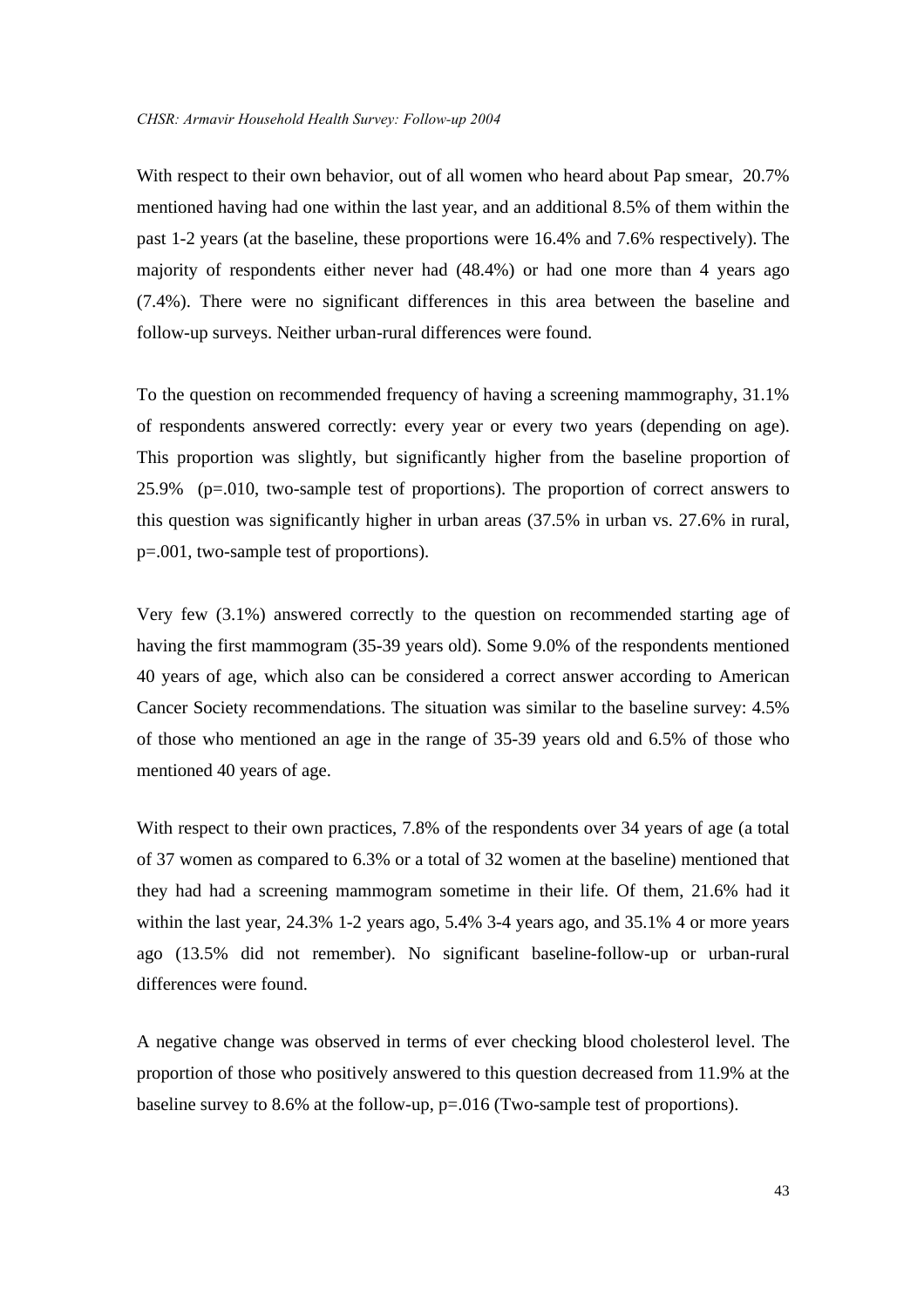As at the baseline, children immunization coverage was among the best indicators: 96.4% of the respondents positively answered the question if the children in their household were immunized. This number was not statistically different from the baseline proportion of 95.0%. Statistically significant improvement was observed in the coverage of adolescents (15-17 years old) reseiving their medical exam: the proportion of positive answers to this question increased from  $43.1\%$  at the baseline to  $61.4\%$ , p=.000. No urban-rural differences were found here.

#### **3.5 Reproductive Health Knowledge and Practices**

Several items were included in the questionnaire to evaluate respondents' knowledge and practices on reproductive health. The first item asked about the number of pregnancies respondents had had in their life, including miscarriages, stillbirths, and abortions. Those respondents who could not recall the exact number of pregnancies were provided with answer options "don't remember but more than 5" and "don't remember but more than 10". To calculate the mean number of pregnancies, "don't remember but more than 5" answers were recoded to 7.5 (mean of the range 5 to 10) and "don't remember but more than 10" answers to 11 (the most conservative approach). With this methodology, the mean number of pregnancies constituted 4.6 (sd 3.7) at the follow-up survey and 5.4 (sd 3.9) at the baseline. The difference was statistically significant: p<.000 (Two independent sample t-test). No significant urban-rural differences were found in the reported number of pregnancies.

The data was analyzed also through defining the following categories: 'no pregnancy', '1-5 pregnancies', '6-10 pregnancies', and 'more than 10 pregnancies'. Again, the analysis revealed significant difference between the baseline and follow-up data: the proportion of those having 1-5 pregnancies increased since the baseline (from 55.8% to 63.4%) and the proportion of those having 6 or more pregnancies decreased from 40.9% to 31.5% (p<.000, Pearson Chi-square test). The proportion of those never pregnant was 3.2% at the baseline and 5.1% at the follow-up (the difference is not significant) (Figure 12).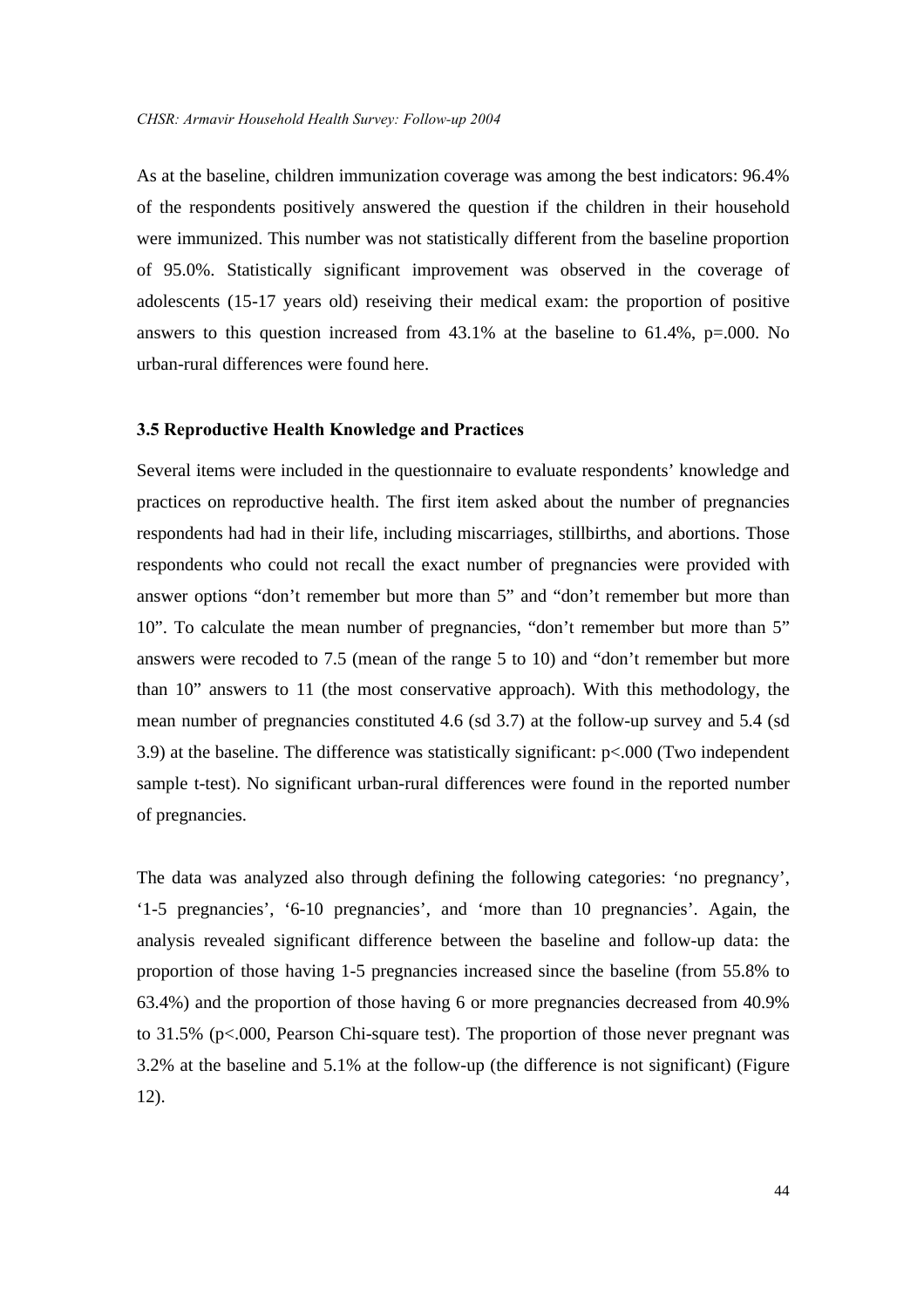

**Figure 12. Number of pregnancies in respondents, 2001 vs. 2004, Armavir**

The mean number of children given birth to was 2.5 (sd 1.2) at the baseline survey and 2.3 (sd 1.2) at the follow-up. Again, the difference was statistically significant (p=.000, two independent samples t-test). The mean number of children given to birth was significantly higher in rural areas as compared to urban  $(2.4+1.2$  in rural areas vs.  $2.2+1.2$ in urban, p=.004, two independent samples t-test). The proportion of respondents by the number of children they gave to birth both at the baseline and follow-up surveys are provided in Figure 13.



**Figure 13. Number of children given to birth, 2001 vs. 2004, Armavir**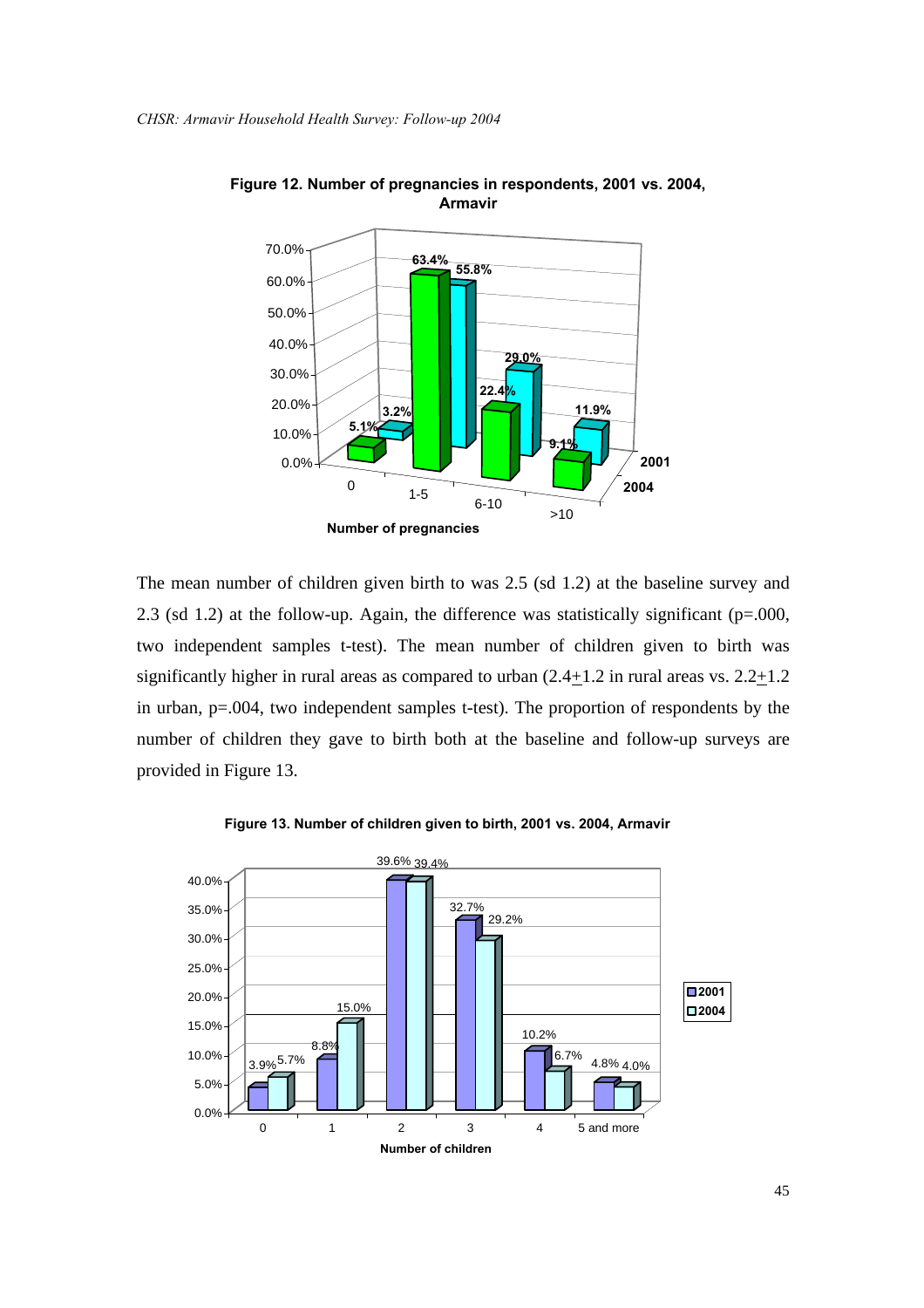Of all respondents, 79.3% mentioned being sexually active (82.6% at the baseline, the difference is insignificant). The proportion of sexually active respondents was significantly higher in rural areas  $(82.4\%$  in rural vs. 73.5% in urban areas, p=.001, Pearson Chi-square test), which repeated the tendency observed at the baseline survey. When asked, what decision the respondents would make if they become pregnant, 33.4% answered that they would keep the baby (this proportion was 29.0% at the baseline). Meanwhile, 45.0% of the respondents indicated that they would get an abortion (vs. 55.1% at the baseline, p=.000, two-sample test of proportion). Some 13.9% of sexually active respondents reported they were unable to become pregnant (almost the same: 13.3% at the baseline). The vast majority of the respondents, 92.1%, mentioned being aware of where to get a pregnancy test. This proportion was similar to baseline data of 90.7%.

The proportion of those not using any method of contraception was rather high: 49.2%, and increased significantly since the baseline  $(41.6\%)$ , p=.005, Pearson Chi-square test. The most commonly used modern contraceptives were condoms (16.8%), followed by IUD (10.6%) and pills (5.2%). Among traditional methods, douching (6.4%), safe period (6.0%), and withdrawal (6.0%) were practiced most commonly. This sequence repeated that observed at the baseline (Table 19).

| <b>Method of contraception</b>       | <i>Baseline</i> $(\%)$ | Follow-up $(\%)$ |
|--------------------------------------|------------------------|------------------|
| <b>Modern methods</b>                |                        |                  |
| Male condoms                         | 15.4                   | 16.8             |
| <b>IUD</b>                           | 15.0                   | $10.6^*$         |
| <b>Pills</b>                         | 6.0                    | 5.2              |
| Abortion                             | 6.0                    | 4.2              |
| Male sterilization: vasectomy        | 0.9                    | 1.0              |
| Female sterilization: tubal ligation | 0.4                    | 0.1              |
| Depo-Provera/injections              | 0.1                    | 0.1              |
| <b>Emergency contraception</b>       | 0.1                    | 0.1              |
| Lactational Amenorrhea Method        | 0.0                    | 0.1              |
| Spermicide/cream/jelly               | 0.0                    | 0.0              |

**Table 19. Contraception methods used by respondents, baseline 2001 vs. follow-up 2004, Armavir**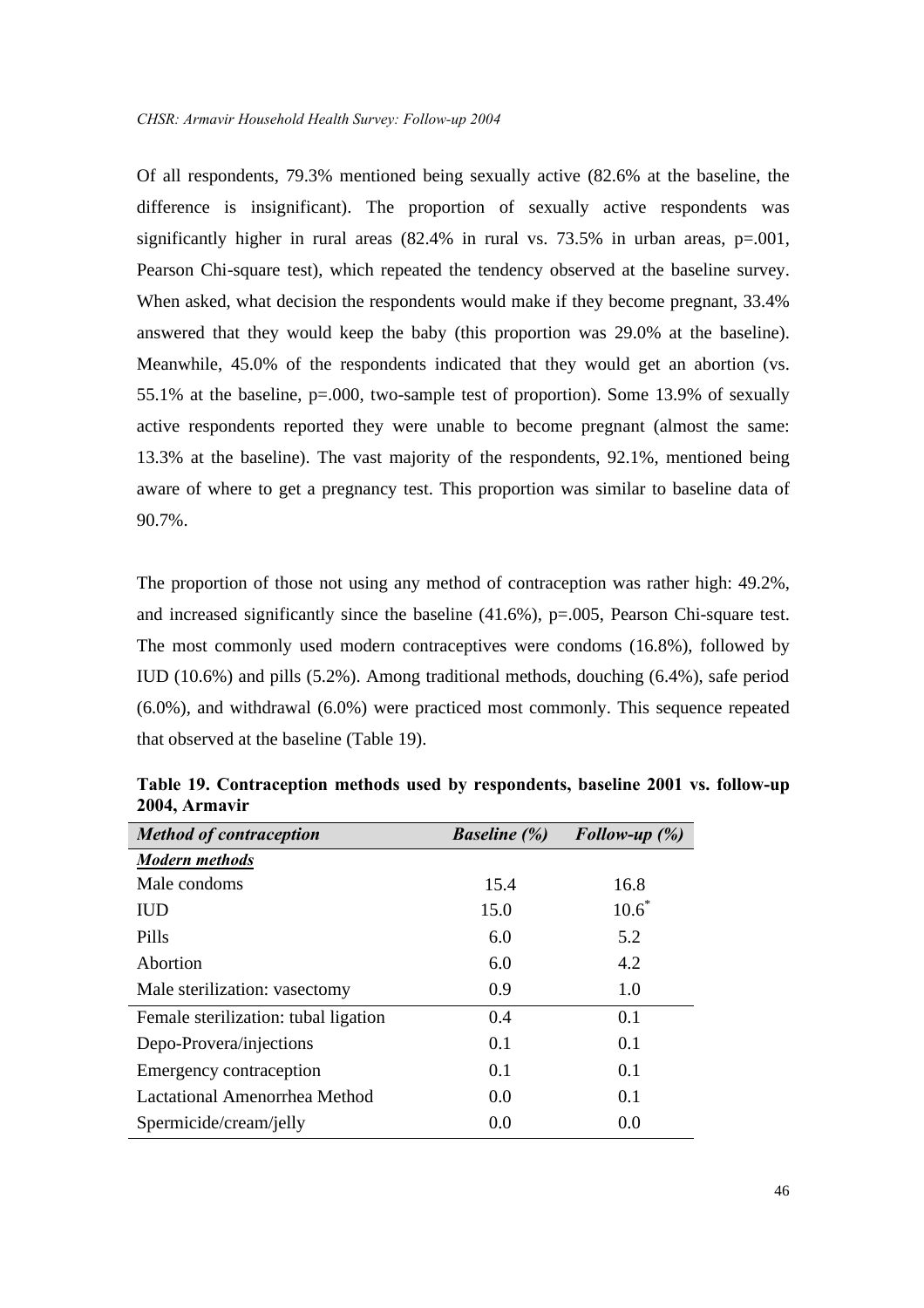| <b>Method of contraception</b> | <b>Baseline</b> (%) | Follow-up $(\%)$     |
|--------------------------------|---------------------|----------------------|
| <b>Traditional methods</b>     |                     |                      |
| Douching                       | 8.8                 | 6.4                  |
| Safe period                    | 8.5                 | 6.0                  |
| Withdrawal                     | 7.9                 | 6.0                  |
| Other methods                  | 0.4                 | 0.6                  |
| Use no method                  | 41.6                | $49.2$ <sup>**</sup> |

*CHSR: Armavir Household Health Survey: Follow-up 2004* 

*\* Significant difference, p=.015, Pearson Chi-square test*

*\*\* Significant difference, p=.005, Pearson Chi-square test*

The only significant change in contraceptive usage since the baseline survey was that the use of IUD decreased from 15.0% at the baseline to 10.6% at the follow-up ( $p=.015$ , Pearson Chi-square test). No urban-rural differences in usage of contraceptives were observed except the finding that rural residents mentioned using abortion more often than urban residents did (5.3% of rural residents vs. 1.9% of urban, p=.040, Pearson Chisquare test).

The respondents were also asked to express their attitude to several statements regarding sexual education and family planning. The majority (77.2%) agreed with the statement about the necessity of sexual education for high school students (not different from the baseline data of 76.8%). However, as compared to the baseline survey, respondents were less favorable toward educating students at school how to use contraceptives to prevent STDs (agreed 43.7% vs. 49.5% at the baseline, p=.011). A small proportion of respondents (19.1%) agreed with the statement on enabling high school students to get condoms at school health centers (not different from the baseline proportion of 16.1%).

Concerning the statements on family planning, the proportion of those who agreed that modern family planning methods effectively prevent pregnancy (56.7%), and those who reported knowing how to prevent undesired pregnancy (69.3%), remained unchanged as compared to the baseline. However, at the follow-up survey, significantly fewer respondents (59.7% vs. 64.5% at the baseline, p=.033) knew that condoms can prevent STDs. Unlike this, the proportion of those who knew that not all birth control methods protect against STDs increased significantly (30.7% at the follow-up vs. 24.8% at the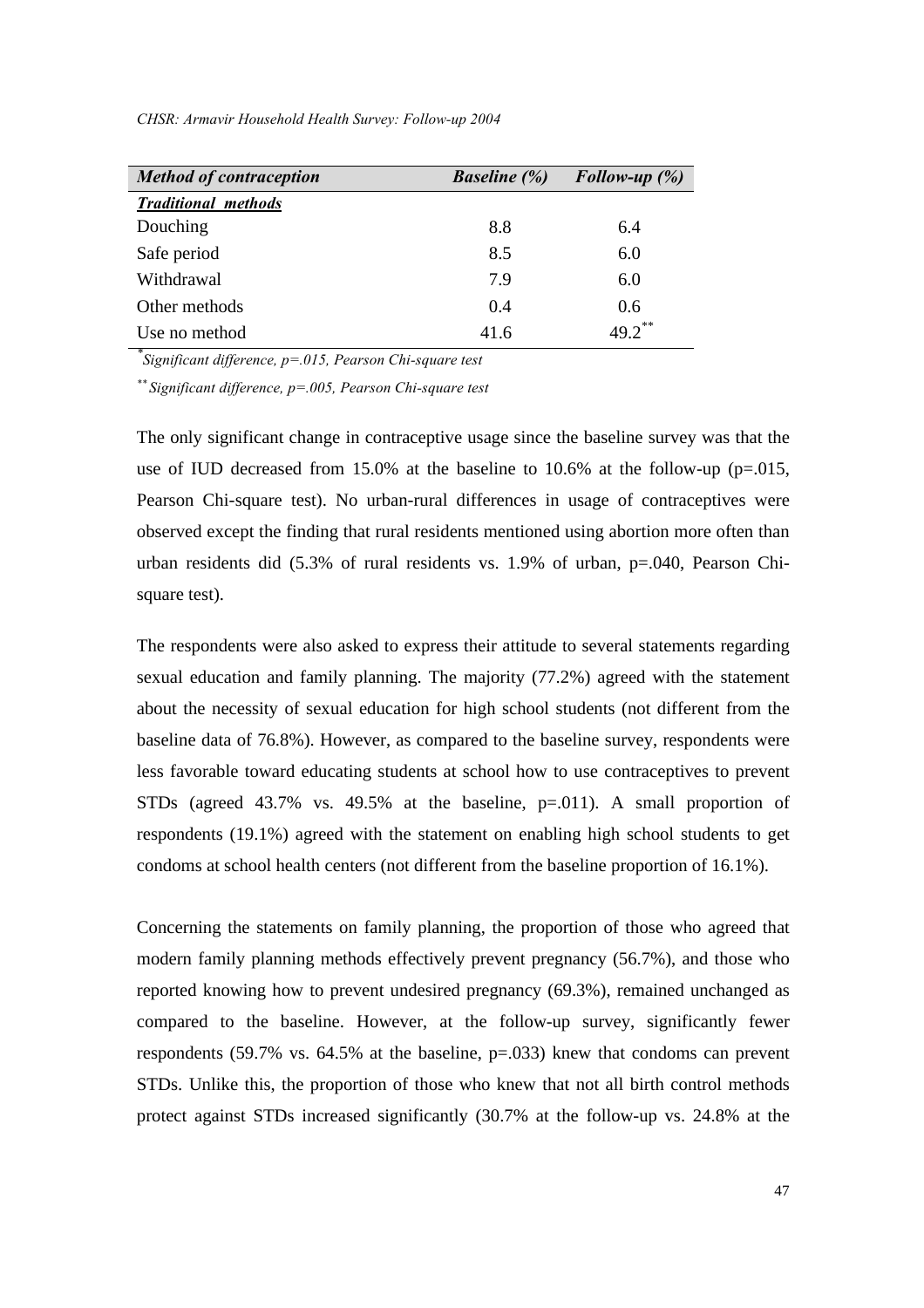baseline, p=.005, Pearson Chi-square test) (Table 20).

# **Table 20: Proportion of desirable/correct attitudes toward statements on sexual education and family planning, baseline 2001 vs. follow-up 2004, Armavir**

| <b>Statements</b>                                  | <b>Baseline</b> | Follow- | <i>p</i> -value    |  |
|----------------------------------------------------|-----------------|---------|--------------------|--|
|                                                    | (%)             | up(%)   |                    |  |
| Modern family planning methods (tablets, condoms,  |                 |         |                    |  |
| IUD etc.) are an effective way to prevent a woman  | 53.0            | 56.7    | $\mathrm{NS}^{**}$ |  |
| from pregnancy.                                    |                 |         |                    |  |
| I know how to prevent getting pregnant if I do not | 65.2            | 69.3    |                    |  |
| want to have a child.                              |                 |         | <b>NS</b>          |  |
| All birth control methods will protect me against  | 24.8            | 30.7    | .005               |  |
| getting a sexually transmitted disease.            |                 |         |                    |  |
| High school students need to be taught about sex   | 76.8            | 77.2    | <b>NS</b>          |  |
| education in the schools.                          |                 |         |                    |  |
| High school students need to be taught in the      |                 |         |                    |  |
| schools how to use contraceptives to prevent       | 49.5            | 43.7    | .011               |  |
| pregnancy and sexually transmitted diseases.       |                 |         |                    |  |
| High school students should be able to get condoms | 16.1            | 19.1    | <b>NS</b>          |  |
| at school health centers.                          |                 |         |                    |  |
| Condoms prevent from getting sexually transmitted  | 64.5            | 59.7    | .033               |  |
| diseases.                                          |                 |         |                    |  |

*\**

*Pearson Chi-square test \*\* Difference is not significant*

Interestingly, rural residents expressed more favorable attitude to the statements on educating high school students how to use contraceptives to prevent pregnancy and STDs and making condoms available for them at school health centers. In rural areas, 46.4% of the respondents agreed with the first statement (as compared to 38.8% in urban areas,  $p=.024$ ) and 22.5% with the second (as compared to 12.8% in urban areas,  $p=.000$ ).

#### **3.6 Personal safety**

Several questions were included in the questionnaire to measure respondents' attitude toward public and private safety. Of the respondents, 74.5% felt safe at work always or usually. The proportion of those feeling safe (always or usually) while shopping was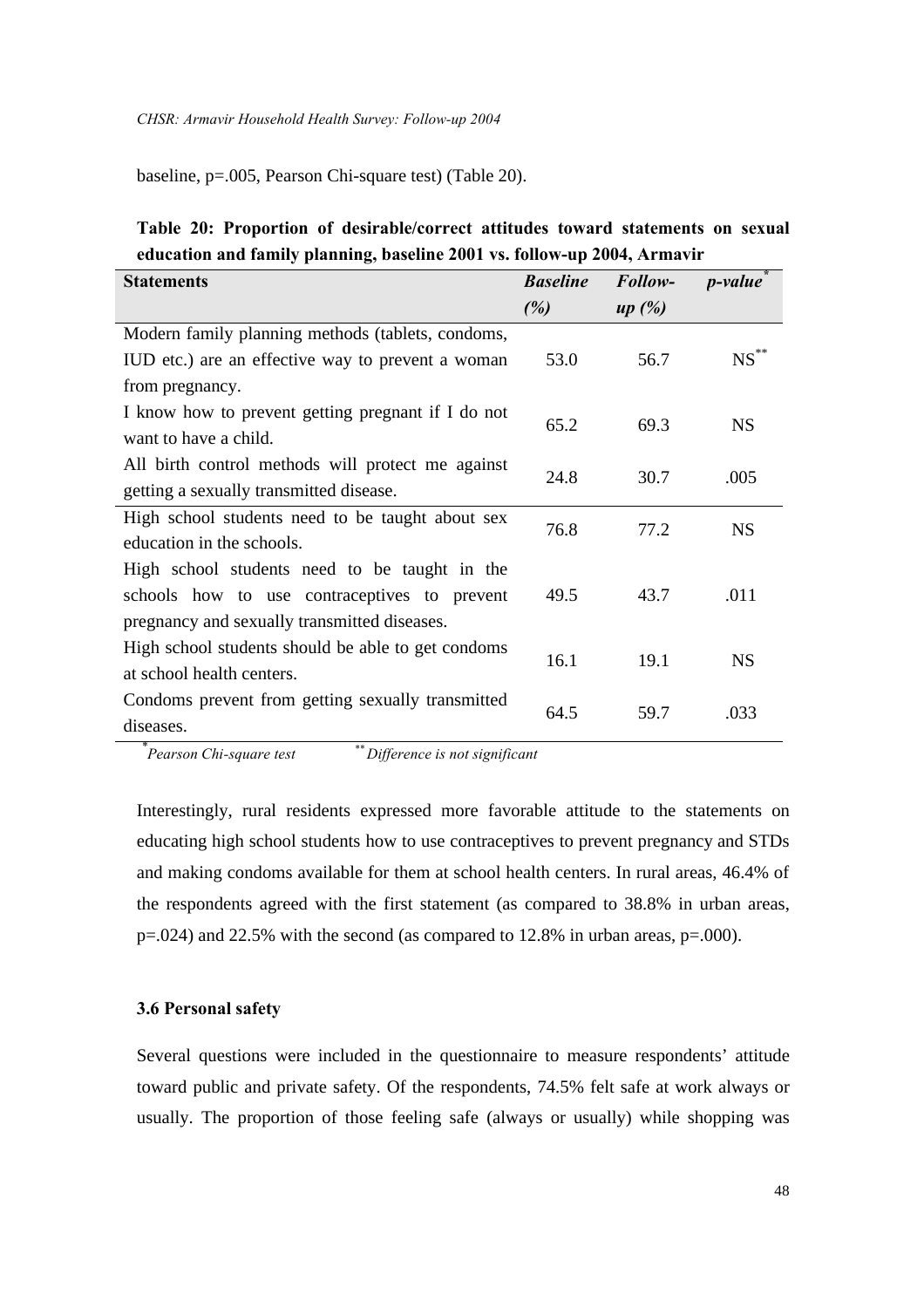lower: 51.7%, but increased significantly as compared to the baseline proportion of 44.9 (p=.003). Interestingly, the overwhelming majority of the respondents, and even those who felt unsafe while shopping, indicated that they never worry (or only occasionally worry) that they would be robbed or attacked while shopping (94.3%) or while at home (96.2%). The same contradiction was observed during the baseline survey and a recent survey in Sevan city with usage of the same instrument. A possible explanation for this could be misinterpretation of the meaning of the verb used for "safe" in Armenian, because the verb has two meanings depending on context: feeling secure and feeling safe.

The percentages of positive attitudes to the given statements were compared between the baseline and follow-up surveys. The analysis showed that there were no major differences in perceived safety between baseline and follow-up surveys, except the observed increase in proportion of those who felt safe always or usually while shopping (Table 21).

**Table 21: Proportion of positive answers to questions on personal safety, baseline 2001 vs. follow-up 2004, Armavir**

| <b>Statements</b>                                | <b>Baseline</b> | <b>Follow-up</b> |  |
|--------------------------------------------------|-----------------|------------------|--|
|                                                  | (%)             | (%)              |  |
| I feel safe when I go shopping.                  | 44.9            | $51.7^*$         |  |
| I feel safe when I am at work.                   | 77.5            | 74.5             |  |
| I worry that I might be robbed or attacked while | 95.9            |                  |  |
| I am shopping.                                   |                 | 94.3             |  |
| I worry that I will be robbed or attacked while  |                 |                  |  |
| I am at home.                                    | 96.5            | 96.2             |  |

*\* Difference is significant, p=.003, Two-sample test of proportion*

Some slight urban-rural differences were also observed at the follow-up survey: rural residents felt less safe when go shopping (57.1% of those feeling safe always or usually in urban areas vs.  $48.8\%$  in rural,  $p=.014$ ) and worried more to be robbed or attacked while shopping  $(21.6\%$  of those who worried always, usually, or occasionally in urban areas vs. 29.5% in rural, p=.020).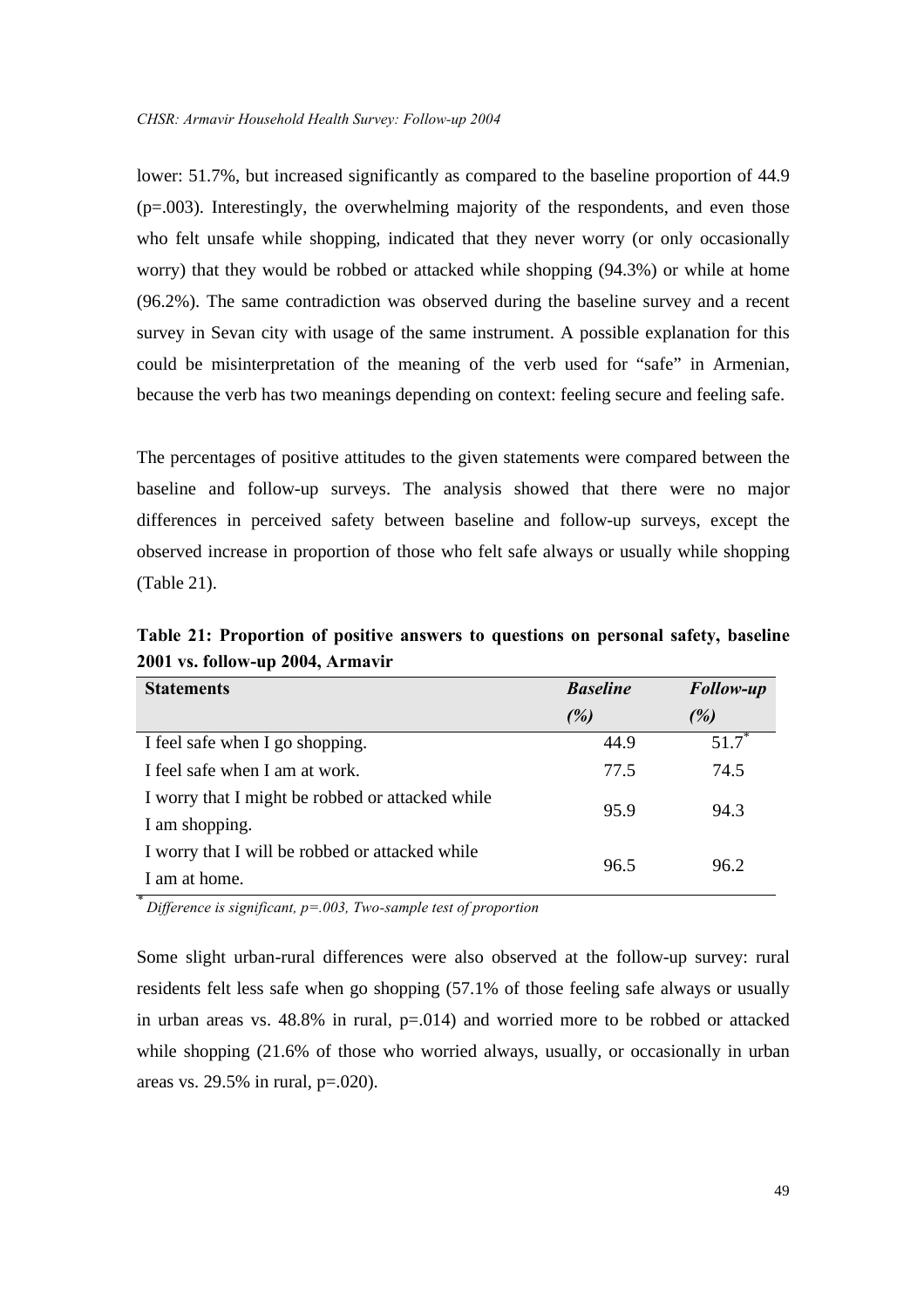The respondents (all women) were also asked to express the extent of their agreement with several statements concerning relationships between men and women in the family. The majority of respondents (64.2%) agreed that women have the right to disagree with the men in family. Meanwhile, 77.0% of them agreed also that women must obey men; and an even higher proportion, 84.6% agreed that men have a right to discipline women in their home. There were no significant attitudinal changes between baseline and followup surveys in respect of these issues (Table 22). Neither significant urban-rural differences were observed.

**Table 22: Proportion of those who agreed to statements on men-women relationships in family, baseline 2001 vs. follow-up 2004, Armavir**

| <b>Statements</b>                                                       | <b>Baseline</b> | <b>Follow-</b> | $P_{-}$   |
|-------------------------------------------------------------------------|-----------------|----------------|-----------|
|                                                                         | (%)             | up $(\%)$      | value     |
| At home, women have the right to disagree with the men<br>in the house. | 60.0            | 64.2           | $NS$ **   |
| Men have the right to discipline women in their home.                   | 87.4            | 84.6           | NS.       |
| Women must obey men.                                                    | 76.2            | 77.O           | <b>NS</b> |

*\* Pearson Chi-square test \*\* Difference is not significant*

Different pattern was observed in terms of the next few questions measuring the trust of police among respondents. The latter showed a clear decreasing trend since the baseline survey. Of the respondents, 42.7% agreed that they could count on police to protect them. This was not significantly different from the baseline proportion of 42.0%. However, the proportion of those who strongly disagreed with this statement increased from 8.7% at the baseline to 15.6% at the follow-up (p=.000, two-sample test of proportion). The proportion of those who felt that police would help them if they were attacked or robbed was somewhat higher: 50.6%, but significantly lower than the baseline proportion of 58.9% (p=.000, Pearson Chi-square test). Some 50.0% agreed that police would help if someone in their household would intentionally hurt them and 60.5% felt able to seek medical care if someone that they live with intentionally hurt them. Both proportions were significantly lower than the baseline ones  $(58.3\%$  and  $68.7\%$  respectively,  $p=0.000$ for both differences, Pearson Chi-square test) (Table 23).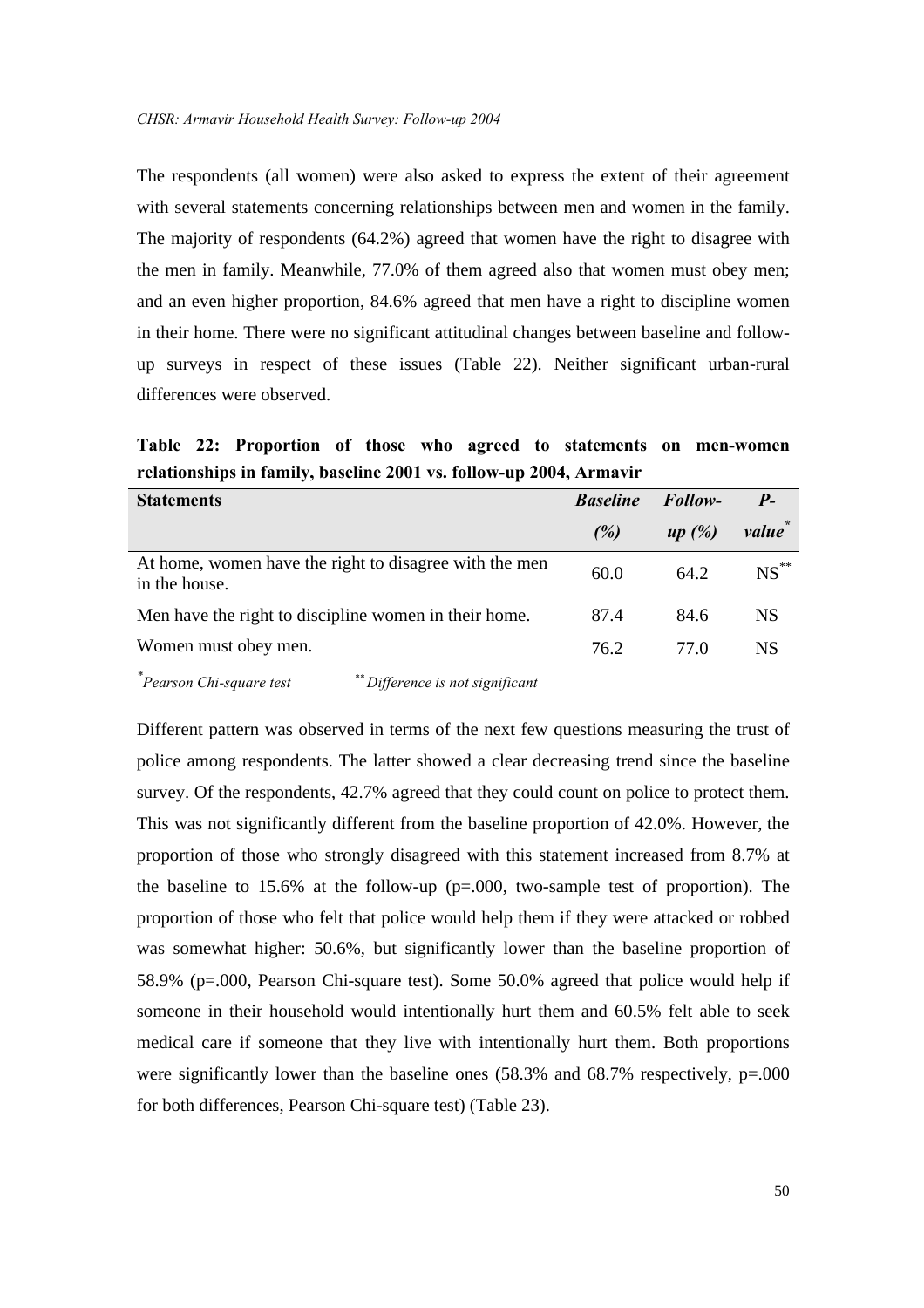| <b>Statements</b>                                                                                       | <b>Baseline</b> | Follow- | $P_{-}$   |
|---------------------------------------------------------------------------------------------------------|-----------------|---------|-----------|
|                                                                                                         | (%)             | up(%)   | value     |
| I can count on the police to protect me.                                                                | 42.0            | 42.7    | <b>NS</b> |
| The police will help me if I am attacked or robbed.                                                     | 58.9            | 50.6    | .000      |
| I think that the police will help me if I am intentionally<br>hurt at home by someone that I live with. | 58.3            | 50.0    | .000      |
| I can seek medical care if someone that I live with<br>intentionally hurts me.                          | 68.7            | 60.5    | .000      |

**Table 23: Proportion of those agreeing with statements on trust of police: Baseline 2001 vs. follow-up 2004, Armavir**

*Pearson Chi-square test Pearson Chi-square test \*\* Difference is not significant*

Some urban-rural differences were also found in this respect. Trust of police was significantly higher among rural residents as compared to those living in urban areas (Table 24).

**Table 24: Proportion of those agreeing with statements on trust of police: Urbanrural differences, Armavir, 2004**

| <b>Statements</b>                                                                                       | Urban,<br>$n = 336$<br>(%) | Rural,<br>$n = 617$<br>(%) | $P-$<br>value <sup>*</sup> |
|---------------------------------------------------------------------------------------------------------|----------------------------|----------------------------|----------------------------|
| I can count on the police to protect me.                                                                | 36.1                       | 46.2                       | .003                       |
| The police will help me if I am attacked or robbed.                                                     | 44.7                       | 53.7                       | .008                       |
| I think that the police will help me if I am intentionally<br>hurt at home by someone that I live with. | 44.6                       | 52.9                       | .014                       |
| I can seek medical care if someone that I live with<br>intentionally hurts me.                          | 57.4                       | 62.1                       | $NS^*$                     |

*\* Pearson Chi-square test \*\* Difference is not significant*

Several questions were asked to measure the degree of exposure of the target population to violence. Some 5.7% of respondents mentioned that they personally witnessed a severe argument, fight, or other violence during the past 30 days. This percentage was significantly lower from the baseline proportion of 8.6% (p=.013, Pearson Chi-square test). The proportion of those who indicated being intentionally hit by someone within the last 30 days also decreased significantly: from 2.5% at the baseline to 0.8% at the followup  $(p=.004)$ . The same declining trend was observed in the proportion of those who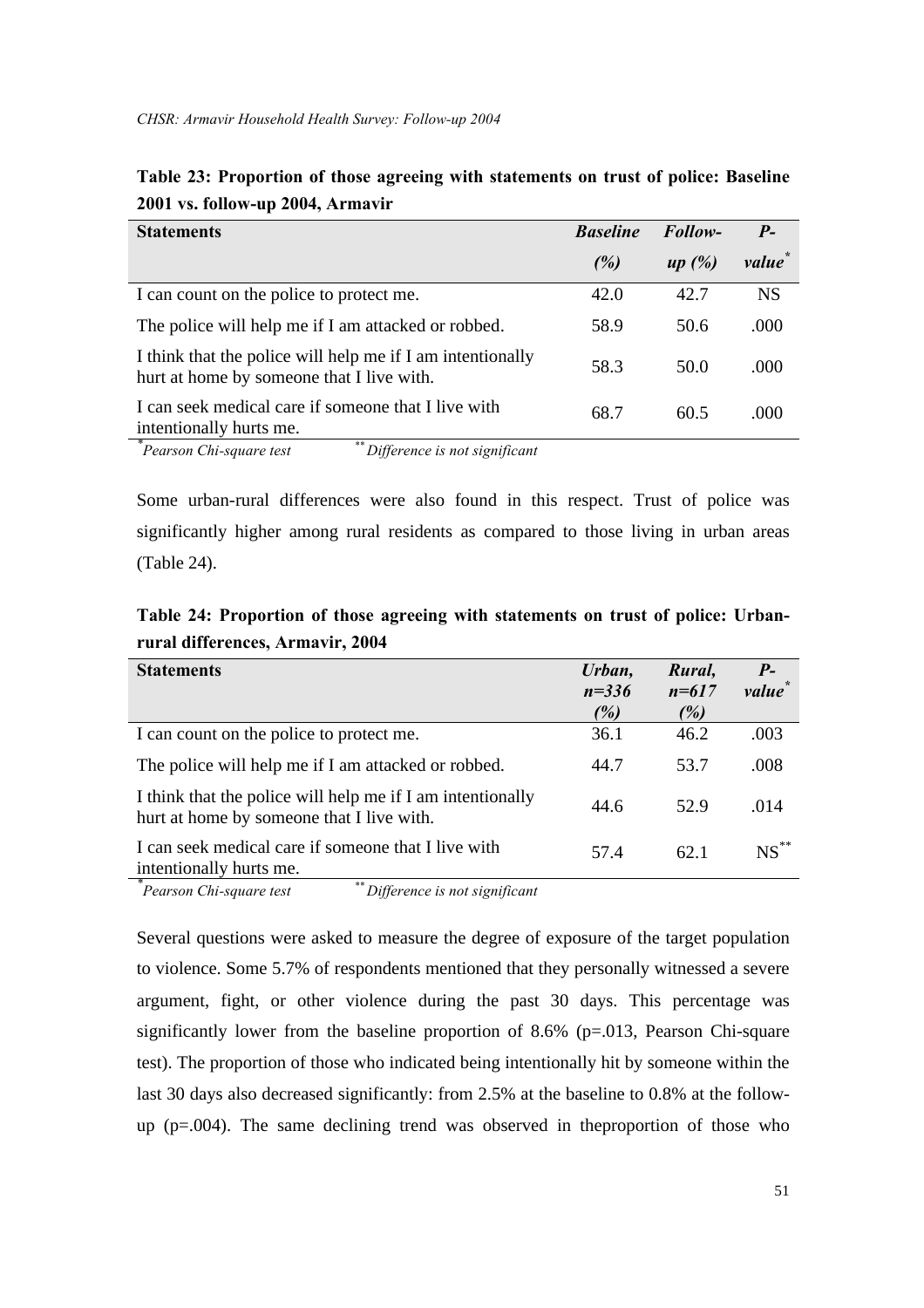reported being ever hit or bit by a household member: 11.4% at the baseline versus 7.4% at the follow-up survey (p=.003, Pearson Chi-square test). The proportion of those who indicated being ever threatened with physical violence by a household member also decreased, but the difference between baseline and follow-up data was statistically insignificant (3.7% at the baseline vs. 2.6% at the follow-up). In this respect, the only urban-rural difference at the follow-up survey was observed in proportion of those being ever hit by a household member. The latter was higher in urban areas (10.0% in urban vs. 6.0% in rural areas,  $p=.023$ ).

#### **3.7 Dental Care**

Questions on dental care were directed to measure both the respondents' attitude toward preventive dental check-ups and their own behavior. Of the respondents, 37.1% stated that they went to a dentist within the last year and 17.9% 1-2 years ago. Meanwhile, 10.9% of them indicated visiting a dentist four or more years ago, and 8.1% never. These proportions were identical with those observed at the baseline.

The picture was similar with the respondents' family members' last visit to a dentist: 41.5% of the respondents answered that the last time when one or more of their family members went to a dentist was within the last year, and 18.1% 1-2 years ago. The proportion of those respondents whose family members went to a dentist last time 4 or more years ago was 4.7%. Another 8.1% answered "never" to this question. Again, no significant differences were found as compared to the baseline.

Some 38.3% of respondents indicated that normally an adult should receive a dental check-up every 6 months  $(45.2\%$  at the baseline,  $p=.002$ , two-sample test of proportion). Some 25.6% considered this frequency being every year (19.1% at the baseline,  $p<.001$ ). The summative percentage of those considering the normal frequency of preventive dental check-ups either every 6 months or every year did not change significantly (64.3% at the baseline vs. 63.9% at the follow-up). There was a rather large proportion of "don't know" answers to this question both at the baseline and follow-up surveys: 26.3% and 28.0% respectively. For the right frequency of children's dental check-up and cleaning,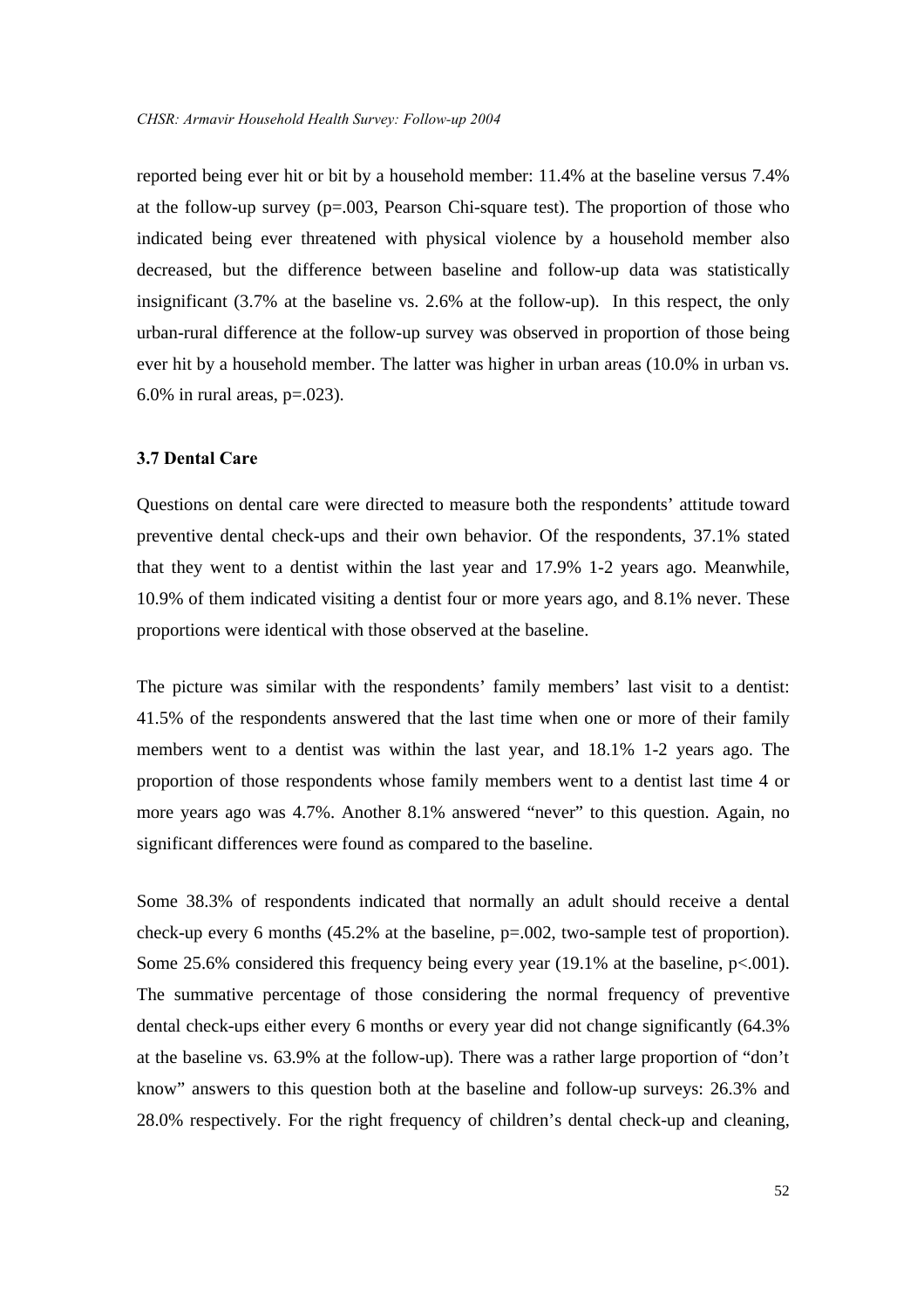49.9% of the respondents mentioned "every 6 months" (53.9% at the baseline, the difference is insignificant) and 21.4% "every year"  $(17.0\%$  at the baseline, p=.014). Again, the proportion of "don't know" responses was considerable: 22.3% at the followup and 23.0% at the baseline.

# **4. Main findings**

#### Socio-economic Status

A slight, but statistically significant improvement in household income and living conditions of the target population was observed at this survey as compared to the baseline. The unemployment rate decreased for both respondents and household heads. Accordingly, the proportion of those households having no members employed decreased significantly: from 66.7% to 47.8%, and the mean number of employed members per household increased considerably: form 0.43 to 0.74. The role of government as a primary employer decreased and the role of non-governmental organizations and selfemployment increased significantly. The proportion of those respondents whose position was inconsistent with their professional/vocational training also increased. Significant increase in average monthly expenditures was observed. The proportion of those thinking that the monthly income of their family was enough to meet family needs was still very low (6.2%), but doubled since the baseline survey. Consistent with this, significant increases were observed in percentages of those households equipped with color TV, VCR, cellular phone, automobile, and indoor toilet.

As compared to the baseline, a significant decrease was found in the proportion of households using compost to heat their living quarters (from 10.9% to 1.2%) and those not heating their living quarters at all (from 9.0% to 4.0%). Piped/bottled gas became the main fuel for cooking and largely replaced electricity and other fuels. The proportion of those worrying that their family would not have enough to eat decreased significantly (from 82.1% to 69.4%), but still was rather high. The same tendency of decrease was observed with proportions of those having insufficient money to buy food or going to sleep hungry. However, the majority of respondents (59.0%) still felt dissatisfied with the ability of their family income to meet family needs; household expenditures for the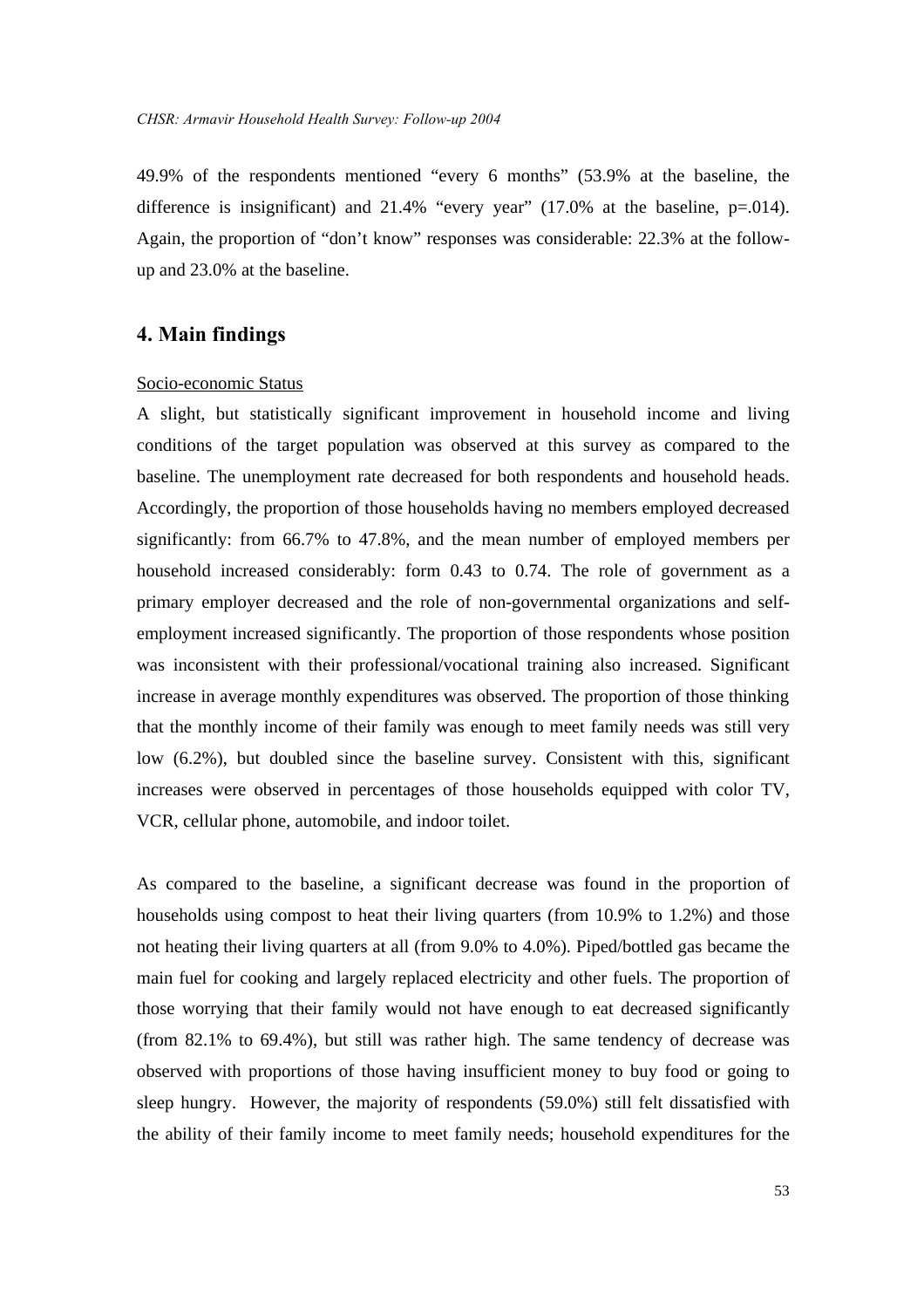last month were less than \$50 for more than half (54.1%) of the households. More than two-thirds of the families (69.4%) still worried about not having enough to eat. Overall, the socio-economic situation appeared to be very difficult, but slowly improving.

#### Health Status

A similar slight improving trend was observed with health status. Slight but significant improvement in perceived health status of family members was revealed: health was rated as good/very good/excellent for 41.5% of children in the household (30.7% at the baseline), 25.4% of respondents (19.9% at the baseline), and 24.1% of heads of household (17.4% at the baseline). A similar trend was observed with perceived health dynamic of household members: the proportions of "getting better as compared to one year ago" increased and "getting worse" decreased significantly for all three categories: children, respondents, and heads of household. However, the health was still rated as fair or poor for 58.4% of children, 74.6% of respondents, and 75.9% of heads of household.

The most common chronic health conditions among household members were high blood pressure and vision problems, followed by cardiac diseases and gastro-intestinal pathology. This pattern repeated that from the baseline survey and was similar to that revealed during the recent survey in Sevan. The interesting finding of this survey was that the perceived prevalence of almost all reported conditions decreased as compared to the baseline, and for some conditions (kidney problems, mental disorders, gastro-intestinal diseases, vision problems, cardiac diseases) this decline was statistically significant.

Of the surveyed, 24.3% mentioned having an accident in their family during the last year, which is slightly but significantly lower from the baseline proportion of 28.4%. The most common accident was fall, followed by poison/overdose and cut/slash/puncture. Significant reduction was observed in the frequency of reporting cut/slash/puncture, drowning, and pedestrian/vehicle accidents.

As compared to the baseline, the situation significantly improved also in terms of respondents' ability to conduct some daily activities, including walking different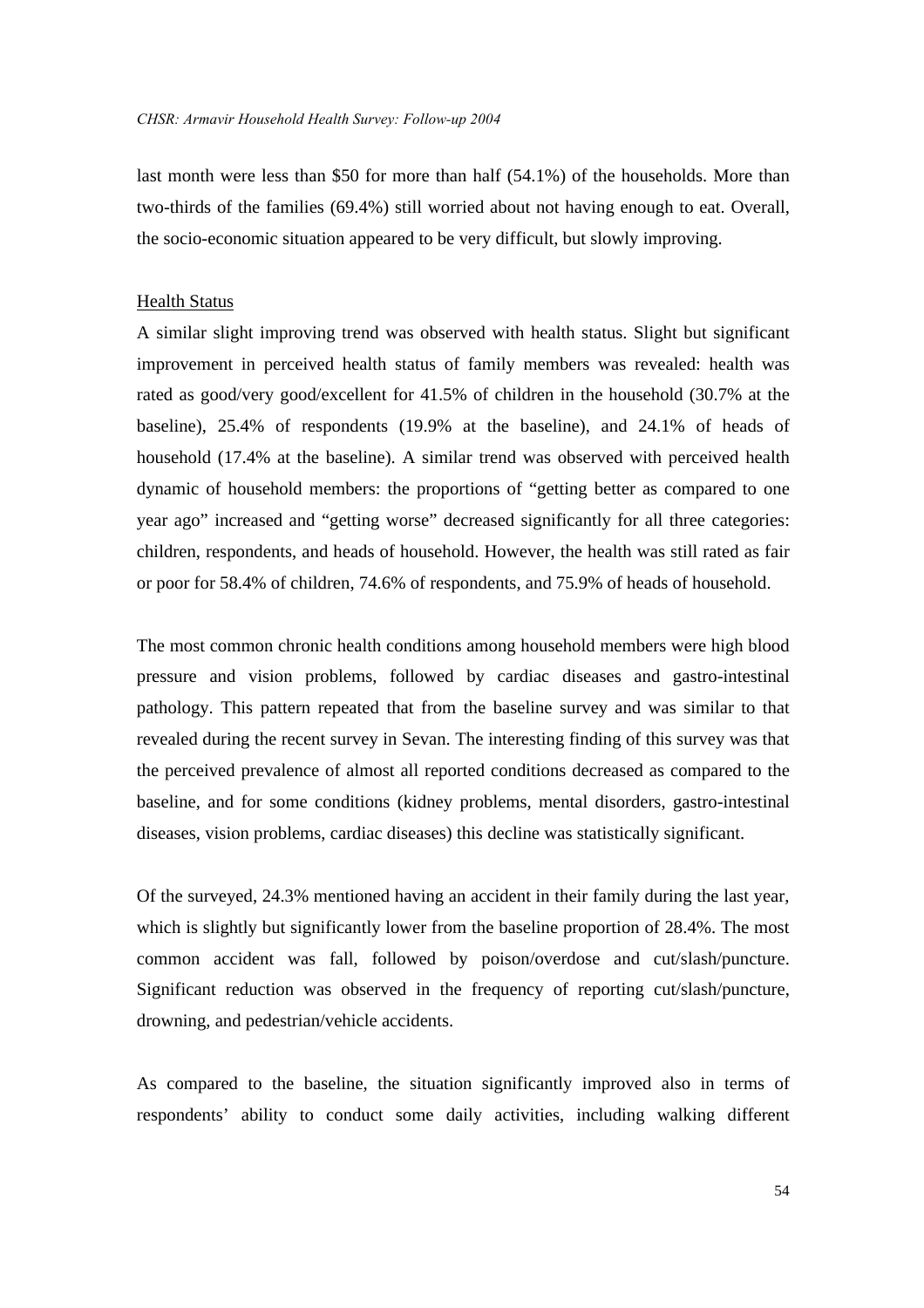distances, bending/kneeling/stooping, climbing stairs, lifting/carrying groceries, and conducting vigorous activities. An interesting finding was that the improvement was mainly observed in those activities demanding more physical activity/energy, while limitations in simple activities indicating serious/chronic health impairments remained the same: more than one third of the respondents still felt limited in climbing one flight of stairs or walking one hundred yards, and 22.1% felt limited in even bathing or dressing themselves. The proportion of those limited in more energetic activities also remained rather high: more than half of the respondents felt limited in vigorous activities, climbing several flights of stairs, and walking more than a mile. Positive dynamic was observed also in the extent of bodily pain felt by the respondents: the proportion of those who reported 'severe or very severe pain' decreased and those who reported 'no pain' increased significantly as compared to the baseline data.

Consistent with the above mentioned, substantial increase in respondents' satisfaction with own health and life was observed since the baseline survey covering almost all the measured areas. The prevalence of probable (52.3%) and possible (19.8%) depression among respondents was still very high. However, the slight decrease in the revealed prevalence of this condition as compared to the baseline (55.4% and 22.3% respectively) was statistically significant. The average depression score for the sample was 22.5, which was significantly lower than that at the baseline (23.9) but higher than the recent Sevan population average score (19.05) and much higher than the US population average score (7.8-9.9).

#### Health Behavior

The proportion of those women who reported smoking cigarettes some time in their life was significantly lower than at the baseline: 3.6% vs. 6.3%. There were no other significant differences between baseline and follow-up data in terms of smoking practices. Of the respondents, 2.5% were current smokers. The average number of cigarettes they smoked per day was 18.0. Out of all household members that were more than 12 years of age, 27.4% smoked. The male/female ratio in this group of smokers was 36:1. Due to rather high prevalence of passive smoking, the members of at least 64.4% of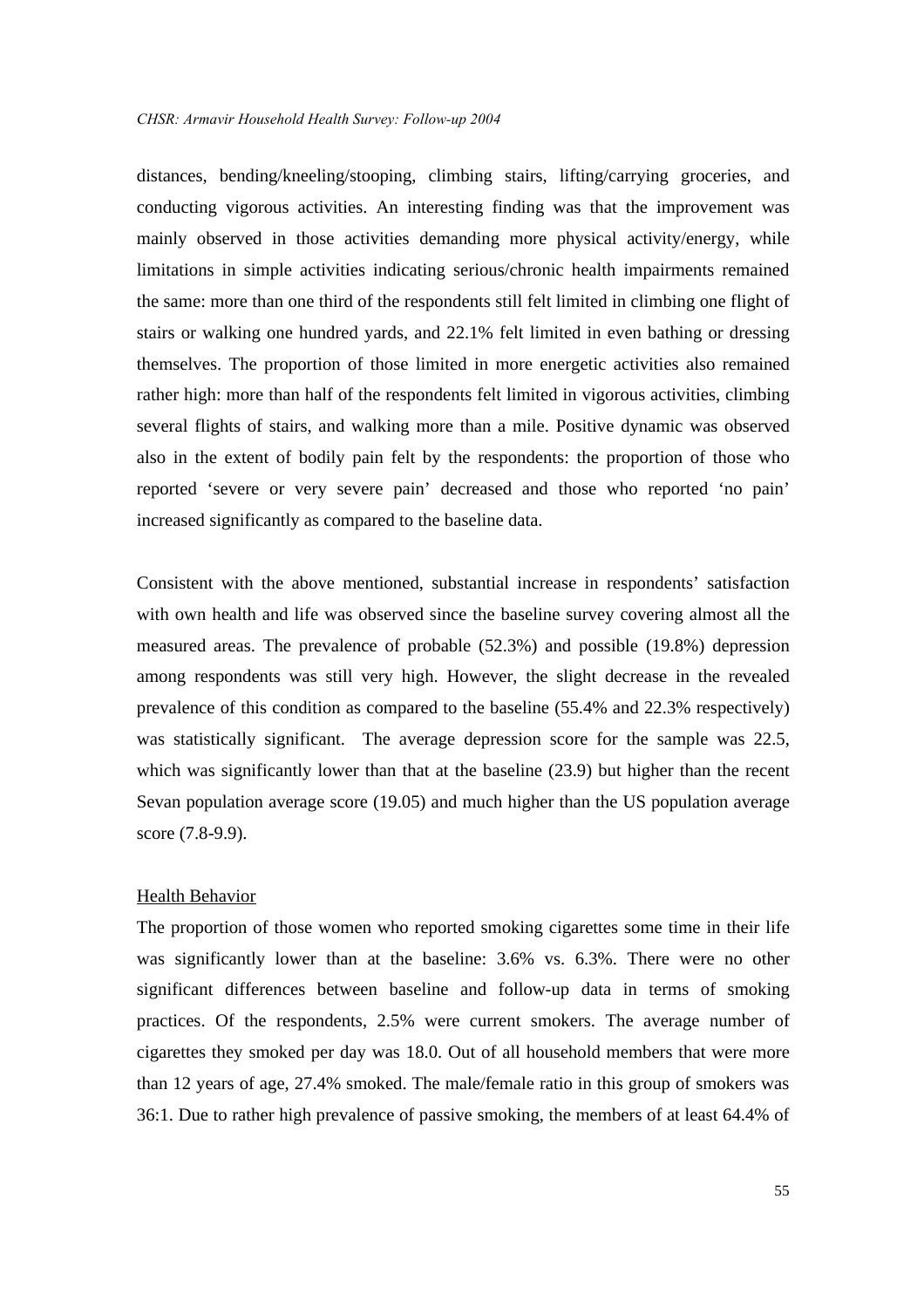the surveyed households were exposed to cigarette smoke through either active or passive smoking. These findings were very similar to those revealed at the recent survey among Sevan residents. An interesting finding was the significant increase observed in the proportion of those considering smoking harmful, while no increase was observed in proportion thinking that smoking should be prohibited.

Of the respondents, 1.6% mentioned having drinking problem ever in their life and 10.6% reported that someone living in their household had a drinking problem. The latter number was significantly lower from that at the baseline (14.2%). Interestingly, the proportion of those who knew where to get help if someone in their family had a drinking problem decreased significantly (from 21.7% to 17.2%). The drinking frequency in respondents (rarely or seldom in 96.4%) was similar to that at the baseline. Of the respondents, 1.9% mentioned knowing someone in their city/village who had a problem with drug addiction. This number was not significantly different from the baseline proportion of 3.0%. Respondents from urban areas mentioned knowing somebody with drug addiction significantly more frequently than rural residents did (3.5% vs. 1.0%).

#### Health Knowledge

No significant change was observed between the baseline and follow up surveys in terms of the mean knowledge score of respondents on childbearing and caring for young children (8.8 out of the highest possible value of 16 at the follow-up and 8.6 at the baseline). With respect to each question, the proportion of correct answers either increased or remained unchanged since the baseline except two items, where significant decreases in proportions of correct answers were observed. These items were intended to measure the knowledge of respondents on importance of following immunization schedule correctly and of playing with a child to contribute to his/her development (15.5% decline was observed in correct responses to the first question and 9.1% to the second). The proportion of correct answers to the latter question was particularly low in rural areas (59.0% in urban vs. 43.9% in rural). In terms of knowledge on different topics, a statistically significant increase in mean knowledge scores as compared to the baseline was observed in the areas of breastfeeding and diarrhea/acute respiratory infections,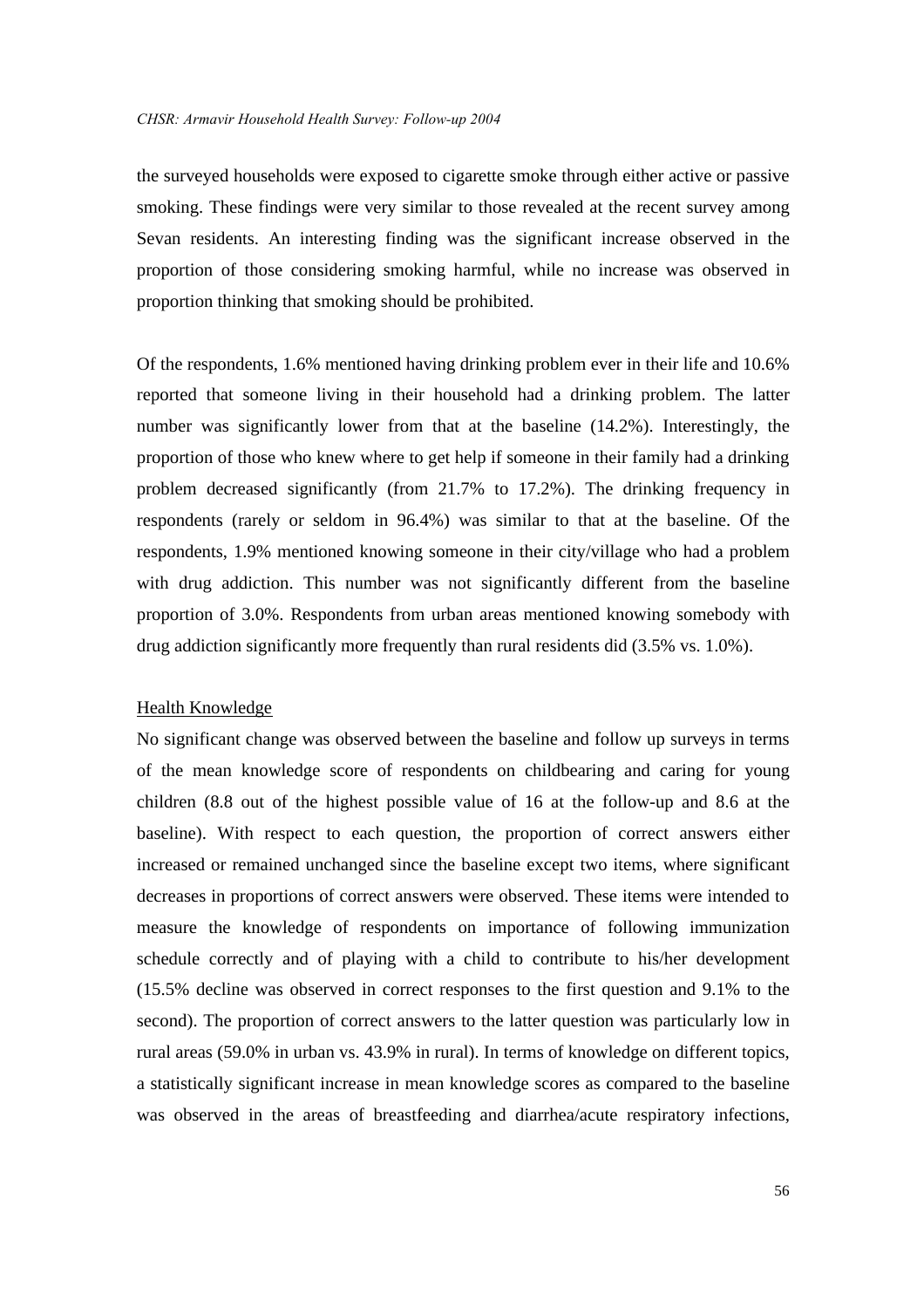while the knowledge on child development significantly decreased. As at the baseline, the mean knowledge score was the highest on breastfeeding and the lowest on reproductive health. The knowledge score on respiratory infections/diarrhea was significantly lower in rural areas as compared to urban.

#### Accessibility of Medical Care

The situation with all the measures intended to assess personal health care services improved significantly since the baseline survey, indicating both increased accessibility/affordability of health care services and improved ability of people to take care of their own health. While the proportion of people hospitalized or visiting adult or pediatric polyclinics during the given period of time remained unchanged as compared to the baseline, the proportion of those respondents who mentioned that their family members needed to refer to a polyclinic/hospital but did not, decreased significantly: from 67.0% at the baseline to 49.4% at the follow-up, indicating some improvement in people's ability to pay for services.

Another finding indirectly demonstrating improved living conditions in Armavir was the replacement of walking as a usual mean to get to polyclinic with bus/automobile, a tendency observed both in urban and rural areas. Slight but significant improvement was observed also in waiting time to see a doctor/nurse. As compared to the baseline, a tendency of appreciating specialists in Armavir more was found and, consistent with this, the proportion of those who's household members would prefer to be referred to a specialist in Armavir rather than in Yerevan increased, especially among rural residents.

Among factors that respondents considered important in selecting a specialist, specialist's reputation was considered the most important leaving behind two factors considered the most important at the baseline survey: doctor's referral and cost of treatment. This could indirectly indicate improved ability of people to make a free choice of specialist. Some positive attitudinal changes toward access to medical care happened since the baseline survey: significant increase was observed in the proportion of those believing that people could become healthier by changing their lifestyle and behaviors, who knew where to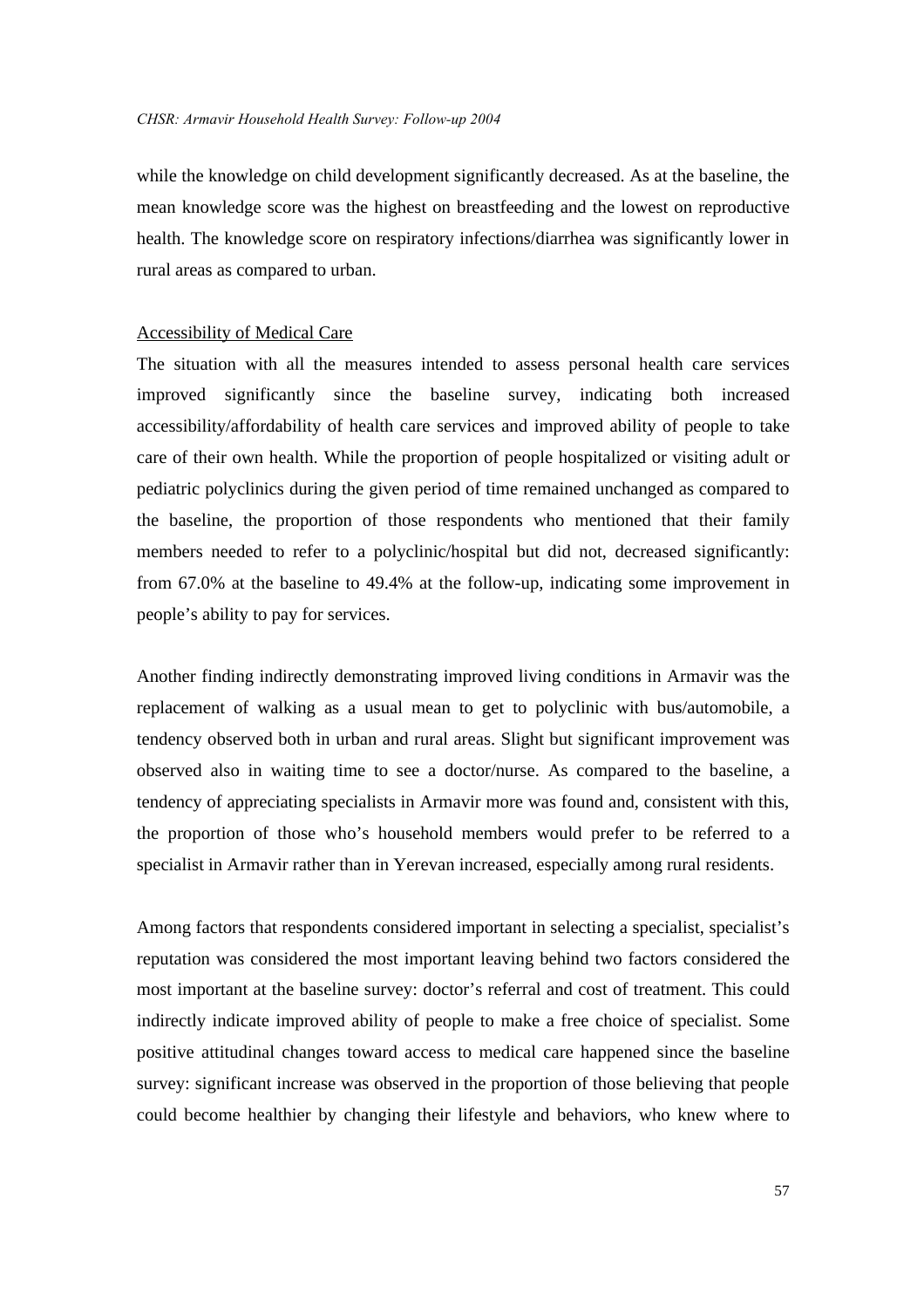apply to get medical care, and who reported receiving good medical care during last illness. However, almost no changes were observed in the usage of early diagnosis/prevention services to prevent cervical and breast cancer. A negative change was observed in terms of ever checking blood cholesterol level (from 11.9% at the baseline to 8.6% at the follow-up). Unlike this, the proportion of adolescents covered by their medical exam increased significantly (from 43.1% to 61.4%). The coverage of children with immunization was again among the best indicators (96.4%). Concerning dental care and preventive check-ups to dentist, no changes were observed since the baseline survey. The main problems with accessibility of medical care still remained its low affordability for the vast majority of respondents (82.5%) and the low proportion of those making preventive check-ups (12.7%).

#### Reproductive Health

The mean number of pregnancies that respondents had during their life was 4.6, which is significantly lower than that at the baseline survey (5.4). The same tendency was observed with the mean number of children given birth to: 2.3 as compared to 2.5 at the baseline. Of those sexually active respondents who were able to get pregnant, 33.4% expressed wish to keep the baby in the case of pregnancy (29.0% at the baseline) and 45.0% indicated that they would get an abortion, which is significantly lower than the baseline proportion of 55.1%. As to the contraceptive usage, the proportion of those who did not use any method of contraception was rather high: 49.2%, and increased significantly since the baseline (41.6%). The most commonly used contraceptives were condoms (16.8%) and IUDs (10.6%), but the usage of the latter decreased significantly since the baseline (15.0%).

Changes were observed in respondents' attitude toward sexual education and family planning. As compared to the baseline data, the respondents were less favorable toward educating students at school how to use contraceptives to prevent pregnancy and STDs. Another interesting observation was that as compared to the baseline, lower percentage of respondents agreed that condoms prevent from getting STDs. Meanwhile, the proportion of those who knew that not all birth control methods prevent against STDs increased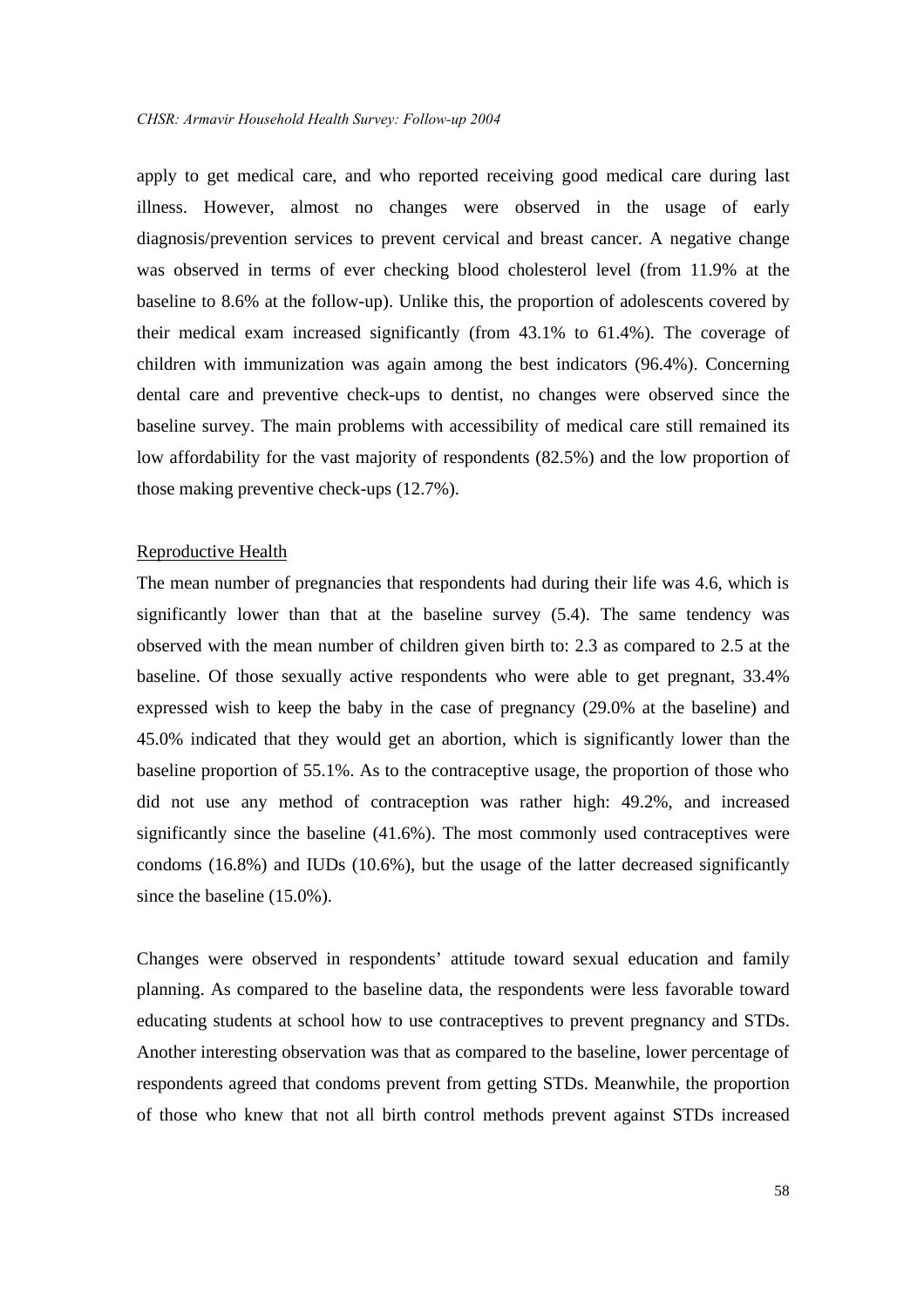significantly. Surprisingly, rural residents expressed more favorable attitude to the statements on educating high school students how to use contraceptives to prevent pregnancy and STDs and making condoms available for them at school health centers.

#### Safety

The majority of respondents (74.5%) felt safe at work. This proportion was not different from the baseline. The proportion of those feeling safe while shopping was lower (51.7%), but increased significantly since the baseline (44.9%). Rural residents felt less safe while shopping as compared to urban. In terms of exposure to violence, 5.7% of the respondents personally witnessed some violence and 0.8% were intentionally hit during the past 30 days. These numbers were significantly lower from the baseline proportions (8.6% and 2.5% respectively).

The same tendency of reduction was revealed in proportion of those being ever hit or bit by a household member (7.4% vs. 11.4% at the baseline). There were no significant changes in rather high proportions of those respondents thinking that women must obey men (77.0%) and men have a right to discipline women in their home (84.6%). Unlike this, a clear tendency of decrease since the baseline survey was observed in proportions of those trusting police (by  $\sim$ 14%). Only half of the respondents believed that police would help them in the case of being attacked, robbed, or hurt, and even less proportion (42.7%) agreed that they can count on police to protect them. Interestingly, trust of police was significantly higher among rural residents.

# **5. Conclusions**

Overall, slight but significant improvements were observed in the majority of measured areas as compared to the baseline data in 2001. Perceived health status/health dynamic of the target population improved modestly, but significantly. The reported prevalence of many chronic health conditions (kidney problems, mental disorders, gastro-intestinal diseases, vision problems, cardiac diseases) decreased. A slight but significant decrease in the prevalence of probable/possible depression was observed. The situation improved significantly in terms of respondents' ability to conduct most daily activities. Consistent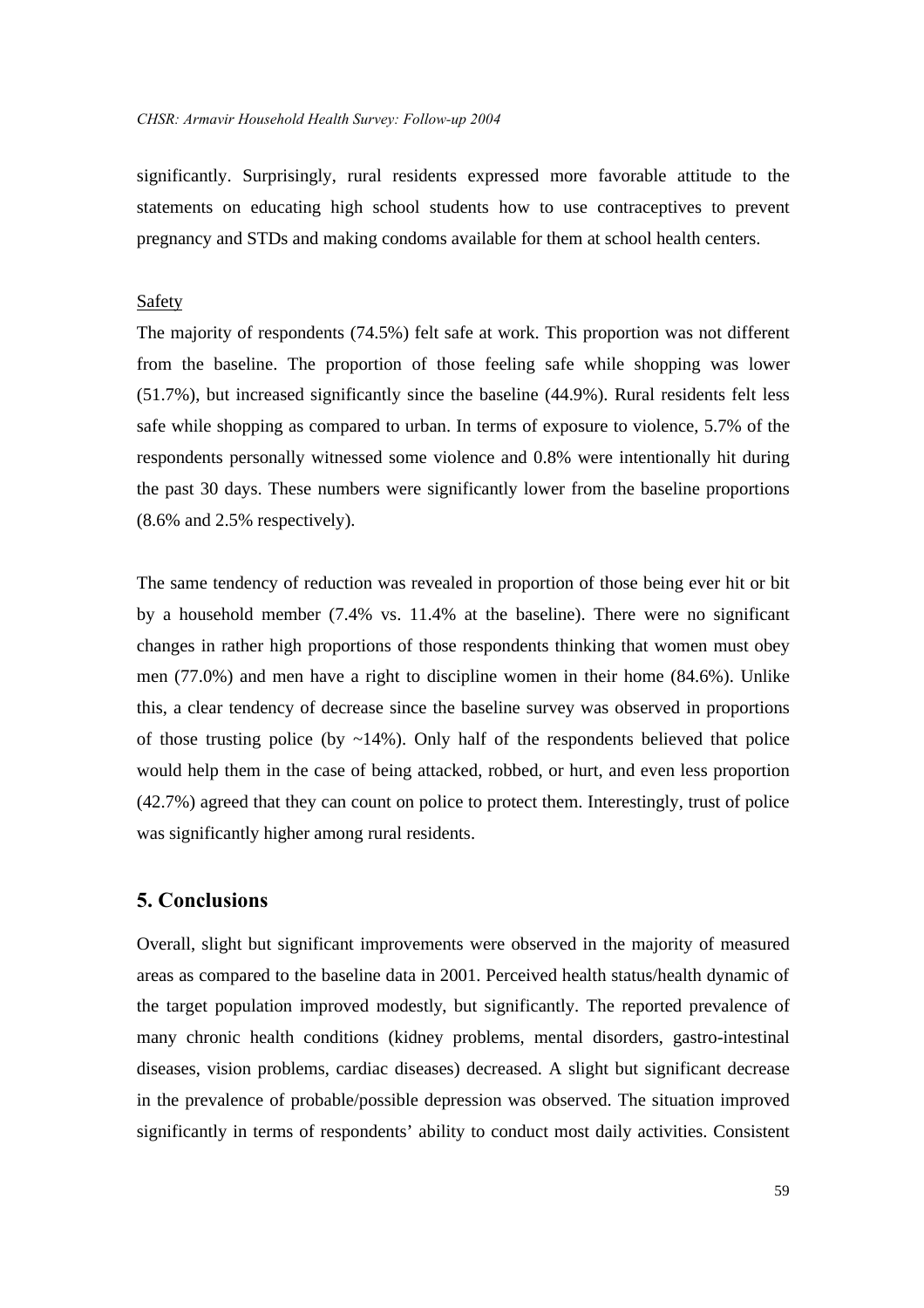with these, substantial increase in respondents' satisfaction with their own health and life was observed covering almost all the measured areas. Accessibility/affordability of medical care also improved significantly. As a result, the proportion of those who needed but did not refer to health services decreased substantially.

Several factors could play role in this improvement including the observed slight but statistically significant improvement in household income and living conditions of the target population and the activities undertaken by Armavir-Galveston Community Health Partnership during the past three years.

The observed tendency of appreciating specialists in Armavir more now than at the baseline survey could be attributable to the comprehensive trainings of health care providers in the marz conducted by the partnership during these years. The same reasoning could explain the observed increase in proportion of those who reported receiving good medical care during their last illness. The observed significant increase in proportion of those believing that people could become healthier by changing their lifestyles and behaviors could be an impact of the advocacy of healthy lifestyle by the partnership through different communication channels: local TV, school education, health education during sick and preventive visits, etc. One of the areas specifically targeted by the partnership activities was violence in family, the impact of which might explain the significant reduction in proportion of those reporting being hit or bit by a household member.

However, in some areas targeted by the partnership (e.g. women's reproductive health, early diagnosis of breast and cervical cancer, family planning, smoking) no dynamic or even some negative trends since the baseline survey were observed. The mean knowledge score of the respondents on childbearing and caring for young children was rather low (8.8 or 55%) and was not been changed from the baseline survey. Among different topics, the mean knowledge score on reproductive health was the lowest. No changes were observed in the usage of early diagnosis/prevention services to prevent cervical and breast cancer. The proportion of those sexually active respondents who did not use any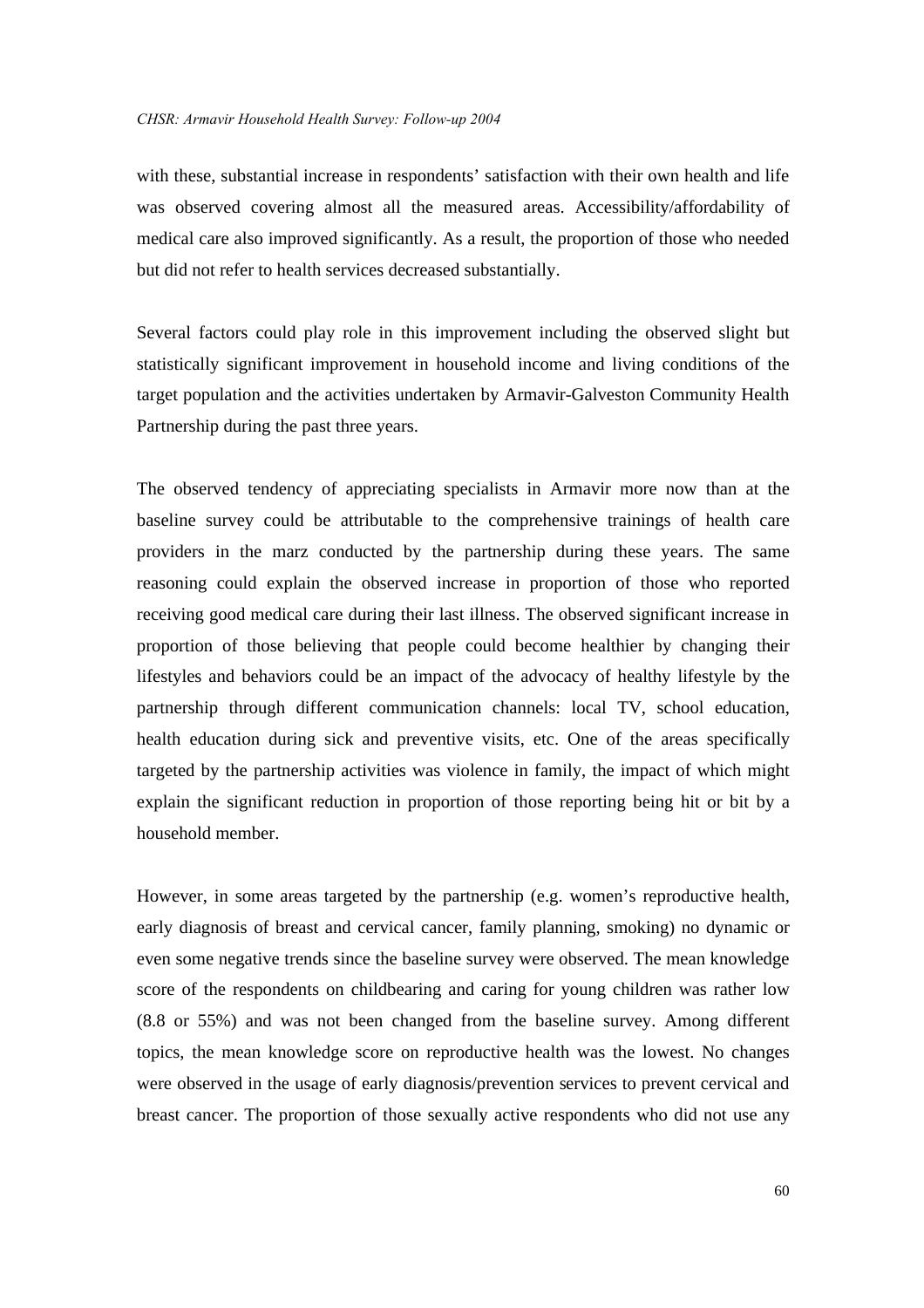method of contraception was rather high (49.2%) and increased significantly since the baseline. No changes in terms of smoking practices were observed and almost two third of the target population were regularly exposed to cigarette smoke through either active or passive smoking.

The situation was still difficult in many areas, including those where some improvements were observed. The health of three-fourth of adults and more than half of children was still rated as fair or poor. Because of poor health, more than half of the respondents felt limited in usual daily activities and more than one fifth in even bathing or dressing themselves. The prevalence of probable and possible depression among respondents was still very high (52.3% and 19.8% respectively). The proportion of those thinking that the monthly income of their family is enough to meet family need was still very low (6.2%). More than two-thirds (69.4%) of the families still worried about not having enough to eat. The main problems with accessibility of medical services remained its low affordability for the vast majority (82.5%) of respondents and the low proportion (12.7%) of those making preventive check-ups.

Although positive changes in population health status and their satisfaction with health services were observed that could be partially attributable to the partnership activities, the remaining problems indicate the continuing need for activities to improve the situation, particularly in the following areas:

- $\Box$  Educating public on prevention/early detection of diseases, reproductive health, childcare, smoking, etc.
- $\Box$  Empowering polyclinic staff to provide population screening services
- $\Box$  Introducing screening/early detection protocols/guidelines in the polyclinic
- $\Box$  Enhancing provision of psychological services to the population.
- $\Box$  Introducing mechanisms to further increase the affordability of health care services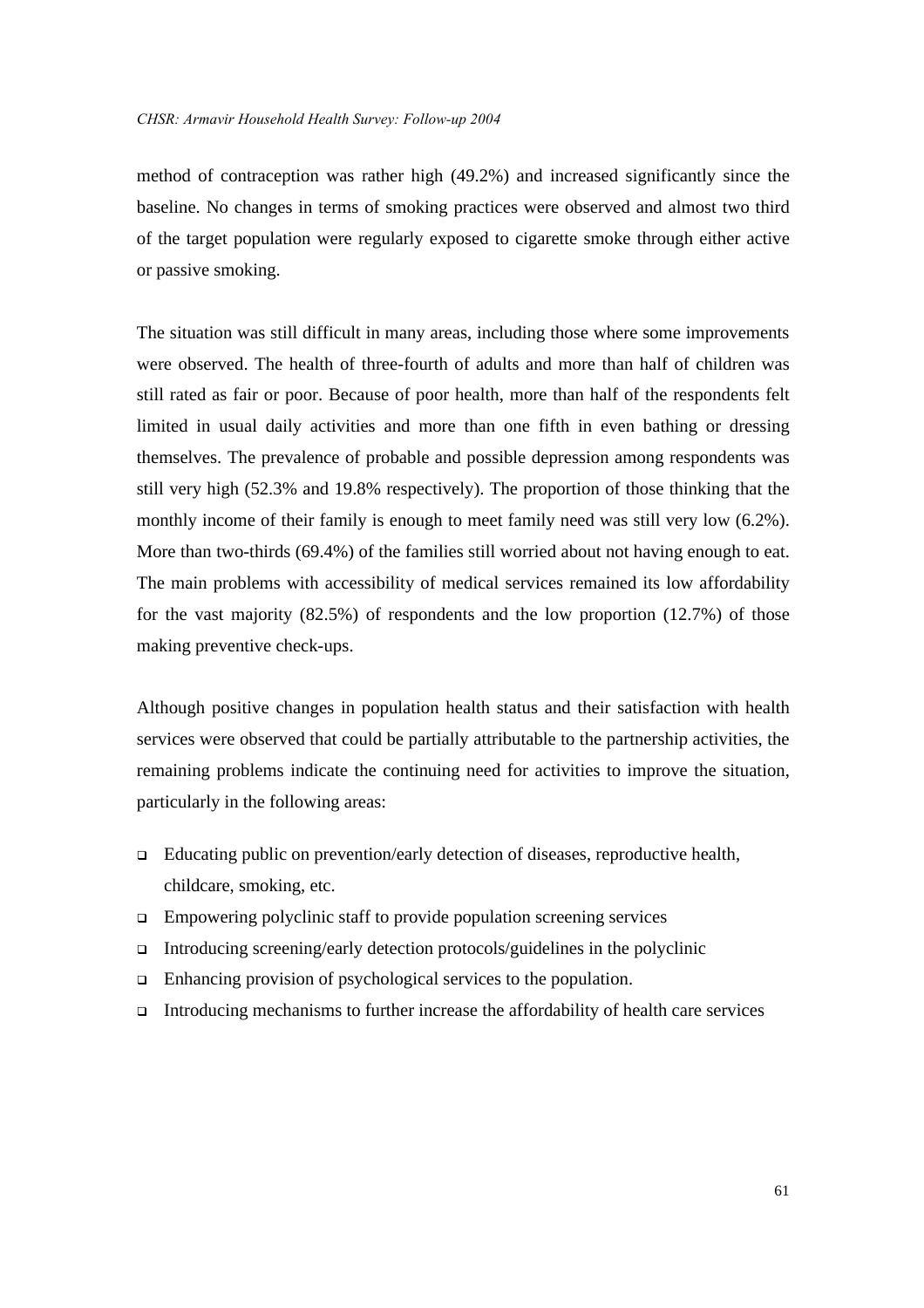# **6. References**

1

<sup>1</sup> Thompson, ME, Demirchyan, A, Babajanyan, A, Baseline Household Health Assessment in Armavir Marz, Armenia. AUA Center for Health Services Research, June, 2001 [report produced in English and Armenian]

<sup>2</sup> Thompson ME, Harutyunyan T, A Pre-Post Panel Evaluation of the Green Path Campaign for Family Health, Armenia 2000. AUA Center for Health Services Research, May, 2001

<sup>3</sup> The Results of 2001 Census of the Republic of Armenia, Natioal Statistical Service of the Republic of Armenia, State Committee of the Organization ad Conduction of the RA Census 2001, Yerevan 2003

<sup>4</sup> Evaluation of the National Immunization Program of the Republic of Armenia. Yerevan, Ministry of Health of the Republic of Armenia and UNICEF/Armenia, December 1999.

5 Demirchyan, A, Thompson, ME, Sevan Household Health Assessment, Follow-up 2004. AUA Center for Health Services Research and Development, June, 2004

<sup>6</sup> Radloff, LS, Locke, BZ. The Community Mental Health Assessment Survey and the CES-D Scale, Chapter 9, from Series in Psychosocial Epidemiology, Volume 4, Community Surveys of Psychiatric Disorders, edited by Weissman MM, Myers JK, Ross CE. Rutgers University Press, New Brunswick, New Jersey, 1986